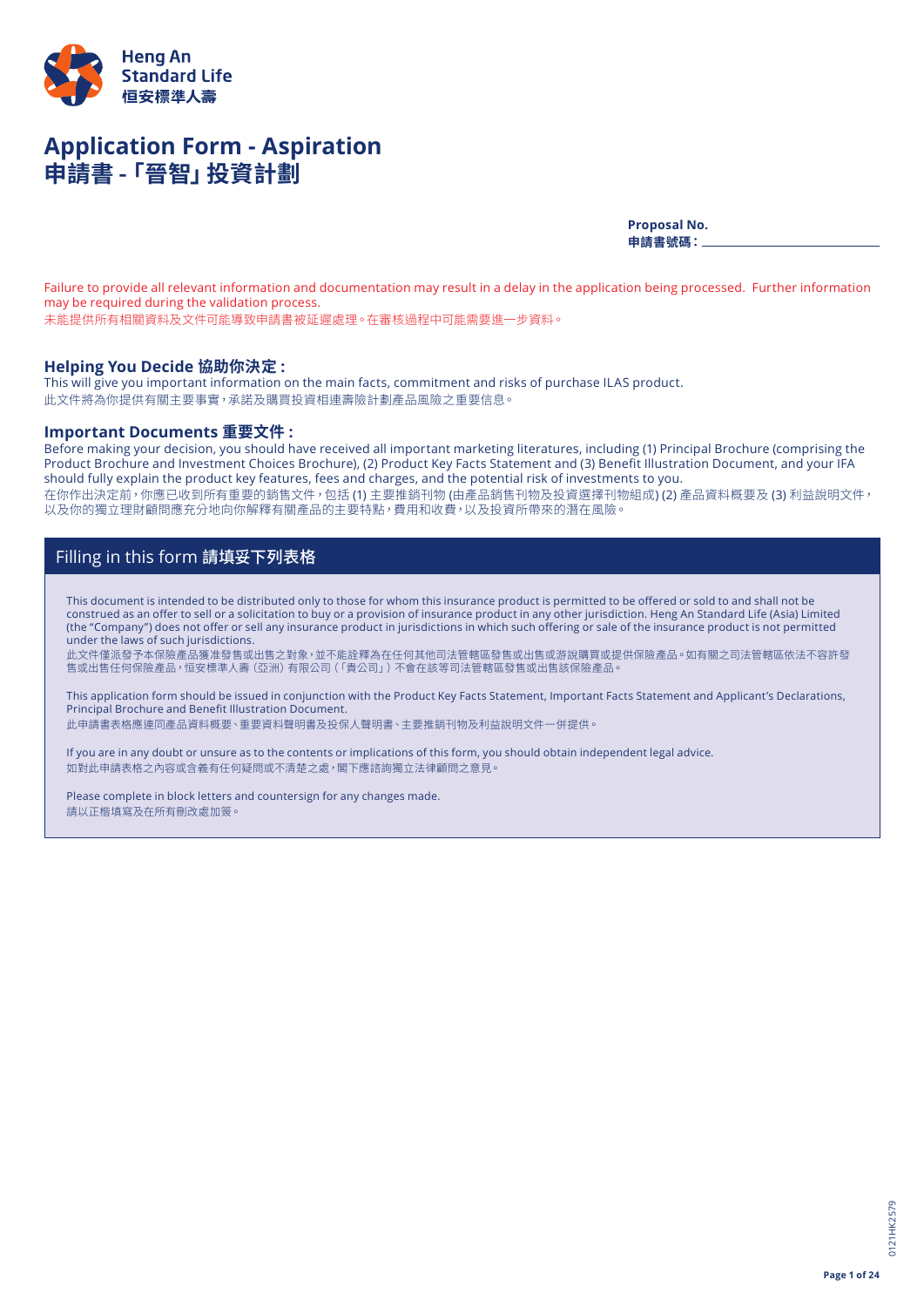## 1. Personal Details 個人資料

If more than one Proposed Policy Owner/Proposed Life Insured, please complete Supplement to Application form (for Addition of Extra Proposed Policy Owner/Proposed Life Insured)

如多於一位準保單持有人/準保單受保人,請填寫補充表格(以加入額外準保單持有人/準保單受保人)

| Surname<br>姓氏                                                                                  | <b>Given Name</b><br>名字                                       |                      |                                               | <b>Chinese Name</b><br>中文姓名                             |                        |                                                         |
|------------------------------------------------------------------------------------------------|---------------------------------------------------------------|----------------------|-----------------------------------------------|---------------------------------------------------------|------------------------|---------------------------------------------------------|
| Date of Birth<br>出生日期                                                                          |                                                               |                      |                                               |                                                         | Place of Birth<br>出生地點 |                                                         |
| Hong Kong ID/Passport No.<br>香港身份證/護照號碼                                                        |                                                               | Sex<br>性別            | Male<br>男                                     | Female<br>女                                             | Nationality<br>國籍      |                                                         |
| <b>Education Level</b><br>教育程度                                                                 | University or above<br>大學或以上                                  | Post-Secondary<br>預科 |                                               | Secondary<br>中學                                         |                        | Primary or below<br>小學或以下                               |
| <b>Residential Address</b><br>住址                                                               |                                                               |                      |                                               |                                                         |                        |                                                         |
|                                                                                                |                                                               |                      |                                               |                                                         |                        |                                                         |
| <b>Permanent Address</b><br>(if different from<br><b>Residential Address)</b><br>永久住址 (如與住址不同) |                                                               |                      |                                               |                                                         |                        |                                                         |
|                                                                                                |                                                               |                      |                                               |                                                         |                        |                                                         |
| Correspondence Address<br>(if different from<br><b>Residential Address)</b><br>通訊地址 (如與住址不同)   |                                                               |                      |                                               |                                                         |                        |                                                         |
| <b>Phone Numbers</b>                                                                           | Home                                                          | Office               |                                               |                                                         | Mobile                 |                                                         |
| 電話號碼                                                                                           | 住宅<br>(Country Code + Area Code + Tel No)<br>(國家號碼+地區號碼+電話號碼) | 辦公室                  |                                               | (Country Code + Area Code + Tel No)<br>(國家號碼+地區號碼+電話號碼) | 流動電話                   | (Country Code + Area Code + Tel No)<br>(國家號碼+地區號碼+電話號碼) |
| <b>E-mail Address</b><br>雷郵地址                                                                  |                                                               |                      |                                               |                                                         |                        |                                                         |
| Name of Employer<br>僱主名稱                                                                       |                                                               |                      |                                               |                                                         | Industry<br>行業         |                                                         |
| <b>Address of Employer</b><br>僱主地址                                                             |                                                               |                      |                                               |                                                         | Job Title<br>職位        |                                                         |
| <b>Expected Age of Retirement</b><br>預計退休的年齡                                                   |                                                               |                      |                                               |                                                         |                        |                                                         |
| Are you the beneficial owner <sup>+</sup> of this policy?<br>閣下是否此保單之最終實益擁有人?                  | Yes<br>是                                                      |                      | No (please complete section 2)<br>否 (請填妥第二部份) |                                                         |                        |                                                         |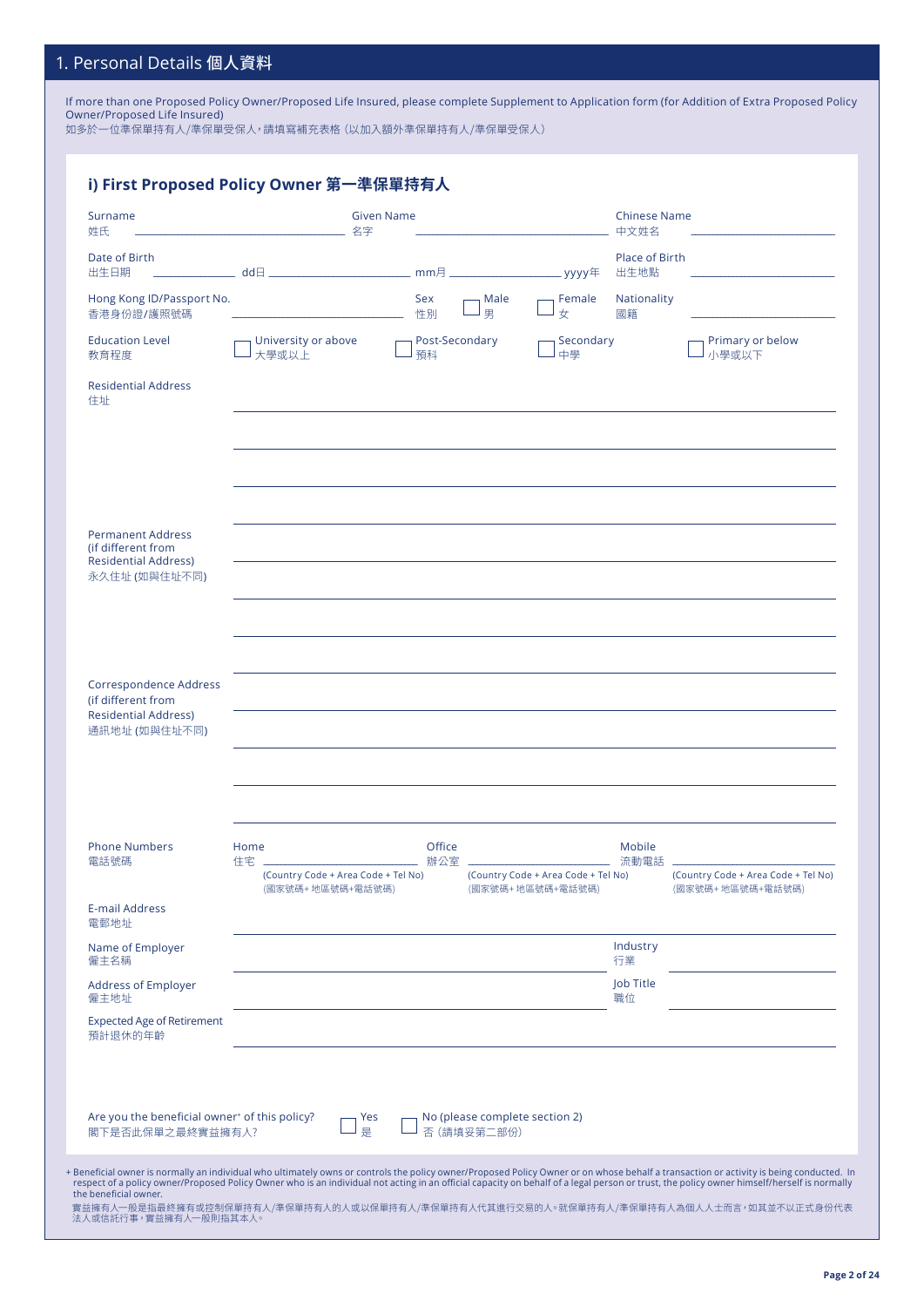## 1. Personal Details 個人資料

If section (ii) is not completed, the First Proposed Life Insured will be exactly the same as the First Proposed Policy Owner. 若第 (ii) 部份沒有填寫,第一準保單受保人將等同於第一準保單持有人。

| Relationship to First Proposed Policy Owner                                                    |                                                         | ii) First Proposed Life Insured 第一準保單受保人 |                                                                                                                  |                                |                                                         |             |
|------------------------------------------------------------------------------------------------|---------------------------------------------------------|------------------------------------------|------------------------------------------------------------------------------------------------------------------|--------------------------------|---------------------------------------------------------|-------------|
| 與第一準保單持有人之關係                                                                                   |                                                         |                                          |                                                                                                                  |                                |                                                         |             |
| Relationship to Second Proposed Policy Owner<br>(if applicable)<br>與第二準保單持有人之關係 (如適用)          |                                                         |                                          |                                                                                                                  |                                |                                                         |             |
| Surname<br>姓氏                                                                                  |                                                         | <b>Given Name</b>                        |                                                                                                                  | <b>Chinese Name</b>            |                                                         |             |
| Date of Birth<br>出生日期                                                                          |                                                         |                                          |                                                                                                                  | Sex                            | Male<br>男                                               | Female<br>女 |
| Hong Kong ID/Passport No.<br>香港身份證/護照號碼                                                        |                                                         |                                          | and the control of the control of the control of the control of the control of the control of the control of the | Nationality<br>國籍              |                                                         |             |
| <b>Residential Address</b><br>住址                                                               |                                                         |                                          |                                                                                                                  |                                |                                                         |             |
| <b>Permanent Address</b><br>(if different from<br><b>Residential Address)</b><br>永久住址 (如與住址不同) |                                                         |                                          |                                                                                                                  |                                |                                                         |             |
| <b>Phone Numbers</b><br>電話號碼                                                                   | Home<br>住宅」                                             | Office<br>辦公室 二                          |                                                                                                                  | Mobile<br><b>________</b> 流動電話 |                                                         |             |
|                                                                                                | (Country Code + Area Code + Tel No)<br>(國家號碼+地區號碼+電話號碼) |                                          | (Country Code + Area Code + Tel No)<br>(國家號碼+地區號碼+電話號碼)                                                          |                                | (Country Code + Area Code + Tel No)<br>(國家號碼+地區號碼+電話號碼) |             |
| <b>E-mail Address</b><br>電郵地址                                                                  |                                                         |                                          |                                                                                                                  |                                |                                                         |             |
| Name of Employer<br>僱主名稱                                                                       |                                                         |                                          |                                                                                                                  | Industry<br>行業                 |                                                         |             |
| <b>Address of Employer</b><br>僱主地址                                                             |                                                         |                                          |                                                                                                                  | Job Title<br>職位                |                                                         |             |
| <b>Expected Age of Retirement</b><br>預計退休的年齡                                                   |                                                         |                                          |                                                                                                                  |                                |                                                         |             |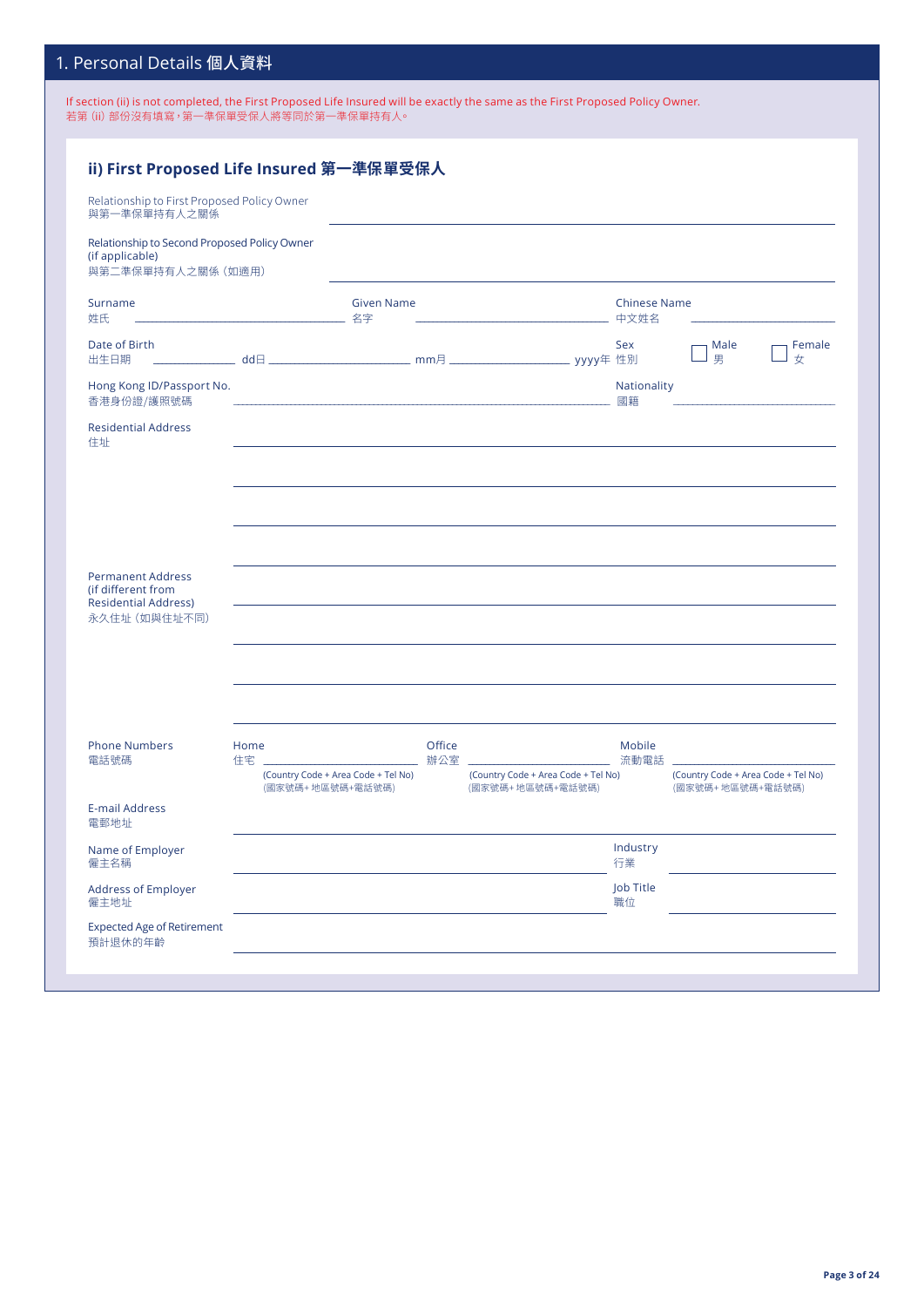# 2. Personal Details of Beneficial Owner 最終實益擁有人資料

| If there is more than one beneficial owner, please provide personal details of the additional beneficial owners on a separate sheet. |
|--------------------------------------------------------------------------------------------------------------------------------------|
| 如果超過一名最終實益擁有人,請在補充資料上提供額外最終實益擁有人的個人資料。                                                                                               |

|                           |             |         | Place of Birth    |                                       |
|---------------------------|-------------|---------|-------------------|---------------------------------------|
| Hong Kong ID/Passport No. |             |         | Nationality<br>國籍 |                                       |
| Male<br>男                 | Female<br>女 | 與準受保人關係 |                   |                                       |
|                           |             |         |                   |                                       |
|                           |             |         |                   |                                       |
|                           |             |         |                   |                                       |
|                           |             |         |                   |                                       |
|                           |             |         |                   |                                       |
|                           |             |         |                   | Relationship to Proposed Life Insured |

# 3. Beneficiary 受益人

| Name of Beneficiary<br>受益人姓名 | Sex<br>性別 | Relationship to Proposed Life Insured Date of Birth (dd/mm/yyyy)<br>與準受保人關係 | 出生日期 (日/月/年) | HK ID/Passport No.<br>香港身份證/護照號碼 | Share<br>受益比例 |
|------------------------------|-----------|-----------------------------------------------------------------------------|--------------|----------------------------------|---------------|
|                              |           |                                                                             |              |                                  | %             |
|                              |           |                                                                             |              |                                  | %             |
|                              |           |                                                                             |              |                                  | %             |
|                              |           |                                                                             |              |                                  | %             |
|                              |           |                                                                             |              |                                  | %             |
|                              |           |                                                                             |              | Total 合共                         | 100%          |

3. English Name in BLOCK letters. You may provide his/her Chinese Name as a record (if applicable). 請以英文正楷填寫。閣下亦可提供其中文姓名以作記錄 ( 如適用 )。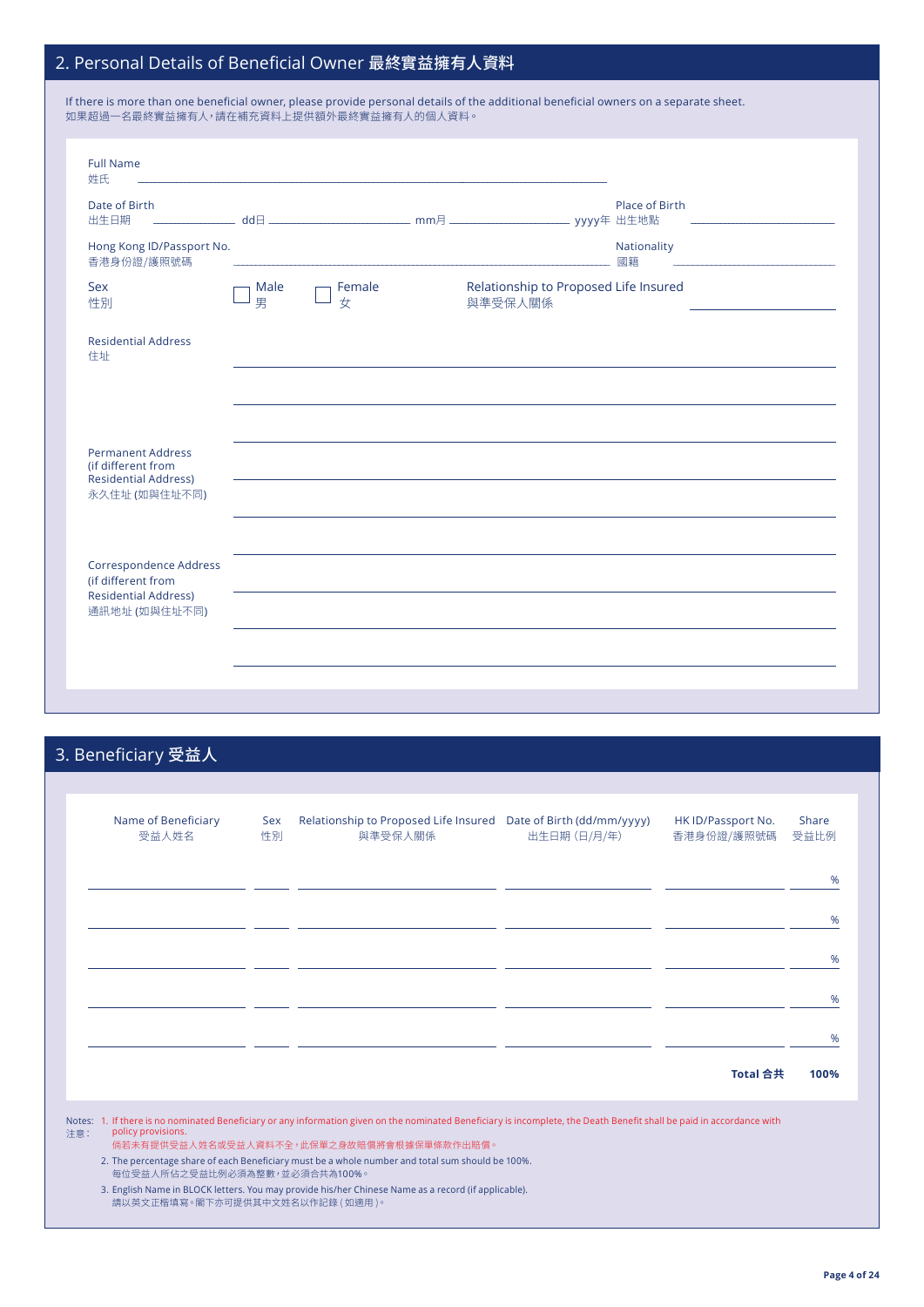| 4. Plan Details 計劃資料                                                                                                                                                                                                                                                                                                                                                                                                                                                                                                                                                                                                                 |                          |                                                 |                     |
|--------------------------------------------------------------------------------------------------------------------------------------------------------------------------------------------------------------------------------------------------------------------------------------------------------------------------------------------------------------------------------------------------------------------------------------------------------------------------------------------------------------------------------------------------------------------------------------------------------------------------------------|--------------------------|-------------------------------------------------|---------------------|
|                                                                                                                                                                                                                                                                                                                                                                                                                                                                                                                                                                                                                                      |                          |                                                 |                     |
| i) Contribution 供款                                                                                                                                                                                                                                                                                                                                                                                                                                                                                                                                                                                                                   |                          |                                                 |                     |
| <b>Policy Currency</b><br><b>HKD</b>                                                                                                                                                                                                                                                                                                                                                                                                                                                                                                                                                                                                 | <b>USD</b><br><b>GBP</b> | <b>EUR</b><br>JPY<br><b>AUD</b><br>日圓           |                     |
| 港幣<br>保單貨幣<br>Amount of Contribution (in Policy Currency)                                                                                                                                                                                                                                                                                                                                                                                                                                                                                                                                                                            | 英鎊<br>美元                 | 歐羅<br>澳元<br><b>Initial Charge</b>               |                     |
| 供款金額 (保單貨幣)                                                                                                                                                                                                                                                                                                                                                                                                                                                                                                                                                                                                                          |                          | 首次費用                                            | %                   |
| Note: If you make any payment in currencies other than the Policy Currency, such payment will be converted to the Policy Currency at the prevailing exchange rate (as<br>determined by us) on the date the payment is processed by us.<br>注意:<br>如閣下以非保單貨幣支付任何款項,該款項將按本公司處理有關付款當日的通行兌換率(由本公司確定)折算成保單貨幣。                                                                                                                                                                                                                                                                                                                              |                          |                                                 |                     |
| ii) Investment Choice 投資選擇                                                                                                                                                                                                                                                                                                                                                                                                                                                                                                                                                                                                           |                          |                                                 |                     |
| Reference Code/Name of Asset<br>參考編號/資產名稱                                                                                                                                                                                                                                                                                                                                                                                                                                                                                                                                                                                            | Percentage<br>所佔百分比      | Reference Code/Name of Asset<br>參考編號/資產名稱       | Percentage<br>所佔百分比 |
|                                                                                                                                                                                                                                                                                                                                                                                                                                                                                                                                                                                                                                      |                          |                                                 |                     |
|                                                                                                                                                                                                                                                                                                                                                                                                                                                                                                                                                                                                                                      | %                        |                                                 | $\%$                |
|                                                                                                                                                                                                                                                                                                                                                                                                                                                                                                                                                                                                                                      | %                        |                                                 | %                   |
|                                                                                                                                                                                                                                                                                                                                                                                                                                                                                                                                                                                                                                      | %                        |                                                 | %                   |
|                                                                                                                                                                                                                                                                                                                                                                                                                                                                                                                                                                                                                                      |                          |                                                 |                     |
|                                                                                                                                                                                                                                                                                                                                                                                                                                                                                                                                                                                                                                      | $\%$                     |                                                 | $\%$                |
|                                                                                                                                                                                                                                                                                                                                                                                                                                                                                                                                                                                                                                      | $\%$                     |                                                 | $\frac{0}{0}$       |
|                                                                                                                                                                                                                                                                                                                                                                                                                                                                                                                                                                                                                                      | Total 合共 = 100%          |                                                 |                     |
| Note: The percentage for any selected investment choice cannot be less than 10% and must be a whole number to make it as 100%.<br>注意: 每項所選投資選擇,其所佔百份比最少為百分之十,並必須為整數。<br>If the percentage is not a whole number, we would round it up to the nearest whole number.<br>如投資選擇之百分比不是整數,此百分比將被化為最接近的整數,以使其為100%。<br>iii) Bank Account Details for Cash Dividend 現金股息的銀行帳戶資料<br>Please provide HKD bank account details from a Hong Kong registered bank if you select an Investment Choice with an objective to distribute<br>cash dividends on a regular basis. This bank account will be used for cash dividend distribution (if any). |                          |                                                 |                     |
| 如閣下選擇以定期派發現金股息為目的之投資選擇,請提供在香港註冊銀行的港元帳戶資料,用以安排派發現金股息(如有)。<br>English Name of Bank Account Holder<br>(Name Must Match with Bank Record)*<br>銀行帳戶持有人的英文姓名                                                                                                                                                                                                                                                                                                                                                                                                                                                                               |                          |                                                 |                     |
| (須與銀行紀錄之姓名相同)*                                                                                                                                                                                                                                                                                                                                                                                                                                                                                                                                                                                                                       |                          |                                                 |                     |
| <b>English Name of Bank</b><br>銀行的英文名稱                                                                                                                                                                                                                                                                                                                                                                                                                                                                                                                                                                                               |                          |                                                 |                     |
| <b>Bank Account Number</b><br>銀行帳戶號碼                                                                                                                                                                                                                                                                                                                                                                                                                                                                                                                                                                                                 |                          | (bank code + branch code + bank account number) |                     |
|                                                                                                                                                                                                                                                                                                                                                                                                                                                                                                                                                                                                                                      |                          | (銀行編號 + 分行編號 + 銀行帳戶號碼)                          |                     |
| * The bank account holder must be the proposed policy owner                                                                                                                                                                                                                                                                                                                                                                                                                                                                                                                                                                          |                          |                                                 |                     |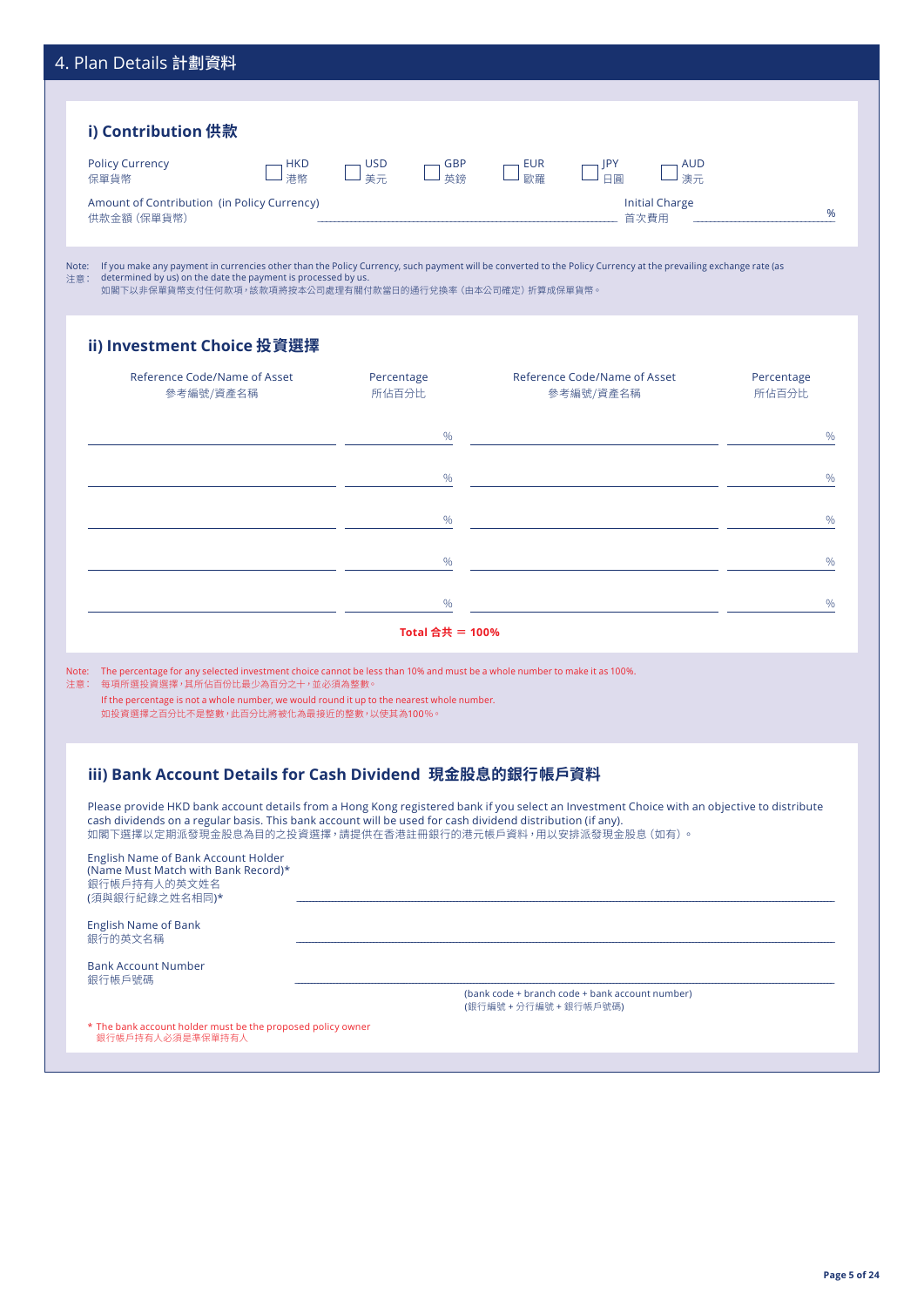| 5. Health Question 健康狀況                                                                                                                                                                                                                                                       |
|-------------------------------------------------------------------------------------------------------------------------------------------------------------------------------------------------------------------------------------------------------------------------------|
|                                                                                                                                                                                                                                                                               |
| Has the Proposed Life Insured within the past twelve months been diagnosed and/or treated by any physician or medical practitioner for any<br>suspected AIDS, heart attack, stroke, cancer or terminal illness?<br>在過去十二個月內,準受保人曾否接受任何醫生或醫療從業人員對於懷疑愛滋、心臟病、中風、癌症或末期病症之診斷及/或診治? |
| Yes*<br><sub>l</sub> No<br>香<br>是                                                                                                                                                                                                                                             |
| * If yes, please provide details including dates, diagnosis, type of investigation, treatment, result, names and addresses of all attending<br>physicians or medical practitioners.<br>如答 "是",請閣下提供詳細資料包括診斷日期、診斷結果、診斷測試之類別、治療、結果、所有診治醫生的姓名和地址。                                |
|                                                                                                                                                                                                                                                                               |
|                                                                                                                                                                                                                                                                               |
|                                                                                                                                                                                                                                                                               |

# 6. Existing Coverage 現有保障

Please tell us the total insurance policy(ies) on Proposed Policy Owner and Proposed Life Insured in All insurance company(ies): 請告知我們準保單持有人及準保單受保人在所有保險公司的保障:

| First Proposed Policy Owner 第一準保單持有人 |                                                                                            |                                         |                                                |  |  |  |
|--------------------------------------|--------------------------------------------------------------------------------------------|-----------------------------------------|------------------------------------------------|--|--|--|
| Name of Company<br>公司名稱              | Type of Policy (Life insurance,<br>Investment-linked Assurance Scheme)<br>保障類別 (人壽保險,投連壽險) | Total Sum Insured in HKD<br>總保額 (以港幣計算) | Annual Premium Amount in HKD<br>全年供款金額 (以港幣計算) |  |  |  |
|                                      |                                                                                            |                                         |                                                |  |  |  |
|                                      |                                                                                            |                                         |                                                |  |  |  |
|                                      |                                                                                            |                                         |                                                |  |  |  |
|                                      |                                                                                            |                                         |                                                |  |  |  |

## **First Proposed Life Insurred 第一準保單受保人**

| Name of Company<br>公司名稱 | Type of Policy (Life insurance,<br>Investment-linked Assurance Scheme)<br>保障類別 (人壽保險, 投連壽險) | <b>Total Sum Insured in HKD</b><br>總保額 (以港幣計算) | Annual Premium Amount in HKD<br>全年供款金額 (以港幣計算) |
|-------------------------|---------------------------------------------------------------------------------------------|------------------------------------------------|------------------------------------------------|
|                         |                                                                                             |                                                |                                                |
|                         |                                                                                             |                                                |                                                |
|                         |                                                                                             |                                                |                                                |
|                         |                                                                                             |                                                |                                                |
|                         |                                                                                             |                                                |                                                |

l.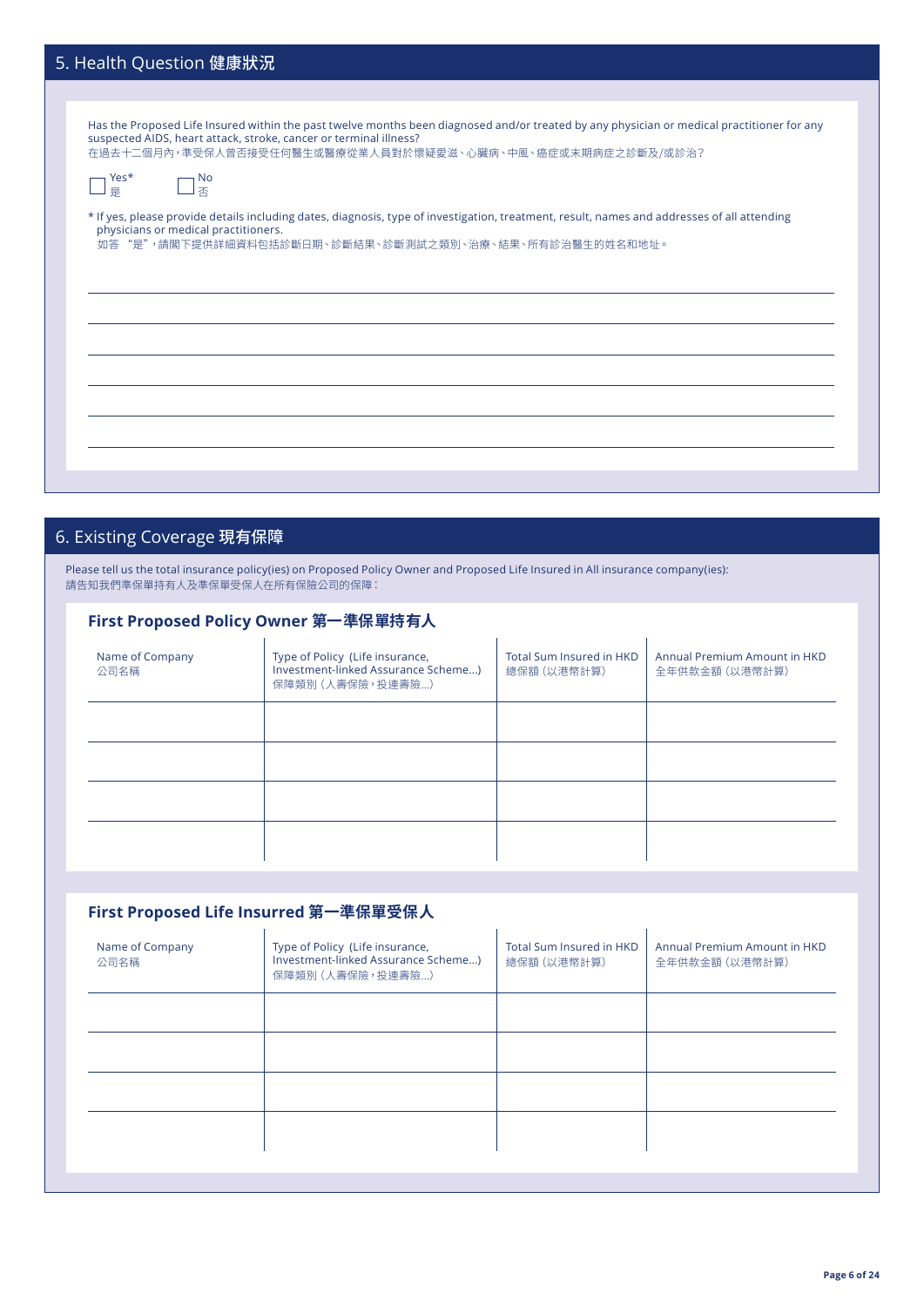| 7. Source of Wealth Verification 財富來源之確認                                               |                                                                                                                                                                                                                                                                                                                                                                         |  |  |  |  |
|----------------------------------------------------------------------------------------|-------------------------------------------------------------------------------------------------------------------------------------------------------------------------------------------------------------------------------------------------------------------------------------------------------------------------------------------------------------------------|--|--|--|--|
| 請告知我們閣下如何獲得資金作此投資及此財富來源之總額:                                                            | Please tell us how you acquired the money you are investing and the total amount from its source:                                                                                                                                                                                                                                                                       |  |  |  |  |
| First Proposed Policy Owner<br>第一準保單持有人<br>Third party payer*<br>第三方付款人*               | Second Proposed Policy Owner (if applicable)<br>第二準保單持有人 (如適用)<br>Relationship to proposed policy owner<br>Reason for paying<br>與付款之原因<br>the control of the control of the control of the control of the control of the control of the control of the control of the control of the control of the control of the control of the control of the control of the control |  |  |  |  |
| * Remark: Please complete the Third Party Payment Declaration Form.<br>註:請填妥第三方付款聲明表格。 |                                                                                                                                                                                                                                                                                                                                                                         |  |  |  |  |
| 請告知我們閣下如何獲得資金作此投資及此財富來源之總額:                                                            | Please tell us how you acquired the money you are investing and the total amount from its source:                                                                                                                                                                                                                                                                       |  |  |  |  |
| Salary/Bonus<br>薪金/花紅<br><b>Savings</b><br>儲蓄<br>Others, please specify                | Amount HKD<br>港幣<br>金額<br>Amount HKD<br>港幣<br>金額                                                                                                                                                                                                                                                                                                                        |  |  |  |  |
| 其他,請註明                                                                                 | and the control of the control of the control of the control of the control of the control of the control of the                                                                                                                                                                                                                                                        |  |  |  |  |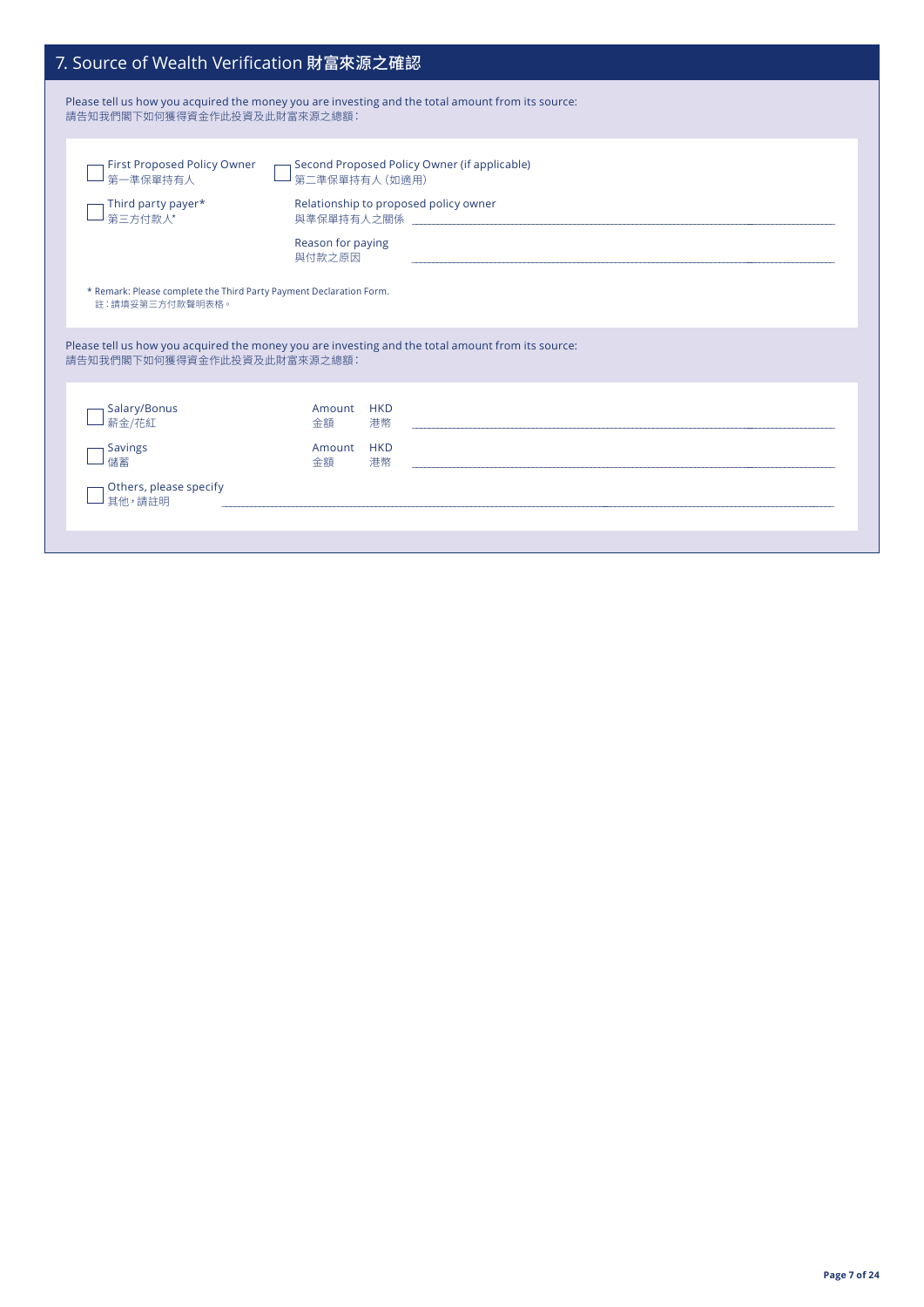## 8. Policy Replacement 轉保

| ɔ. r ʊlicy replacement <del>特</del> 体                                                                                              |                                                         |                                                                                                                                                                                                                                                                                                                             |
|------------------------------------------------------------------------------------------------------------------------------------|---------------------------------------------------------|-----------------------------------------------------------------------------------------------------------------------------------------------------------------------------------------------------------------------------------------------------------------------------------------------------------------------------|
| Name of Insurer of this application:<br>本投保申請的保險公司名稱:                                                                              | Heng An Standard Life (Asia) Limited<br>恒安標準人壽 (亞洲)有限公司 |                                                                                                                                                                                                                                                                                                                             |
| Application/Proposal Number:<br>投保申請書/建議書編號:                                                                                       |                                                         |                                                                                                                                                                                                                                                                                                                             |
| Name of First Proposed Policy Owner:<br>第一準保單持有人姓名:                                                                                |                                                         |                                                                                                                                                                                                                                                                                                                             |
| arise from:                                                                                                                        |                                                         | In order to fund the purchase of your new life insurance policy, are you using, or do you intend to use some or all of the funds arising from your existing life<br>insurance policy, or any savings made by reducing the premium payable under your existing life insurance policy? For example, such funds or savings may |
| 保險保單?例如,此等資金或金額可能來自:<br>a) surrendering / partially surrendering your existing life insurance policy to obtain its surrender value |                                                         | 閣下是否使用或打算使用現有人壽保險保單的部分或全部資金,或使用或打算使用通過減少現有人壽保險保單的應付保費而節省的金額,以資助 閣下購買新的人壽                                                                                                                                                                                                                                                    |
| b) taking out a policy loan (including automatic premium loan) from your existing life insurance policy                            | 就 閣下現有人壽保險保單作出退保/部分退保的安排,以獲得其退保價值                       |                                                                                                                                                                                                                                                                                                                             |
| 從 閣下現有人壽保險保單中提取保單貸款(包括自動保費貸款)                                                                                                      |                                                         | c) withdrawing policy values from your existing life insurance policy (e.g. cash out dividends or redeem fund units etc.)                                                                                                                                                                                                   |
| d) lapsation of your existing life insurance policy (e.g. by non-payment of premium)                                               | 閣下現有人壽保險保單中提取保單價值(例如:套現紅利或贖回基金單位等)                      |                                                                                                                                                                                                                                                                                                                             |
| 容許 閣下現有人壽保險保單失效(例如:終止支付保費)<br>e) exercising the right to a premium holiday under your existing life insurance policy               |                                                         |                                                                                                                                                                                                                                                                                                                             |
| 行使 閣下現有人壽保險保單中「保費假期」的權利<br>Yes                                                                                                     | Not yet decided                                         | <b>No</b>                                                                                                                                                                                                                                                                                                                   |
| 是                                                                                                                                  | 尚未決定                                                    | 否                                                                                                                                                                                                                                                                                                                           |
| Please check one appropriate box only<br>請在適當的方格內填上剔號 (只可選擇一項)                                                                     |                                                         |                                                                                                                                                                                                                                                                                                                             |
|                                                                                                                                    |                                                         |                                                                                                                                                                                                                                                                                                                             |
|                                                                                                                                    |                                                         |                                                                                                                                                                                                                                                                                                                             |
|                                                                                                                                    |                                                         |                                                                                                                                                                                                                                                                                                                             |
|                                                                                                                                    |                                                         |                                                                                                                                                                                                                                                                                                                             |
|                                                                                                                                    |                                                         | Warning: Please answer the above question carefully. Making changes on your existing life insurance policy may not be in your best interest.<br>Your financial adviser must explain to you the financial implications, insurability implications and claims eligibility implications of such changes.                       |
|                                                                                                                                    |                                                         | For this purpose, your financial adviser may require certain information on your existing life insurance policy. You may need to approach the<br>insurer of your existing life insurance policy to obtain accurate and up to date information on your existing policy.                                                      |
|                                                                                                                                    |                                                         | 忠告:請小心回答上述問題。就現有人壽保險保單作出變更未必符合    閣下的最佳利益。閣下的理財顧問必須向    閣下解釋有關變更對    閣下的財務、受保資格及索<br>償資格所構成的影響。因此,閣下的理財顧問可能會向    閣下索取閣下現有人壽保險保單的某些資料。閣下可能需要聯絡現有人壽保險保單的保險公司並向其索取有                                                                                                                                                            |
| 關現有人壽保險保單準確及最新的資料。                                                                                                                 |                                                         | If your answer is "Yes" or "Not yet decided", your financial adviser must explain the "Important Facts Statement - Policy Replacement" to you.                                                                                                                                                                              |
| 若 閣下的回答為「是」或「尚未決定」,閣下的理財顧問必須向 閣下解釋《重要資料聲明書――轉保》。                                                                                   |                                                         |                                                                                                                                                                                                                                                                                                                             |
|                                                                                                                                    |                                                         |                                                                                                                                                                                                                                                                                                                             |
|                                                                                                                                    |                                                         |                                                                                                                                                                                                                                                                                                                             |
|                                                                                                                                    |                                                         |                                                                                                                                                                                                                                                                                                                             |
|                                                                                                                                    |                                                         |                                                                                                                                                                                                                                                                                                                             |
|                                                                                                                                    |                                                         |                                                                                                                                                                                                                                                                                                                             |
| Signature of the First Proposed Policy Owner<br>第一準保單持有人簽署                                                                         |                                                         | Date of Signature (dd/mm/yy)<br>簽署日期 (日/月/年)                                                                                                                                                                                                                                                                                |
|                                                                                                                                    |                                                         |                                                                                                                                                                                                                                                                                                                             |
|                                                                                                                                    |                                                         |                                                                                                                                                                                                                                                                                                                             |
|                                                                                                                                    |                                                         |                                                                                                                                                                                                                                                                                                                             |
| <b>Signature of Financial Adviser</b><br>理財顧問簽署                                                                                    |                                                         | Date of Signature (dd/mm/yy)<br>簽署日期 (日/月/年)                                                                                                                                                                                                                                                                                |
|                                                                                                                                    |                                                         |                                                                                                                                                                                                                                                                                                                             |
|                                                                                                                                    |                                                         |                                                                                                                                                                                                                                                                                                                             |

Full name of Financial Adviser 理財顧問姓名

Type of License and License No. 牌照類別<mark>及牌照號</mark>碼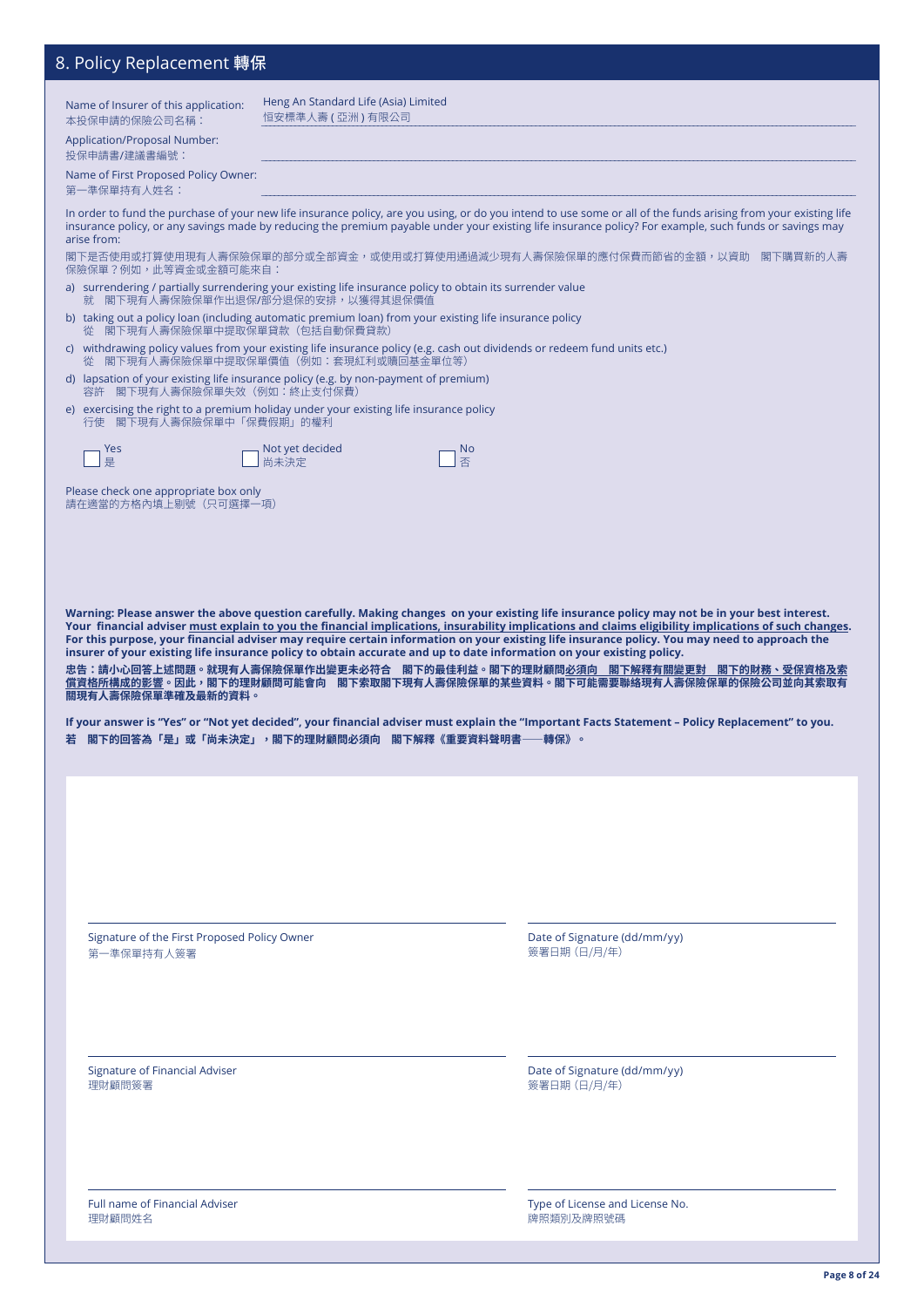#### **I/We HEREBY DECLARE AND AGREE that 本人/吾等 謹此聲明及同意**

1. I/We have read and fully understood the Principal Brochure (comprising the Product Brochure and Investment Choices Brochure) of the policy, the relevant Product Key Facts Statement, and the Benefit Illustration Documents. I/We also understood that Heng An Standard Life (Asia) Limited ("the Company") is an authorised insurer in Hong Kong (and not other jurisdictions) and the policy, if issued, will be domiciled in Hong Kong. I/We acknowledge and agree that the policy, if issued, will be governed by the laws of Hong Kong and subject to the jurisdiction of the Hong Kong courts. I/We fully understand the risks (including but not limited to the counterparty risks, market and investment risks associated with investment in the policy) and merits, as well as the legal, tax and accounting characteristics and consequences of investing in the policy. I/We have consulted my/our own financial, accounting, tax and legal advisers as I/we deem necessary or appropriate;

本人/吾等已閱讀及完全明白本保單的主要推銷刊物(由產品銷售刊物及投資選擇刊物組成),有關產品資料概要及利益說明文件。本人/吾等亦明白恒安標準人壽 (亞洲)有限公司(「貴公司」)是香港(並非其他司法管轄區)獲授權的保險公司,本保單(經發出後)將以香港作為本籍。本人/吾等確認及同意本保單(經發出 後) 將會受香港法律管轄,並受香港法院的司法管轄權管轄。本人/吾等完全明白投資本保單的風險(包括但不限於投資本保單所涉及的交易對方風險、市場及投資風 險)及利弊,以及投資保單的法律、稅務及會計特點及後果。本人/吾等已向本人/吾等的財務、會計、稅務及法律顧問諮詢本人/吾等認為所需或適當的財務、會計、 稅務及法律意見;

- 2. I/We confirm that the Principal Brochure of the policy, the relevant Product Key Facts Statement, the Benefit Illustration Documents and all other advertising or market materials relating to the policy and other insurance products of the Company were distributed to me/us in Hong Kong, and the corresponding solicitation activities and suitability check process were all conducted by my/our authorised insurance broker in Hong Kong. I/We also understand that my/our authorised insurance broker (the principal of the financial adviser) is acting as my/our agent and not the agent of the Company; 本人/吾等確認,本保單的主要推銷刊物、有關產品資料概要、利益說明文件及與本保單及貴公司其他保險產品有關的所有其他宣傳或市場推廣資料,均於香港派發 給本人/吾等,而相關招攬活動及產品適當性檢查程序,均由本人/吾等的授權保險經紀(理財顧問的主事人)在香港進行。本人/吾等亦明白,本人/吾等的授權保險 經紀以本人/吾等的代理人身份行事,並非貴公司的代理人;
- 3. The information I/we disclose in this application will be used by the Company to assess the terms of any cover it is prepared to offer. And I am/we are obliged to supply full information required under this application which is a condition precedent to me/us applying for the cover; 本人/吾等在此申請中披露的資料,將作為貴公司審核其承保條款的依據。本人/吾等有責任提供此申請規定的全部資料,而此為申請受保之先決條件之;
- 4. The answers in this application, the Financial Needs Analysis, the Risk Profile Questionnaire, the Important Facts Statement and Applicant's Declarations and other documents or declarations completed or provided by me/us as required for this application are complete and true and not misleading to the best of my/our knowledge and shall form the basis of and be incorporated into the policy to be issued. If any of the statements and answers given in this application are inaccurate or any material facts have not been disclosed, the Company shall be entitled to cancel the policy or to re-issue the policy with modifications;

本人/吾等於此申請表格、個人財務需要分析表格、風險承擔能力問卷、重要資料聲明書及投保人聲明書及其他本人/吾等按此申請須完成或提交的文件及聲明的答 案乃完整真確,且無誤導成分,並作為擬簽發的保單的根據及屬於保單的一部分。貴公司如發現此申請之陳述及答案有失實之處或有任何主要的事實沒有透露,貴 公司有權取消或重新簽發經修改之保單;

- 5. I/We shall disclose to the Company any change in my/our health or insurability after signing the application until I/we receive the policy; 在本人/吾等簽署本申請書後直至本人/吾等收到保單前,本人/吾等必須向貴公司透露本人/吾等的健康狀況或可保權益的任何改變;
- 6. I/We fully understand that an exit charge(s) or equivalent may be deducted from the policy in the event of early surrender, withdrawal, or suspension of or reduction in premium, etc. I am/We are fully aware that as a result, I/we may suffer a significant loss of principal and/or bonuses awarded and the surrender value and death benefit may be significantly less than the contribution paid under the policy as more fully described in the relevant Product Brochure and/or Product Key Facts Statement. 本人/吾等完全明白,退保費用或同等費用或會因提早退保、提款,或暫停保費或減少保費等而從保單中扣除。本人/吾等完全知悉因此本人/吾等可能須蒙受本金及/ 或獎賞的重大損失,並且退保價值及身故賠償或會大幅小於本保單下繳付之保費,而此等情況於主要推銷刊物及/或產品資料概要中有較詳細載述
- 7. I/We fully understand the nature, structure and risks of the policy, the insurance and investment elements of the policy and the fees and charges at both the scheme level and the underlying investment level; 本人/吾等完全明白本保單的性質、結構及風險、本保單的保險及投資元素及在計劃層面及相連投資層面所收取的費用及收費。
- 8. I/We confirm that: (a) if I/we have selected to pay regular contributions under the policy, I/we have the ability to make such payments throughout the contribution payment term; and (b) I/we have sufficient net worth to be able to assume the risks and bear the potential losses of investing in the policy. I/We have made my/our own determination that the investment is consistent with my investment horizon and investment objectives. At my/ our own discretion, I/we confirm that I/we wish to proceed with my/our investment in the policy; 本人/吾等確認:(a) 若本人/吾等選擇以定期供款模式繳交本保單的供款,本人/吾等在整個供款年期均有能力繳付有關定期供款;及 (b) 本人/吾等具有充足的資產 淨值承擔投資於本保單的風險及潛在虧損。本人/吾等確定根據本人/吾等的判斷,此投資與本人/吾等的投資期限及投資目標相符。本人/吾等確認並按本人/吾等的 意願擬進行本人/吾等於本保單下的投資。
- 9. I/We fully understand that if the policy is expressed to be for the benefit of or purporting to confer a benefit upon my/our spouse or child(ren), or if my/our spouse or child(ren) are named as the beneficiary(ies) of the policy, the policy may be subject to application of the Married Persons Status Ordinance (Chapter 182 of the Laws of Hong Kong) ("MPSO"). In such circumstances, the money payable under the policy may not be able to be used to repay my/our debts. As a result, I/we may not be able to use or effect any assignment of the policy as collateral for any of my/our debts; 本人/吾等完全明白,若本保單表明讓本人/吾等的配偶或子女受益或擬以賦予利益予本人/吾等的配偶或子女,或本保單上將本人/吾等的配偶或子女列為受益人,本 保單可能須符合香港法例第182章《已婚者地位條例》的規定所監管。在該等情況下,本保單下應付的款項可能不可用於償還本人/吾等的債項。因此,本人/吾等可 能不可使用或轉讓本保單作為本人/吾等債項的抵押品。
- 10. With respect to the funds created and/or maintained by the Company that are opened for the allocation of my/our investment under the policy ("Funds"), I/we further understand, acknowledge and agree as follows:
	- 就貴公司開立及/或維持而在本保單下可供分配至本人/吾等投資的基金「基金」而言,本人/吾等明白,承認和同意以下事項:
	- i) any instruction for the subscription, switching, conversion or redemption of the Funds shall be in such quantity and value as may be acceptable to the Company in its sole discretion. I/We further acknowledge that any Cash Account, if it is a product feature of the policy, is not considered as a Fund under it;

任何基金的認購、轉換、兌換或贖回指令將以貴公司以其絕對酌情權所決定的數量和價值執行。本人/吾等進一步確認任何現金戶口(如為本保單的產品特色 之一),將不被視為一項基金;

- as each of the Funds is linked to an external underlying fund, any instruction for the subscription, switching, conversion or redemption of a Fund will be effected subject to any restrictions, limitations, fees and charges and other requirements relating to the subscription, switching, conversion or redemption of the relevant underlying fund; 各項基金均與外部相連基金掛鈎。任何基金的認購、轉換、兌換或贖回指令將受有關相連基金就其認購、轉換、兌換或贖回的禁止、限制、收費及費用和其他 要求所影響;
- each Fund has its own investment objective, fee structure and risk factors and some of them may invest in whole or in part in derivatives or structured products, hence not all the Funds are suitable for the allocation of my investment contents. Before I/we give any instruction for the subscription, switching, conversion or redemption of any Fund, I/we will evaluate my/our own financial situation, risk tolerance level and will seek professional advice where necessary; 各項基金均有其投資目標、收費模式和風險因素。部分基金可能將全部或部分投資金額投資於衍生產品或結構性產品,故並非所有基金均適合予以分配本人/ 吾等的投資金額。在發出任何認購、轉換、兌換或贖回指令前,本人/吾等將衡量自身的財務狀況、風險承受能力及尋求專業意見(如需要);
- iv) without limiting the generality of the foregoing, the Company reserves the right to reject, suspend or defer any instruction to subscribe for, switch, convert or redeem any Fund, in such manner and to the extent necessary, as determined by the Company, to comply with any restrictions, limitations or other requirements relating to the subscription, switching, conversion or redemption (including any restrictions or limitations associated with excessive trading , short term trading or market timing ) of the relevant underlying fund; 在不限制前述的確認下,責公司保留權利以責公司認為必須的万式和程度拒絶、暫停或押後仕何認購、轉換、兌換或贖回仕何基金的指令以符合仕何有關<mark>相</mark> 連基金就其認購、轉換、兌換或贖回的禁止、限制或其他要求(包括就任何禁止或限制過度交易、短線交易或選時交易);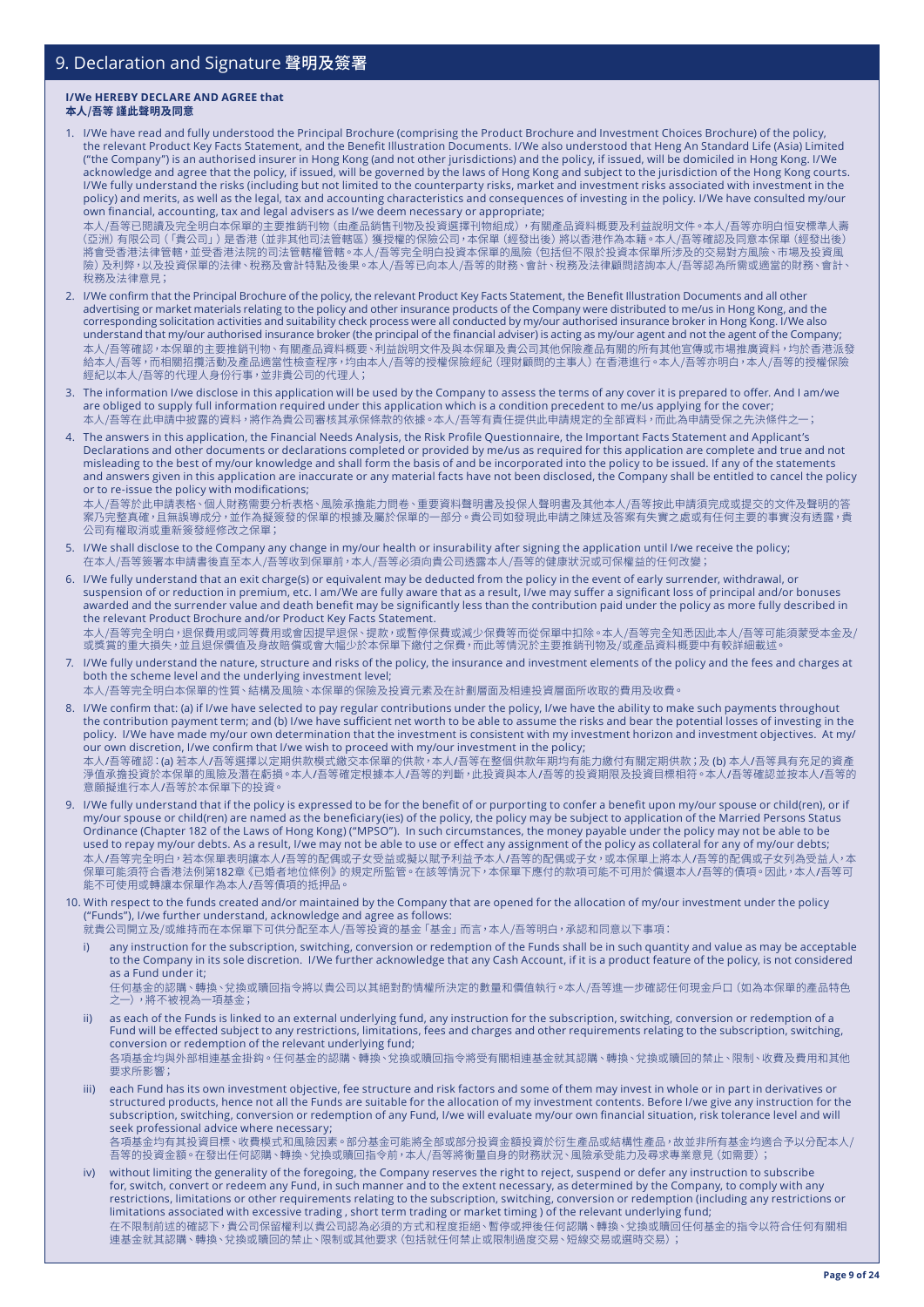- v) without limiting the generality of the foregoing, the Company may deduct from a Fund any amounts to cover any fees, charges or expenses (including any fees and charges associated with excessive trading or short term trading) incurred by the Company in connection with the subscription, switching, conversion or redemption of the relevant underlying fund; 在不限制前文下,貴公司可從基金中扣除任何款額以支付貴公司就任何與認購、轉換、兌換或贖回有關相連基金相關所招致的費用、收費或開支(包括就任何 過度交易或短線交易有關費用或開支);
- vi) the restrictions, limitations, fees and charges and other requirements relating to the subscription, switching, conversion or redemption of the underlying funds are set out in the offering documents, prospectuses and constitutive documents of the relevant underlying funds, and I am/ we are deemed to have read and understood such offering documents, prospectuses and constitutive documents before giving any instruction to the Company for the subscription, switching, conversion or redemption of Funds; 相連基金的限制、局限、收費和費用及和其他有關認購、轉換、兌換和贖回相連基金的要求均在其銷售文件、招股說明書及組成文件中列明。本人/吾等在向貴 公司就任何基金發出認購、轉換、兌換或贖回指令前將被視作已經參閱及明白該等銷售文件,招股說明書及組成文件的內容;
- vii) the Company shall not in any event be liable to me/us for any losses, damages or expenses whatsoever arising out of or in connection with any failure or delay in processing any instruction for the subscription, switching, conversion or redemption of Funds; and 貴公司在任何情況下將不會就任何基金的認購、轉換、兌換或贖回指令被延遲執行或不能執行而產生或與其有關的任何損失,損害或費用向本人/吾等承擔任 何責任;及
- viii) Where there is a switch of investments or funds, the proceeds from the switch-out Fund will first be converted to the policy currency using exchange rates determined by the Company. I/We acknowledge and agree that I/we shall bear all the currency exchange spread and risks associated with such currency conversions which have been explained to me/us. I/We further acknowledge that I am/we are aware that the currency exchange spread will be applied if the currency exchange involves non-HKD transactions and that the spread will be reviewed regularly and could go up as well as down.

若於基金之間轉換投資,基金所轉出的資金或款項將先以貴公司釐定之兌換率折算的保單貨幣計算。本人/吾等確認及同意本人/吾等須承擔已向本人/吾等解 釋的有關貨幣折算所涉及的貨幣匯兌差價及風險。本人/吾等進一步確認已清楚明白如涉及非港元貨幣匯兌,貨幣匯兌差價將被應用,以及貨幣匯兌差價將會 被定期審查,並可能上漲和下跌。

**I/WE HEREBY DECLARE** that I am/we are not a U.S. citizen/resident or a U.S. person for purpose of U.S. federal income tax\* and that, I am/we are not acting for, or on behalf of a U.S. citizen/resident or a U.S. person for purpose of U.S. federal income tax.

**本人/吾等謹此聲明**在美國聯邦薪俸稅\*意義上,本人/吾等並非美國人或美國公民/居民或代表美國人或美國公民/居民而行事。

#### **Note: 注意:**

#### **\*A U.S. citizen or U.S. person is subject to the U.S. federal income tax if: \*為須繳納美國聯邦所得稅的美國公民或美國人士指:**

- I am/we are U.S. citizen(s) or U.S. person(s) who reside outside of the United States; 本人/吾等為身居美國境外的美國公民或美國人士;
- b) I/we hold multiple citizenships, one of which is U.S. citizenship; 本人/吾等持有多重國籍而其中一種為美國國籍;
- c) I was/we were born in the United States (or a U.S. territory) and have not legally surrendered my/our U.S. citizenship (and I/we have not provided the Company with adequate explanation for loss of my/our U.S. citizenship or failure to acquire U.S. citizenship at birth); 本人/吾等於美國或美國領地出生且並無按照法律程序放棄本人/吾等的美國國籍,亦並無向公司就失去美國公民身份或未有基於美國出生取得美國公民身份提供 充分解釋;
- d) I am/we are a corporation or partnership created, organised in or under the laws of the United States; 本人/吾等為在美國或根據美國法律設立、組織的公司或合夥人;
- e) I/we have been issued U.S. alien registration card as lawful permanent resident(s) of the United States by the U.S. Citizenship and Immigration Service ("USCIS"), irrespective of the expiration date and whether such expiration date has passed as of the date I/we sign and complete this application, unless my/our permanent resident card(s) have been officially abandoned, revoked, or relinquished as of the date I/we sign and complete this application; or

本人/吾等已獲美國公民及移民服務局(「美國移民局」)簽發美國外國人登記卡成為合法美國永久居民而不論其屆滿日期亦不論該屆滿日期是早於本人/吾等簽署 及填妥本申請書當日,除非本人/吾等的永久居民卡於本人/吾等簽署及填妥本申請書當日已正式被中止、撤銷或放棄;或

f) I am/we are a U.S. domestic trust in respect of which: (i)(1) a court within the United States is able to exercise primary supervision over the administration of the trust, and (2) one or more U.S. persons have the authority to exercise primary supervision over the administration of the trust; or (ii) the trust has a valid election in effect to be treated as a U.S. person for U.S. federal income tax purposes. 本人/吾等為美國境內信託而(i)(1)美國法庭對該信託的管理可行使主要監管權,且(2)一名或多名美國人士對該信託的管理可行使主要監管權;或(ii)該信託已作出 具效力的選擇以至被視為須繳納美國聯邦所得稅納稅的美國人士

**I/WE HEREBY DECLARE** that the financial adviser/broker has conducted an interview with me/us and has read my/our declaration as stated below, and that:

**本人/吾等聲明**理財顧問/經紀已經與本人/吾等會面及向本人/吾等閱讀以下聲明,本人/吾等現作出該聲明如下:

- Unless otherwise indicated below, I/we are making this application on my/our own account and own risk in my/our personal capacity and is not acting as a nominee, trustee, or agent for any other person or entity; 除非另作說明,本人/吾等純粹為自己作出此申請,並願意承擔其風險。另本人/吾等並非以其他人士或實體之代名人、受托人或代理人的身份作出此申請。 OR 或
- I/We are acting in a capacity other than my/our personal capacity, and am acting in the capacity of a nominee/trustee/agent for and on behalf of ; and
- 本人/吾等並非以個人身份,而以代名人/受托人/代理人的身份代表 (1999年) インディング 作出此申請; 及

- I/We have correctly provided my/our nationality, citizenship and resident status to the agent/broker; and 本人/吾等已向保險代理/經紀正確地提供本人/吾等的國籍、公民身份和居留狀況;及
- I/We have never pleaded guilty to, or been found guilty of any criminal offence, nor am I/are we and my/our immediate family members currently the subject of any criminal investigation or inquiry; and

本人/吾等以往從未曾就任何刑事罪行作出認罪的答辯或被裁定有罪,另本人/吾等及其直系親屬現時亦並不是任何刑事調查或查詢的對象;及

• I am/We and my/our immediate family members are not a politically exposed person, in the sense that I am/we and my/our immediate family members are not or have not been entrusted with prominent public function(s) in Hong Kong or outside Hong Kong, such as heads of state and/ or government, senior politicians, senior government, senior judicial or military officials, senior executives of stated owned corporations and important political party officials, as defined at clause 6.6.5.1 of the Guidance Note on Prevention of Money Laundering and Terrorist Financing issued by the Office of the Commissioner of Insurance in October 2010 (or in any subsequent superseding Hong Kong regulatory provision). 本人/吾等及其直系親屬成員並不是政治人物,意指按保險業監理處於2010 年10 月發出的《防止洗黑錢及恐怖分子的籌資活動指引》第6.6.5.1 條款(或任何其後 取代該條款的香港監管條文) 所定義本人/吾等及其直系親屬成員在香港或香港以外地方,並沒有在目前及以往曾經擔任重要公職的人士,例如國家及/或政府機關 元首、資深政治家、高級政府官員、高級司法人員或高級軍官、國營機構高級行政人員及重要政黨人員等。

I/We declare that I/we will inform the financial adviser or the Company if there is any change of information provided in this Application and/or if there is any place(s) of this Part not representing my own case before or after the policy is issued. If this happens, I am/we are obliged to supply further information as required by the Company for assessment.

-------------<br>本人/吾等聲明本人/吾等如在保單簽發前後本聲明書內提供的資料有任何更改及/或本部分的任何地方並不反映自己的情況,本人/吾等會通知理財顧問或貴公司。介時 本人/吾等亦須向貴公司提交所需其他資料以供評估。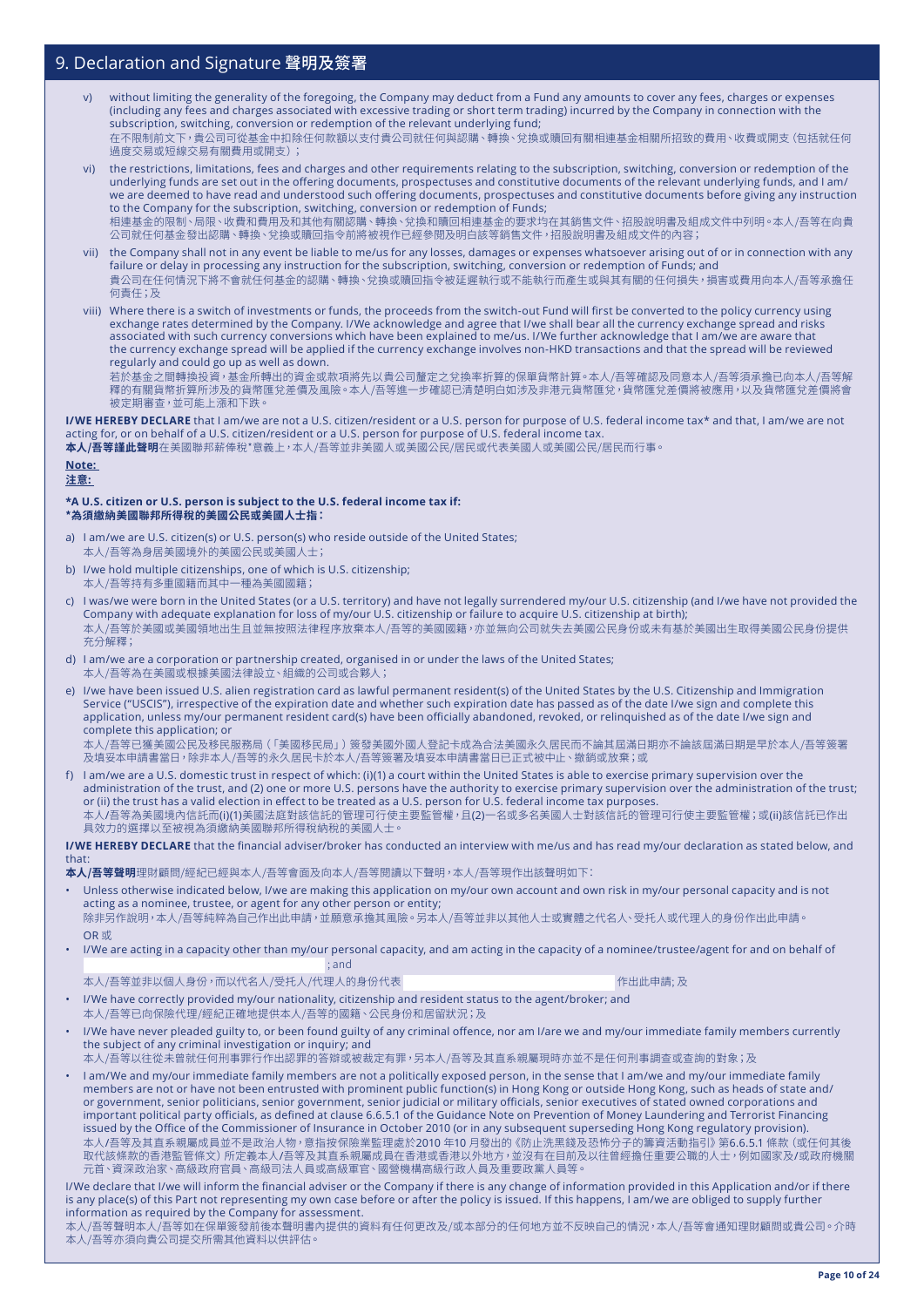#### **I/We HEREBY AUTHORISE that: 本人/吾等特此授權:**

Any licensed physician, medical practitioner, hospital, clinic or other medically related facility, insurance company, the Federation or other

organization, institution or person, that has any record or knowledge of me/us or my/our health, to give to the Company, its reinsurers and authorised representatives any such information for the purpose of assessment of this application or subsequent assessment of any insurance claim under this policy that may be issued pursuant to this application, and such authorisation shall survive me. To avoid any uncertainty, this authorisation shall bind all my/our successors, assignees, executors and administrators and shall remain valid notwithstanding my/our death or incapacity (including but not limited to mental incapacity). A photocopy of this authorisation shall be as valid as the original.

擁有本人/吾等任何資料或本人/吾等健康記錄之任何註冊醫生、醫療從業員、醫院、診所或其他有關醫療機構、保險公司、聯會或其他組織、機構或個人,向貴公司、其再 保險公司及其授權代表提供相關資料,作為評估此申請書或日後評估根據此申請書所簽發之保單之任何索償之用;該授權將在本人/吾等去世後繼續生效。為免產生任何 疑問,本授權書對本人/吾等之繼承人、受讓人、遺囑執行人及遺產管理人均具有約束力。即使本人/吾等死亡或無行為能力(包括但不限於精神上無行為能力),本授權書 仍具效力。此授權書影印副本跟正本同樣有效。

The Company or any of its appointed medical examiners or laboratories may perform the necessary medical assessment and tests to underwrite and evaluate the health status of myself/ourselves in relation to this application and any claim arising thereafter.

貴公司或貴公司任何指定的醫學檢驗人員或實驗室可執行必要的醫學評估和測驗,以核保及評定本人/吾等關於本申請的健康狀況及日後提出的任何索償。

**I/WE HEREBY DECLARE** that before I/we have signed this application form, I/we have thoroughly read the Personal Information Collection Statement provided below and understand that my/our personal data being collected or held from time to time by Heng An Standard Life (Asia) Limited, whether by way of this application form or otherwise, is and will be subject to the purpose and manner of use as indicated in this Personal Information Collection Statement.

**本人/吾等謹此聲明**,本人/吾等在簽署本申請書前已細閱以下的《個人資料收集聲明》,並明白由恒安標準人壽(亞洲)有限公司不時收集或持有(不論是透過本申請書 或是以其他方式收集或持有)本人/吾等的個人資料,不管現時或將來均會按此《個人資料收集聲明》所述的方式用於該聲明下的用途。

### **Personal Information Collection Statement 個人資料收集聲明**

| "Company"<br>means Heng An Standard Life (Asia) Limited;<br>「公司」<br>指 恒安標準人壽 (亞洲) 有限公司;<br>"Company's group"<br>means Heng An Standard Life Insurance Company Limited registered in People's Republic of China (registered number<br>120000400008883) having its registered office at 18F, Tower II, The Exchange, 189 Nanjing Road, Heping District,<br>Tianjin, People's Republic of China, 300051 together with its subsidiaries (including but not limited to the Company),<br><b>Company's group"</b> shall be construed accordingly;<br>「公司集團」<br>指 根據公司法於中華人民共和國註冊的恒安標準人壽保險有限公司(註冊編號為120000400008883),註冊辦事處位於中國天津<br>市和平區南京路189號津滙廣場2座18層 (郵編300051) 及其不時直接或間接擁有的子公司 (包括但不限於本公司)、附屬公司與關<br>聯公司, <b>「公司集團旗下公司」</b> 亦按此詮釋;<br>means any of the Company's affiliates within the Company's group;<br>"Company's affiliates"<br>「公司聯屬公司」<br>指 任何屬公司集團內的聯屬公司;<br>"Consenting Person"<br>means each of the following:<br>「同意人士」<br>指 每位以下人士:<br>a) the policy owner;<br>保單持有人;<br>b) each person who has beneficial ownership of the Policy;<br>每位享有保單實益擁有權的人士;<br>c) each person who is entitled to access the Policy's value (for example, through withdrawal, surrender, policy claim,<br>benefit payment or otherwise), change a Beneficiary, or claim or receive a benefit payment or any person who<br>is entitled to a future benefit under the Policy, including without limitation any policy claimant, assignee and<br>nominated Beneficiary under the Policy; and<br>有權透過提款、退保、保單索償、收取利益等方法取用保單價值,更改受益人,索取或接受收取利益的人士,或根據保單每位日後<br>享有收取利益權利的人士,包括但不限於任何保單索償人、單持承受人及訂明的受益人;及<br>d) each person who is entitled to receive a payment (such as a policy claimant, policy claimant and nominated<br>Beneficiary) when an obligation to make any payment under the Policy arises or becomes fixed.<br>當有責任根據保單付款或確定該責任時每位有權接受收取利益的人士 (包括保單索償人及指定的受益人) 。<br>"Compliance Obligations" means obligations of the Company or of any other members of the Company's group to comply with:<br>「合規責任」<br>指 我們或公司集團任何成員須遵守以下規定的責任:<br>a) any applicable local or foreign law, ordinance, regulation, demand, guidance, rules, codes of practice, whether or<br>not relating to an intergovernmental agreement between the governments or regulatory authorities of two or more<br>jurisdictions; and<br>任何適用的本地或外國法律、法令、規定、要求、指引、條例和守則而不論是否有關兩個或以上司法管轄區的政府之間或監管機<br>構之間的協議;及<br>any government or taxation authority in any jurisdiction.<br>我們或公司集團其他成員 (視情況而定) 與任何司法管轄區的政府或稅務當局之間的協議。<br>"Customer"<br>means a person:<br>「客戶」<br>指<br>a) who is treated generally as a customer by the Company, whether the person is:<br>被公司一般當作客戶的人士,不論該人士為:<br>a policy owner, proposed policy owner, policy assignee, life insured, proposed life insured, party under a trust,<br>i)<br>payer of insurance premium, beneficiary, payee of insurance benefits, or financial adviser in respect of a product<br>or service of the Company; or<br>公司產品或服務下的保單持有人、準保單持有人、保單受讓人、受保人、準受保人,信託下的當事人,保費支付人、受益人、保險<br>金受款人或理財顧問;或<br>ii) a director, shareholder, officer, or manager of a corporate applicant for insurance or corporate policy owner in<br>respect of a product or service of the Company; and<br>正在申請或已是公司產品或服務的公司投保人或公司保單持有人之董事、股東、主管或經理;及<br>b) who has provided personal data to the Company and therefore became data subject of the Company;<br>曾向公司提供個人資料而成為我們資料當事人的人士; |  | Throughout this Personal Information Collection Statement (this "Statement" or "PIC Statement") and the Foreign Tax Reporting and Withholding<br>Obligations Statement (the "Tax Obligations Statement"), certain words and phrases have defined meanings as follows:<br>本個人資料收集聲明 ( 「本聲明」或 「個人資料收集聲明」 ) 及外地稅務呈報/稅務責任聲明 ( 「稅務責任聲明」 ) 中,若干詞彙的定義如下: |
|----------------------------------------------------------------------------------------------------------------------------------------------------------------------------------------------------------------------------------------------------------------------------------------------------------------------------------------------------------------------------------------------------------------------------------------------------------------------------------------------------------------------------------------------------------------------------------------------------------------------------------------------------------------------------------------------------------------------------------------------------------------------------------------------------------------------------------------------------------------------------------------------------------------------------------------------------------------------------------------------------------------------------------------------------------------------------------------------------------------------------------------------------------------------------------------------------------------------------------------------------------------------------------------------------------------------------------------------------------------------------------------------------------------------------------------------------------------------------------------------------------------------------------------------------------------------------------------------------------------------------------------------------------------------------------------------------------------------------------------------------------------------------------------------------------------------------------------------------------------------------------------------------------------------------------------------------------------------------------------------------------------------------------------------------------------------------------------------------------------------------------------------------------------------------------------------------------------------------------------------------------------------------------------------------------------------------------------------------------------------------------------------------------------------------------------------------------------------------------------------------------------------------------------------------------------------------------------------------------------------------------------------------------------------------------------------------------------------------------------------------------------------------------------------------------------------------------------------------------------------------------------------------------------------------------------------------------------------------------------------------------------------------------------------------------------------------------------------------------------------------------------------------------------------------------------------------------------------------------------------------------------------------------------------------------------------------------------------------------------------------|--|---------------------------------------------------------------------------------------------------------------------------------------------------------------------------------------------------------------------------------------------------------------------------------------------------------------------------------------------------|
|                                                                                                                                                                                                                                                                                                                                                                                                                                                                                                                                                                                                                                                                                                                                                                                                                                                                                                                                                                                                                                                                                                                                                                                                                                                                                                                                                                                                                                                                                                                                                                                                                                                                                                                                                                                                                                                                                                                                                                                                                                                                                                                                                                                                                                                                                                                                                                                                                                                                                                                                                                                                                                                                                                                                                                                                                                                                                                                                                                                                                                                                                                                                                                                                                                                                                                                                                                            |  |                                                                                                                                                                                                                                                                                                                                                   |
|                                                                                                                                                                                                                                                                                                                                                                                                                                                                                                                                                                                                                                                                                                                                                                                                                                                                                                                                                                                                                                                                                                                                                                                                                                                                                                                                                                                                                                                                                                                                                                                                                                                                                                                                                                                                                                                                                                                                                                                                                                                                                                                                                                                                                                                                                                                                                                                                                                                                                                                                                                                                                                                                                                                                                                                                                                                                                                                                                                                                                                                                                                                                                                                                                                                                                                                                                                            |  | subsidiary undertakings and associated companies (whether direct or indirect) from time to time and a "member of the                                                                                                                                                                                                                              |
|                                                                                                                                                                                                                                                                                                                                                                                                                                                                                                                                                                                                                                                                                                                                                                                                                                                                                                                                                                                                                                                                                                                                                                                                                                                                                                                                                                                                                                                                                                                                                                                                                                                                                                                                                                                                                                                                                                                                                                                                                                                                                                                                                                                                                                                                                                                                                                                                                                                                                                                                                                                                                                                                                                                                                                                                                                                                                                                                                                                                                                                                                                                                                                                                                                                                                                                                                                            |  |                                                                                                                                                                                                                                                                                                                                                   |
|                                                                                                                                                                                                                                                                                                                                                                                                                                                                                                                                                                                                                                                                                                                                                                                                                                                                                                                                                                                                                                                                                                                                                                                                                                                                                                                                                                                                                                                                                                                                                                                                                                                                                                                                                                                                                                                                                                                                                                                                                                                                                                                                                                                                                                                                                                                                                                                                                                                                                                                                                                                                                                                                                                                                                                                                                                                                                                                                                                                                                                                                                                                                                                                                                                                                                                                                                                            |  |                                                                                                                                                                                                                                                                                                                                                   |
|                                                                                                                                                                                                                                                                                                                                                                                                                                                                                                                                                                                                                                                                                                                                                                                                                                                                                                                                                                                                                                                                                                                                                                                                                                                                                                                                                                                                                                                                                                                                                                                                                                                                                                                                                                                                                                                                                                                                                                                                                                                                                                                                                                                                                                                                                                                                                                                                                                                                                                                                                                                                                                                                                                                                                                                                                                                                                                                                                                                                                                                                                                                                                                                                                                                                                                                                                                            |  |                                                                                                                                                                                                                                                                                                                                                   |
|                                                                                                                                                                                                                                                                                                                                                                                                                                                                                                                                                                                                                                                                                                                                                                                                                                                                                                                                                                                                                                                                                                                                                                                                                                                                                                                                                                                                                                                                                                                                                                                                                                                                                                                                                                                                                                                                                                                                                                                                                                                                                                                                                                                                                                                                                                                                                                                                                                                                                                                                                                                                                                                                                                                                                                                                                                                                                                                                                                                                                                                                                                                                                                                                                                                                                                                                                                            |  |                                                                                                                                                                                                                                                                                                                                                   |
|                                                                                                                                                                                                                                                                                                                                                                                                                                                                                                                                                                                                                                                                                                                                                                                                                                                                                                                                                                                                                                                                                                                                                                                                                                                                                                                                                                                                                                                                                                                                                                                                                                                                                                                                                                                                                                                                                                                                                                                                                                                                                                                                                                                                                                                                                                                                                                                                                                                                                                                                                                                                                                                                                                                                                                                                                                                                                                                                                                                                                                                                                                                                                                                                                                                                                                                                                                            |  |                                                                                                                                                                                                                                                                                                                                                   |
|                                                                                                                                                                                                                                                                                                                                                                                                                                                                                                                                                                                                                                                                                                                                                                                                                                                                                                                                                                                                                                                                                                                                                                                                                                                                                                                                                                                                                                                                                                                                                                                                                                                                                                                                                                                                                                                                                                                                                                                                                                                                                                                                                                                                                                                                                                                                                                                                                                                                                                                                                                                                                                                                                                                                                                                                                                                                                                                                                                                                                                                                                                                                                                                                                                                                                                                                                                            |  |                                                                                                                                                                                                                                                                                                                                                   |
|                                                                                                                                                                                                                                                                                                                                                                                                                                                                                                                                                                                                                                                                                                                                                                                                                                                                                                                                                                                                                                                                                                                                                                                                                                                                                                                                                                                                                                                                                                                                                                                                                                                                                                                                                                                                                                                                                                                                                                                                                                                                                                                                                                                                                                                                                                                                                                                                                                                                                                                                                                                                                                                                                                                                                                                                                                                                                                                                                                                                                                                                                                                                                                                                                                                                                                                                                                            |  |                                                                                                                                                                                                                                                                                                                                                   |
|                                                                                                                                                                                                                                                                                                                                                                                                                                                                                                                                                                                                                                                                                                                                                                                                                                                                                                                                                                                                                                                                                                                                                                                                                                                                                                                                                                                                                                                                                                                                                                                                                                                                                                                                                                                                                                                                                                                                                                                                                                                                                                                                                                                                                                                                                                                                                                                                                                                                                                                                                                                                                                                                                                                                                                                                                                                                                                                                                                                                                                                                                                                                                                                                                                                                                                                                                                            |  |                                                                                                                                                                                                                                                                                                                                                   |
|                                                                                                                                                                                                                                                                                                                                                                                                                                                                                                                                                                                                                                                                                                                                                                                                                                                                                                                                                                                                                                                                                                                                                                                                                                                                                                                                                                                                                                                                                                                                                                                                                                                                                                                                                                                                                                                                                                                                                                                                                                                                                                                                                                                                                                                                                                                                                                                                                                                                                                                                                                                                                                                                                                                                                                                                                                                                                                                                                                                                                                                                                                                                                                                                                                                                                                                                                                            |  |                                                                                                                                                                                                                                                                                                                                                   |
|                                                                                                                                                                                                                                                                                                                                                                                                                                                                                                                                                                                                                                                                                                                                                                                                                                                                                                                                                                                                                                                                                                                                                                                                                                                                                                                                                                                                                                                                                                                                                                                                                                                                                                                                                                                                                                                                                                                                                                                                                                                                                                                                                                                                                                                                                                                                                                                                                                                                                                                                                                                                                                                                                                                                                                                                                                                                                                                                                                                                                                                                                                                                                                                                                                                                                                                                                                            |  | b) any agreement between the Company (or that of any other member of the Company's group, as the case may be) and                                                                                                                                                                                                                                 |
|                                                                                                                                                                                                                                                                                                                                                                                                                                                                                                                                                                                                                                                                                                                                                                                                                                                                                                                                                                                                                                                                                                                                                                                                                                                                                                                                                                                                                                                                                                                                                                                                                                                                                                                                                                                                                                                                                                                                                                                                                                                                                                                                                                                                                                                                                                                                                                                                                                                                                                                                                                                                                                                                                                                                                                                                                                                                                                                                                                                                                                                                                                                                                                                                                                                                                                                                                                            |  |                                                                                                                                                                                                                                                                                                                                                   |
|                                                                                                                                                                                                                                                                                                                                                                                                                                                                                                                                                                                                                                                                                                                                                                                                                                                                                                                                                                                                                                                                                                                                                                                                                                                                                                                                                                                                                                                                                                                                                                                                                                                                                                                                                                                                                                                                                                                                                                                                                                                                                                                                                                                                                                                                                                                                                                                                                                                                                                                                                                                                                                                                                                                                                                                                                                                                                                                                                                                                                                                                                                                                                                                                                                                                                                                                                                            |  |                                                                                                                                                                                                                                                                                                                                                   |
|                                                                                                                                                                                                                                                                                                                                                                                                                                                                                                                                                                                                                                                                                                                                                                                                                                                                                                                                                                                                                                                                                                                                                                                                                                                                                                                                                                                                                                                                                                                                                                                                                                                                                                                                                                                                                                                                                                                                                                                                                                                                                                                                                                                                                                                                                                                                                                                                                                                                                                                                                                                                                                                                                                                                                                                                                                                                                                                                                                                                                                                                                                                                                                                                                                                                                                                                                                            |  |                                                                                                                                                                                                                                                                                                                                                   |
|                                                                                                                                                                                                                                                                                                                                                                                                                                                                                                                                                                                                                                                                                                                                                                                                                                                                                                                                                                                                                                                                                                                                                                                                                                                                                                                                                                                                                                                                                                                                                                                                                                                                                                                                                                                                                                                                                                                                                                                                                                                                                                                                                                                                                                                                                                                                                                                                                                                                                                                                                                                                                                                                                                                                                                                                                                                                                                                                                                                                                                                                                                                                                                                                                                                                                                                                                                            |  |                                                                                                                                                                                                                                                                                                                                                   |
|                                                                                                                                                                                                                                                                                                                                                                                                                                                                                                                                                                                                                                                                                                                                                                                                                                                                                                                                                                                                                                                                                                                                                                                                                                                                                                                                                                                                                                                                                                                                                                                                                                                                                                                                                                                                                                                                                                                                                                                                                                                                                                                                                                                                                                                                                                                                                                                                                                                                                                                                                                                                                                                                                                                                                                                                                                                                                                                                                                                                                                                                                                                                                                                                                                                                                                                                                                            |  |                                                                                                                                                                                                                                                                                                                                                   |
|                                                                                                                                                                                                                                                                                                                                                                                                                                                                                                                                                                                                                                                                                                                                                                                                                                                                                                                                                                                                                                                                                                                                                                                                                                                                                                                                                                                                                                                                                                                                                                                                                                                                                                                                                                                                                                                                                                                                                                                                                                                                                                                                                                                                                                                                                                                                                                                                                                                                                                                                                                                                                                                                                                                                                                                                                                                                                                                                                                                                                                                                                                                                                                                                                                                                                                                                                                            |  |                                                                                                                                                                                                                                                                                                                                                   |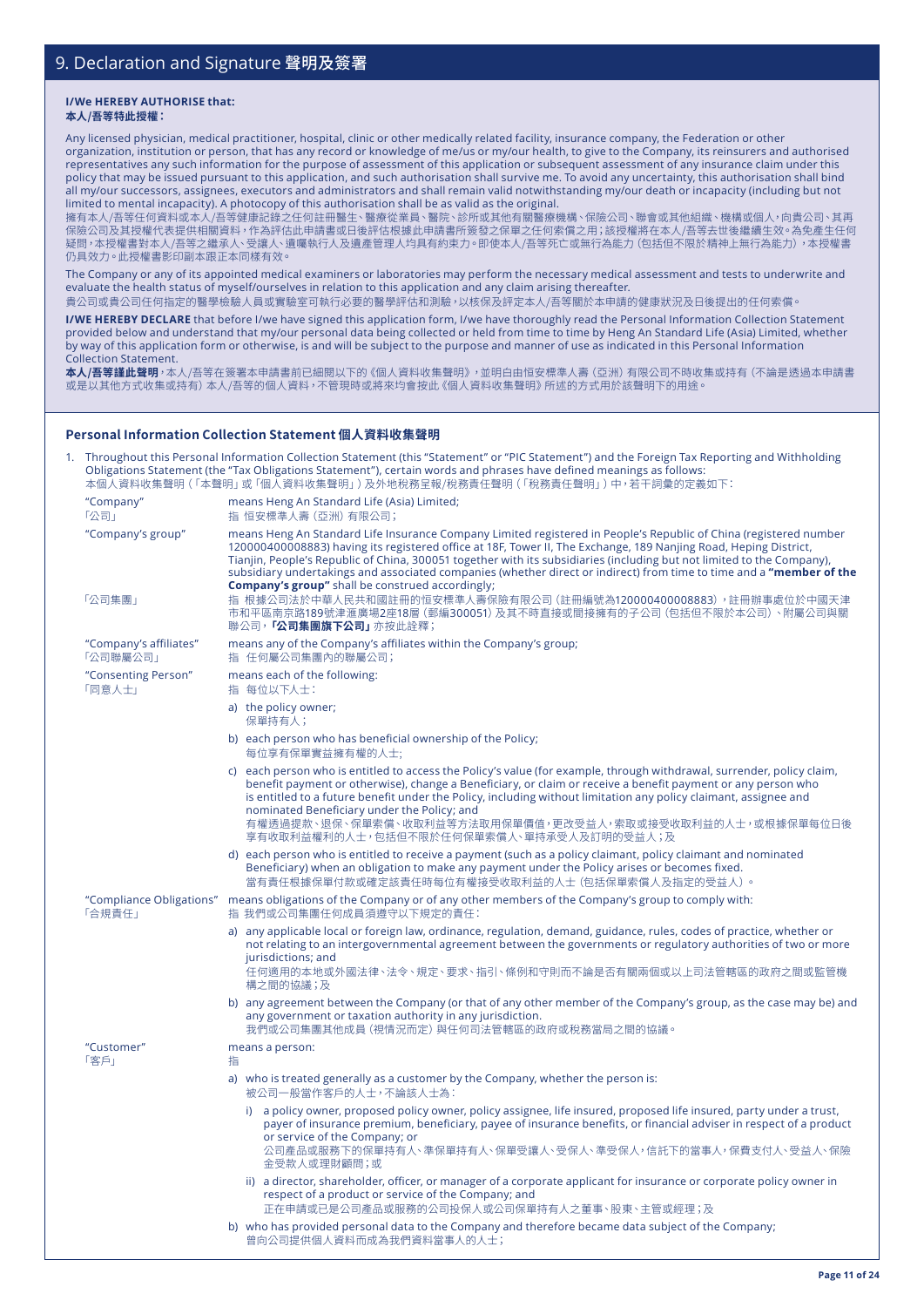|    |      | "data subject"                                                                                                                                                                                                                                                                                                                                                                          | means, in relation to personal data, the individual (not being a corporate person) who is the subject of the data, and all<br>such individuals as a whole shall be referred to as "data subjects";                                                                                                                                                                                                                                                                                                                   |
|----|------|-----------------------------------------------------------------------------------------------------------------------------------------------------------------------------------------------------------------------------------------------------------------------------------------------------------------------------------------------------------------------------------------|----------------------------------------------------------------------------------------------------------------------------------------------------------------------------------------------------------------------------------------------------------------------------------------------------------------------------------------------------------------------------------------------------------------------------------------------------------------------------------------------------------------------|
|    |      | 「資料當事人」<br>"Hong Kong"                                                                                                                                                                                                                                                                                                                                                                  | 指 就個人資料而言,屬該資料的當事人的個人(並非法人),而所有該等個人統稱為「資料當事人」;<br>means the Hong Kong Special Administrative Region of the People's Republic of China;                                                                                                                                                                                                                                                                                                                                                                               |
|    | 「香港」 | "PDPO"                                                                                                                                                                                                                                                                                                                                                                                  | 指 中華人民共和國香港特別行政區;<br>means the Personal Data (Privacy) Ordinance, Chapter 486 of the Laws of Hong Kong;                                                                                                                                                                                                                                                                                                                                                                                                              |
|    |      | 「私隱條例」                                                                                                                                                                                                                                                                                                                                                                                  | 指 香港法例第486章之《個人資料 (私隱) 條例》;                                                                                                                                                                                                                                                                                                                                                                                                                                                                                          |
|    |      | "personal data"<br>「個人資料」                                                                                                                                                                                                                                                                                                                                                               | means (as defined in the PDPO) any data:<br>指 於私隱條例中符合以下說明的任何資料:                                                                                                                                                                                                                                                                                                                                                                                                                                                     |
|    |      |                                                                                                                                                                                                                                                                                                                                                                                         | a) relating directly or indirectly to a living individual;<br>直接或間接與一名在世的個人有關的;                                                                                                                                                                                                                                                                                                                                                                                                                                      |
|    |      |                                                                                                                                                                                                                                                                                                                                                                                         | b) from which it is practicable for the identity of the individual to be directly or indirectly ascertained; and<br>從該資料直接或間接地確定有關的個人的身份是切實可行的;及                                                                                                                                                                                                                                                                                                                                                                     |
|    |      |                                                                                                                                                                                                                                                                                                                                                                                         | c) in a form in which access to or processing of the data is practicable.<br>該資料的存在形式令予以杳閱及處理均是切實可行的。                                                                                                                                                                                                                                                                                                                                                                                                                |
|    |      | "Personal Information"<br>「個人資料」                                                                                                                                                                                                                                                                                                                                                        | in respect of a Consenting Person, means:<br>有關同意人士的個人資料指:                                                                                                                                                                                                                                                                                                                                                                                                                                                           |
|    |      |                                                                                                                                                                                                                                                                                                                                                                                         | a) where the Consenting Person is an individual, his/her full name, date and place of birth, residential address, mailing<br>address, contact information (including telephone number), and any taxpayer identification number, social security<br>number, citizenships, residency(ies) and tax residency(ies);<br>倘同意人士為個人,即其全名、出生日期及地點、居住地址、郵寄地址、聯絡資料(包括電話號碼),及任何納稅人識別編號、社會<br>保障號碼、公民身分、居住地及稅務上的常駐國家;                                                                                                             |
|    |      |                                                                                                                                                                                                                                                                                                                                                                                         | b) where the Consenting Person is a corporate/entity, its date and place of incorporation or formation, registered<br>address, address of place of business, tax identification number, tax status, tax residency, registered address,<br>address of place of business or (if applicable) such information as the Company may reasonably require regarding<br>each of its substantial shareholders and controlling persons.<br>倘同意人士為公司/機構,即其註冊或成立日期及地點、註冊地址、營業地址、稅務識別編號、稅務狀況、稅務上的常駐國家或<br>(倘適用) 我們合理要求的主要股東及控權人士資料。 |
|    |      | "Policy Information"                                                                                                                                                                                                                                                                                                                                                                    | means any information relating to the Policy including without limitation the Policy number, Policy balance or value,<br>gross receipts, withdrawals and payments from the Policy.                                                                                                                                                                                                                                                                                                                                   |
|    |      | 「保單資料」<br>"Tax Information"                                                                                                                                                                                                                                                                                                                                                             | 指 有關保單的任何資料,包括但不限於保單編號、保單結餘或價值、總收入、從保單提取及支付的款項。                                                                                                                                                                                                                                                                                                                                                                                                                                                                      |
|    |      | 「稅務資料」                                                                                                                                                                                                                                                                                                                                                                                  | in respect of a Consenting Person, means:<br>有關同意人士的稅務資料指:                                                                                                                                                                                                                                                                                                                                                                                                                                                           |
|    |      |                                                                                                                                                                                                                                                                                                                                                                                         | a) any documentation or information (and accompanying statements, waivers and consents as the Company may from<br>time to time require or the Consenting Person may from time to time give) relating, directly or indirectly, to the tax<br>status of the Consenting Person;<br>與同意人士稅務狀況直接或間接有關的文件或資料,以及我們不時要求或同意人士不時提供的隨附陳述、放棄及同意文件;                                                                                                                                                                               |
|    |      |                                                                                                                                                                                                                                                                                                                                                                                         | b) Personal Information of the Consenting Person; and<br>同意人士的個人資料;及                                                                                                                                                                                                                                                                                                                                                                                                                                                 |
|    |      |                                                                                                                                                                                                                                                                                                                                                                                         | c) Policy Information.<br>保單資料。                                                                                                                                                                                                                                                                                                                                                                                                                                                                                      |
|    |      |                                                                                                                                                                                                                                                                                                                                                                                         | 2. Nothing in this Statement shall limit the right of Customers as a data subject under the PDPO.<br>本聲明並不局限客戶作為資料當事人根據私隱條例所享有的權利。                                                                                                                                                                                                                                                                                                                                                                                   |
|    |      |                                                                                                                                                                                                                                                                                                                                                                                         | 3. From time to time, personal data of Customers are (or will be) collected by or on behalf of the Company to enable it to carry on its day-to-day business<br>and to provide services to Customers. Failure to obtain personal data from Customers may result in the Company being unable to process an                                                                                                                                                                                                             |
|    |      | 理投保申請或無法向客戶提供售後服務。                                                                                                                                                                                                                                                                                                                                                                      | insurance application or to provide after-sales services to the Customer.<br>為使公司能進行其日常業務及向客戶提供服務,客戶的個人資料會不時由公司收集或由他人代為收集。 <b>若公司未能向客戶取得個人資料,則便可能導致公司無法處</b>                                                                                                                                                                                                                                                                                                                                                         |
| 4. |      | Personal data of Customers held by the Company will generally be kept confidential, but the Company may provide, disclose or transfer these<br>personal data to the following persons (whether they are in or outside Hong Kong) for one or more of the purposes set out in paragraph 5 below:<br>由公司持有的客戶個人資料一般會被保密,惟公司有可能會向以下人士 (不論是在香港境內或境外) 提供、披露或轉交該等個人資料以便達到下文第5段中述及的<br>一個或多個目的: |                                                                                                                                                                                                                                                                                                                                                                                                                                                                                                                      |
|    |      | 任何承保公司業務之任何部分的再保公司;                                                                                                                                                                                                                                                                                                                                                                     | a) any reinsurance company to whom any part of the Company's business is ceded;                                                                                                                                                                                                                                                                                                                                                                                                                                      |
|    | b)   |                                                                                                                                                                                                                                                                                                                                                                                         | any financial institution or financial service provider who is in a position to process the payment of, or handle the payment instruction or<br>authorisation of any monies to or by the Customer;<br>任何處於適當崗位可處理向客戶支付或收取款項,或可執行向客戶支付或收取款項之付款指示或授權的金融機構或金融服務機構;                                                                                                                                                                                                                                                      |
|    |      |                                                                                                                                                                                                                                                                                                                                                                                         | c) any healthcare service provider who is engaged to carry out medical assessment on the health of a Customer which will affect the Company's<br>decision on processing an insurance application or a claim;                                                                                                                                                                                                                                                                                                         |
|    |      | or the Company's affiliates;                                                                                                                                                                                                                                                                                                                                                            | 任何受聘負責檢驗客戶健康狀況而該檢驗結果會影響公司處理投保申請或索償決定的醫療服務機構;<br>d) any professional adviser or service provider who is engaged to provide independent advice or service in a specialised area to the Company and/                                                                                                                                                                                                                                                                                                                    |
|    | e)   |                                                                                                                                                                                                                                                                                                                                                                                         | 任何受聘向公司及/或公司聯屬公司提供獨立意見或專門範疇服務的專業顧問或服務機構;<br>any person in connection with any claims made by the Customer or otherwise involving the Customer in respect of any products and/or                                                                                                                                                                                                                                                                                                                                      |
|    |      |                                                                                                                                                                                                                                                                                                                                                                                         | services provided by the Company or the Company's affiliates, including any claims investigation agency;<br>任何就公司或公司聯屬公司產品及/或服務與客戶提出索償 (或以別的形式被涉及客戶) 有關的人士,包括任何索償調查機構;                                                                                                                                                                                                                                                                                                                                               |
|    | f)   | associations or federations;                                                                                                                                                                                                                                                                                                                                                            | any person to whom the Company and/or the Company's affiliates are under an obligation to make disclosure under any Compliance<br>Obligations or the requirements of any present or future laws, rules, regulations, codes, treaties or guidelines binding or enforceable on them,<br>including any regulators, government authorities, international organisations or alliances, courts, adjudicators, and/or any industry bodies,                                                                                  |
|    |      |                                                                                                                                                                                                                                                                                                                                                                                         | 任何公司及/或公司聯屬公司根據所須遵守的任何合規責任或現有或未來法例、規則、法規、守則、條約或指引而對其有披露責任的人士,包括任何監管機構、<br>政府部門、國際組織或聯盟、法院、裁判機構及/或任何行業團體、協會或聯會;                                                                                                                                                                                                                                                                                                                                                                                                       |
|    | g)   |                                                                                                                                                                                                                                                                                                                                                                                         | any insurance intermediary authorised by the Company and/or the Company's affiliates to promote, sell, or provide after-sales services in<br>relation to, any of the products and services of the Company and/or the Company's affiliates;<br>任何獲公司及/或公司聯屬公司授權以進行推廣或銷售公司及/或公司聯屬公司任何產品及服務,或就有關產品及服務提供售後服務的保險中介機構;                                                                                                                                                                                                     |
|    |      |                                                                                                                                                                                                                                                                                                                                                                                         |                                                                                                                                                                                                                                                                                                                                                                                                                                                                                                                      |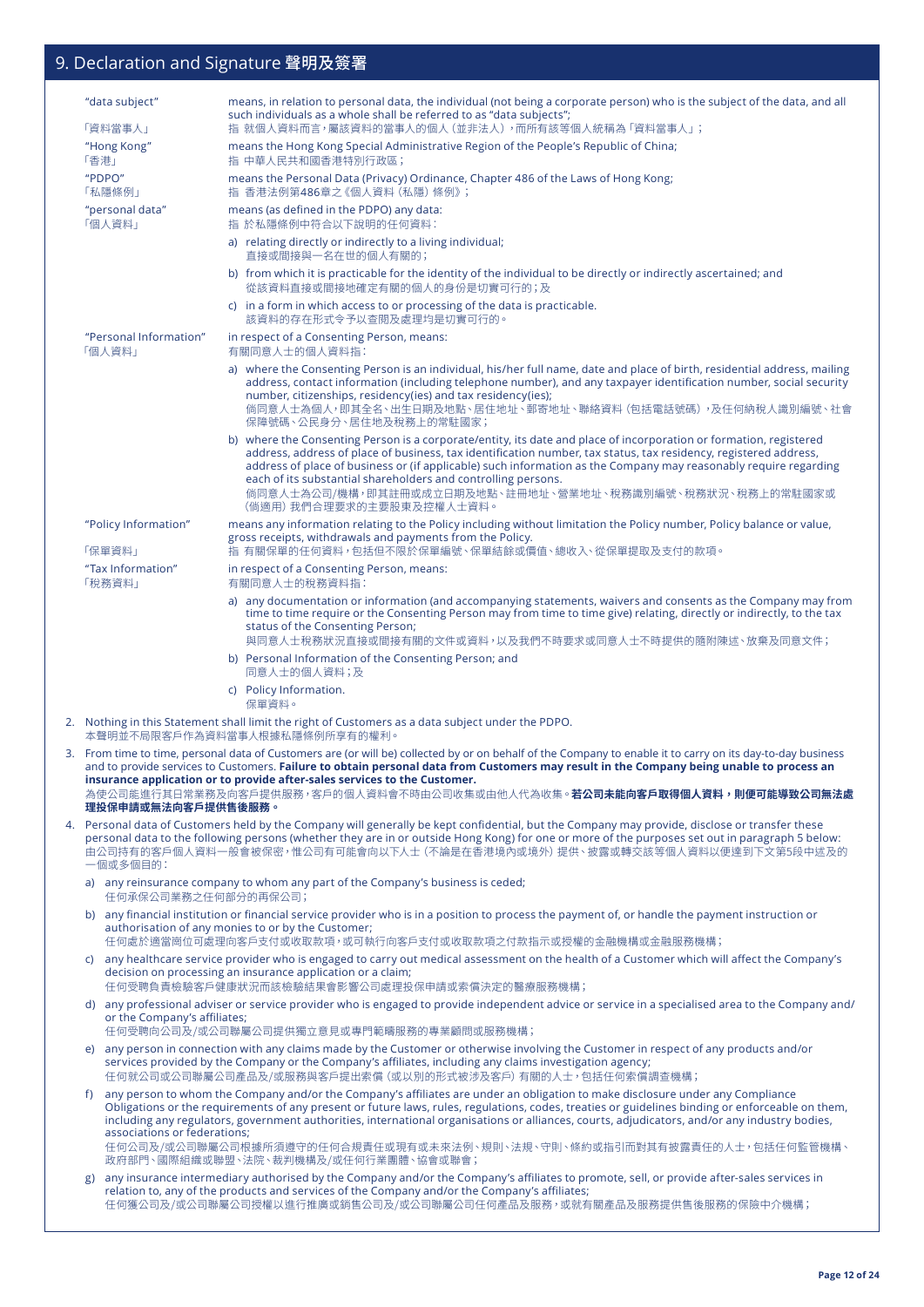- h) any actual or proposed assignee of the Customer's insurance policy issued by the Company and/or the Company's affiliates; 任何獲發公司及/或公司聯屬公司繕發保單的客戶之實際或準受讓人;
- i) any actual or proposed purchaser of parts or all of the Company's business and/or those of the Company's group together with its advisers in the transaction;
- 任何公司及/或公司集團部分或全部業務的實際或準買家,及其交易顧問;
- j) any agent, contractor or external service provider who is engaged to provide administrative, audit, data processing, document managing, mailing, printing, payment, storage, technology, telecommunication, or other services to the Company and/or the Company's affiliates in connection with the daily operation of their respective businesses; 任何受聘向公司及/或公司聯屬公司就其日常之營運提供行政、審計、資料處理、文檔管理、郵遞、印刷、付款、儲存、技術、電訊,或其他服務的代理商、承包商 或外界服務供應商;
- k) any external service provider who is engaged to provide any service which will enhance or add value to the overall experience of the Customer in enjoying the products and/or service of the Company and/or the Company's affiliates; 任何受聘向客戶提供讓其對公司及/或公司聯屬公司產品及/或服務更為滿意或享有提升服務的外界服務機構;
- l) any research agent or service provider who is engaged to carry out any market surveys or studies; 任何受聘進行市場調查或研究的調查代理或服務供應商;
- m) any of the Company's affiliates; and 任何公司聯屬公司;及
- n) any person described in paragraph 7(d) below for the purpose of direct marketing, in case the Customer has given consent for using personal data in relation to such purpose.
	- 任何在客戶同意讓其個人資料被用作直接促銷用途的前題下,於下文第7(d)段所述的人士。
- 5. The purpose(s) for which the personal data of Customers may be used will vary depending on the circumstances and their context of collection, but the purposes perceived by the Company will include the following:
	- 客戶個人資料的用途會因不同情況及收集的背景有異,惟公司屬意用途將包括:
	- a) to offer a quotation for insurance to a Customer, and to assess, evaluate (including the merits and/or suitability of a product or service to a Customer), process, approve and/or underwrite an insurance application, a claim and/or service request from a Customer arising from the application or thereafter; 提供投保報價予客戶,以及評估、衡量(包括產品及/或服務是否有利於及/或適合客戶)、處理、批准及/或受理客戶的投保申請、索償及/或源於客戶投保申請 或其後的服務要求;
	- b) to provide subsequent or ongoing services to a Customer in relation to an insurance application or policy; 提供有關投保申請或保單的跟進或持續服務予客戶;
	- c) to carry out matching procedures as defined in the PDPO; 執行私隱條例中界定的核對程序;
	- d) to carry out credit assessments on Customers whose credit worthiness is under regular or special review; 進行客戶信用評估,不論該評估為定期或特別審查;
	- e) to carry out surveys for gathering Customer opinion and/or statistical analysis on Customer's behavior or mentality; 進行調查以收集客戶意見及/或作出客戶行為或心態的統計分析;
	- f) to process a payment or a Customer's payment instructions and/or direct debit authorisations; 處理付款或執行客戶的付款指示及/或直接付款授權;
	- g) to determine any amount of indebtedness owing to or from a Customer; 確定欠付客戶或客戶欠付的任何款項;
	- h) to verify a Customer's identity in accordance with any compliance procedures, including those intended to combat terrorist financing, fraud and/or money laundering or otherwise for the purpose of ensuring the Company's Group's Compliance with the Compliance Obligations; 按任何合規程序驗證客戶的身份,包括旨在打擊恐怖活動融資、欺詐及/或洗黑錢活動的程序或在其他情況下用以確保公司集團依從合規責任的程序;
	- i) to maintain an update database of personal data of Customers; 設立及更新客戶個人資料的數據庫;
	- j) to facilitate research or design of insurance or other related financial services and/or products which may be suitable for Customers; 促進研究或設計可能適合客戶的保險或其他相關金融服務及/或產品;
	- k) to enforce a Customer's obligations in respect of an insurance application or policy; 執行客戶在投保申請或保單下的責任;
	- l) to enable an actual or proposed assignee of the Customer's insurance policy, or an actual or proposed purchaser of the Company's business, to evaluate the transaction intended to be the subject of the assignment or purchase; 協助客戶保單的實際或準受讓人或公司業務的實際或準買家,以評估在有關轉讓或買賣交易下的事宜;
	- m) to fulfill the disclosure requirements of any Compliance Obligations, laws, legislation, regulations, codes or guidelines as may in present or future and from time to time be applicable to the Company and/or the persons as listed in paragraph 4 above to whom the Company had transferred personal data of the Customer;

遵守現時或將來不時適用於公司及/或上文第4段所列從公司手上取得客戶個人資料之人士的任何合規責任、法例、法規、規章、守則或指引底下的披露規定; n) to enable the Company to carry on its normal business and day-to-day operations and to meet its liquidity and solvency requirements

- according to law; 令公司能繼續經營其正常業務及日常運作,以及符合有關法例對流動資金及償付能力的規定;
- o) to procure any service which will enhance or add value to a Customer's enjoyment of the products and/or service of the Company and/or the Company's affiliates;

取得任何讓客戶對公司及/或公司聯屬公司產品及/或服務更為滿意或享有額外價值的服務;

- p) to exercise the Company's rights as more particularly provided in the insurance policy, including the right of subrogation; 行使公司在保單中列明的權利,包括代位權;
- q) to comply with any obligations, requirements, policies, procedures, directives, or guidelines in respect of sharing data and information within the Company's group and/or any other use of data and information in accordance with group-wide compliance procedures; and/or 遵守公司集團內對共享數據與資料,及/或根據集團通用的合規程序將數據與資料用作其他用途的相關責任、規定、政策、程序、指令或指引;及/或
- r) to market the service, product and/or subject as further described in paragraph 7 below. 推廣下文第7段所詳述的服務、產品及/或事項
- 6. Under the laws, regulations and international agreements for the implementation of automatic exchange of financial account information ("AEOI") and the U.S. Foreign Account Tax Compliance Act ("FATCA"), financial institutions are required to identify account holders (including certain policy owners and beneficiaries) and controlling persons of certain entity policyholders who are reportable foreign tax residents and report their Tax Information (including but not limited to their name, address, jurisdiction(s) of tax residence, tax identification number in that jurisdiction(s), account balance and income information) to the local tax authority where the financial institution operates or directly to the U.S. Internal Revenue Service. The local tax authority will provide this information to the tax authority of the reportable foreign tax resident's country of tax residence on a regular, annual basis. Without limiting the generality of this Personal Information Collection Statement, the Company will use the Tax Information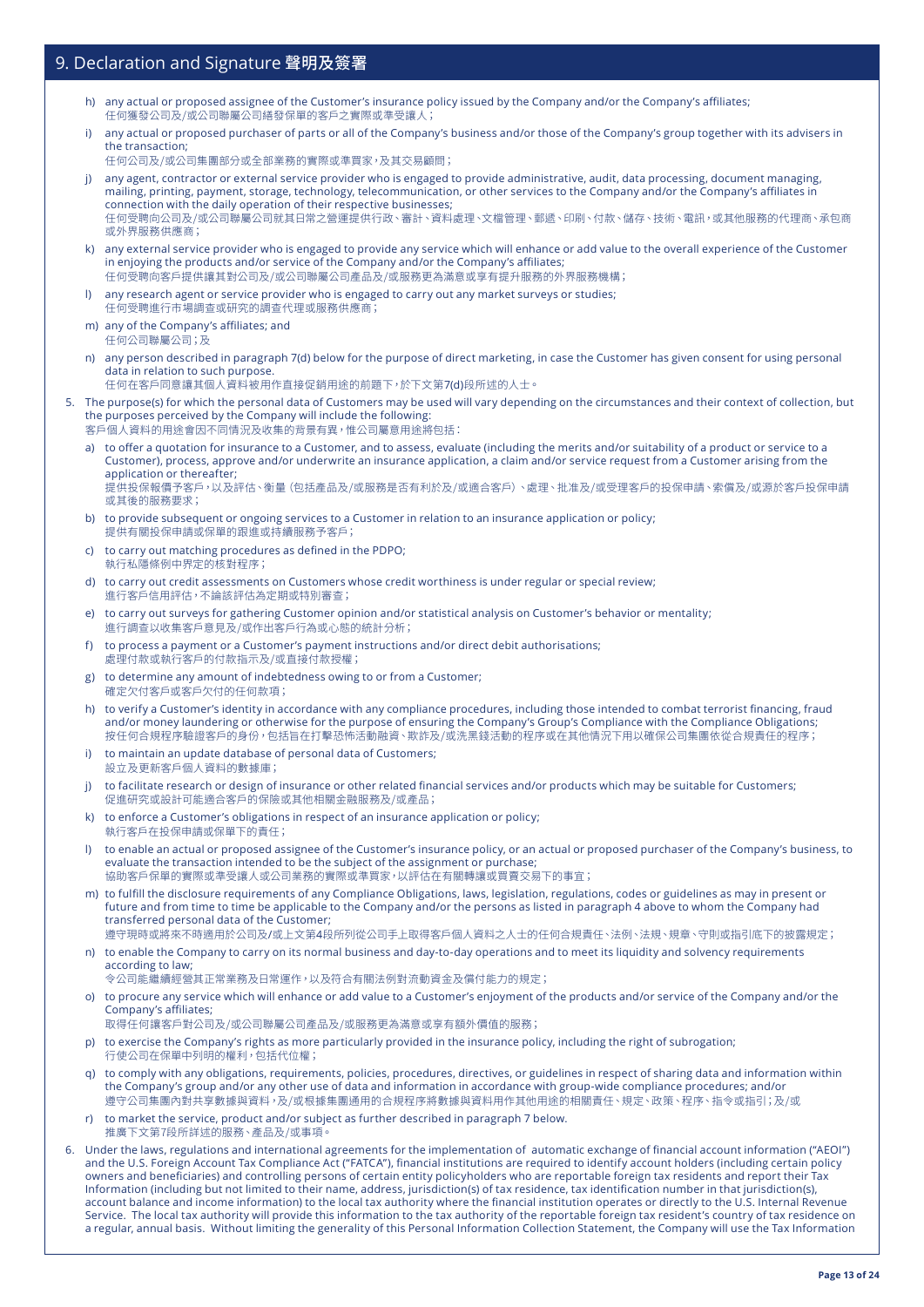for the purposes of AEOI and FATCA. The Tax Information may be transmitted by the Company to the Hong Kong Inland Revenue Department or any other relevant domestic or foreign tax authority for transfer to the tax authority of another jurisdiction. The Tax Information may be transmitted by the Company to the U.S. Internal Revenue Service.

根據實施的自動交換財務帳戶資料(「自動交換資料」)和美國海外帳戶稅收合規法案(「合規法案」)的法律、法規及國際協定,財務機構須辨別具有須申報外國 稅務居民身份的帳戶持有人(包括某些帳戶持有人及保單受益人)和某些實體保單持有人的控權人,並向財務機構營運當地的稅務部門或直接向美國國稅局申報其 稅務資料(包括但不限於姓名、地址、稅務居住地、該稅務居住地的稅務編號、帳戶結餘及收入資料)。當地稅務部門將每年定期將上述資料交予須申報外國稅務 居民所屬稅務居住地的相關稅務部門。在不限制個人資料收集聲明下,本公司會將收集的稅務資料用於自動交換資料及合規法案。本公司會將稅務資料傳遞給香港 稅務局或其他本地或海外稅務部門用於轉交其他司法管轄區的稅務部門。本公司亦可能將稅務資料轉交給美國國稅局。

#### **7. Use of Personal Data in Direct Marketing 使用個人資料作直接促銷用途**

The Company intends to use the personal data of Customers for direct marketing purpose and the Company requires their consent (including an indication of no objection) for the purpose. In this connection:

公司擬使用客戶個人資料作直接促銷用途,惟公司的該用途須取得客戶同意(包括其表示不反對)。就此,請留意:

a) the name, contact details (including telephone numbers, mailing addresses and email addresses), gender, date of birth, transaction pattern or behavior, financial background, and demographic data (collectively, "Selected Personal Data") being held by the Company may from time to time be used in direct marketing; and

公司所持有客戶的姓名、聯絡資料(包括電話號碼、郵寄地址及電郵地址)、性別、出生日期、交易模式及行為、經濟背景及人口統計數據(統稱「選定個人資 料」)可被不時用作直接促銷用途;及

b) information delivered by post, electronic mails, SMS, telephone calls, and/or other means of communication may be used by the Company in achieving its direct marketing purpose; and

公司可透過以郵寄、電郵、短訊、電話及/或其他通訊方式轉遞的資料以達到其直接促銷用途;及

c) the classes of service, product and subject in relation to the Company's direct marketing may include: 有關公司作直接促銷的服務、產品及項目可包括:

- i) insurance, investment, financial planning, asset and wealth management and related services and/or products; 保險、投資、財務策劃、資產和財富管理及相關服務及/或產品;
- ii) lucky draw, games, media event and/or seminar; and 抽獎、遊戲、傳媒活動及/或講座;及
- iii) reward, loyalty, privilege and/or special-offer programs; 獎勵、長期客戶、優惠及/或特惠計劃;
- d) the classes of service, product and subject described above may be provided or solicited by the Company and/or: 上述服務、產品及項目可能由公司及/或下述各方提供或取得:
	- i) any of the Company's affiliates; 任何公司聯屬公司;
	- ii) third party financial institutions, investment firms, investment advisers and investment service providers; and 第三方金融機構、投資行、投資顧問及投資服務機構;及
	- iii) third party providers of reward, loyalty, privilege and/or special-offer programs; 獎勵、長期客戶、優惠及/或特惠計劃的第三方提供者;
- e) in addition to marketing the classes of service, product and subject described above for and by itself, the Company also intends to provide the Selected Personal Data of Customers to all or any of the persons described in paragraph 7(d) above for use by them in marketing those classes of service, product and subject, and the Company requires the consent of those Customers (including an indication of no objection by them) for such purpose; and 除為自己或靠自己直接促銷上述服務、產品及項目外,公司亦擬提供選定個人資料予上文7(d)段所述之全部或任何人士用於其促銷該等服務、產品及項目上,

惟公司須取得該等客戶的同意(包括其表示不反對);及

- **f) if a Customer does not wish to allow the Company to use or provide to other persons any of his/her Selected Personal Data for direct marketing purpose, the Customer can exercise his/her right of objection and notify the Company. 客戶如欲拒絕公司使用,或提供選定個人資料予其他人士使用作直接促銷,可行使反對權並通知公司。**
- 8. Under and in accordance with the PDPO, a data subject has the following rights: 根據私隱條例,資料當事人有權:
	- a) to check whether the Company holds data relating to him/her and access to such data; 查證公司是否持有其資料及查閱有關資料;
	- b) to require the Company to correct any data relating to him/her which is inaccurate; and 要求公司改正有關其本人不準確的任何資料;及
	- c) to ascertain the Company's policies and practices in relation to personal data and to be informed of the kind of personal data held by the Company; and 查閱公司有關個人資料的政策及實際程序,以及了解公司所持個人資料的種類;及
	- d) to request the Company not to use his/her data for direct marketing purpose and the Company must then cease the use for that purpose without charge.
	- 免費要求公司不得就直接營銷目的使用其資料,以及公司隨後必須停止就該用途使用其資料。
- 9. In accordance with the PDPO, the Company has the right to charge a reasonable fee for processing any data access request.
	- 根據私隱條例,公司有權就處理任何查閱資料的要求收取合理費用。
- 10. The requests described above may be made in writing to the Data Protection Officer, Heng An Standard Life (Asia) Limited, 12/F., Lincoln House, Taikoo Place, 979 King's Road, Quarry Bay, Hong Kong.

上述要求可以書面形式郵寄予恒安標準人壽(亞洲)有限公司之資料保護主任,地址為香港鰂魚涌英皇道979號太古坊林肯大廈12樓。

### **11. Foreign Tax Reporting and Withholding Obligations Statement ("Tax Obligations Statement")**

- **外地稅務呈報/稅務責任聲明(「稅務責任聲明」)**
- a) Provision of information
	- 提供資料
	- i) I/We agree to provide the Company with the Personal Information of myself/ourselves and, where reasonably required by the Company, of any other Consenting Person in such manner, in such form and within such time, as the Company may from time to time require. 本人/吾等同意向公司提供本人/吾等的個人資料,亦會應公司的合理要求,按公司不時要求的方式、形式及時間向公司提供其他同意人士的個人資料。
	- ii) Where there is any change or addition to the Personal Information of myself, and, where applicable, any other Consenting Person, I/we agree to update the Company promptly (and in any event no later than 31 days of the change or addition) of the change or addition. 倘本人/吾等及任何同意人士(倘適用)的個人資料有任何更改或增加,本人/吾等同意當有更改或增加會盡快(無論如何不遲於更改或增加後的31天)通 知公司有關的更改或增加。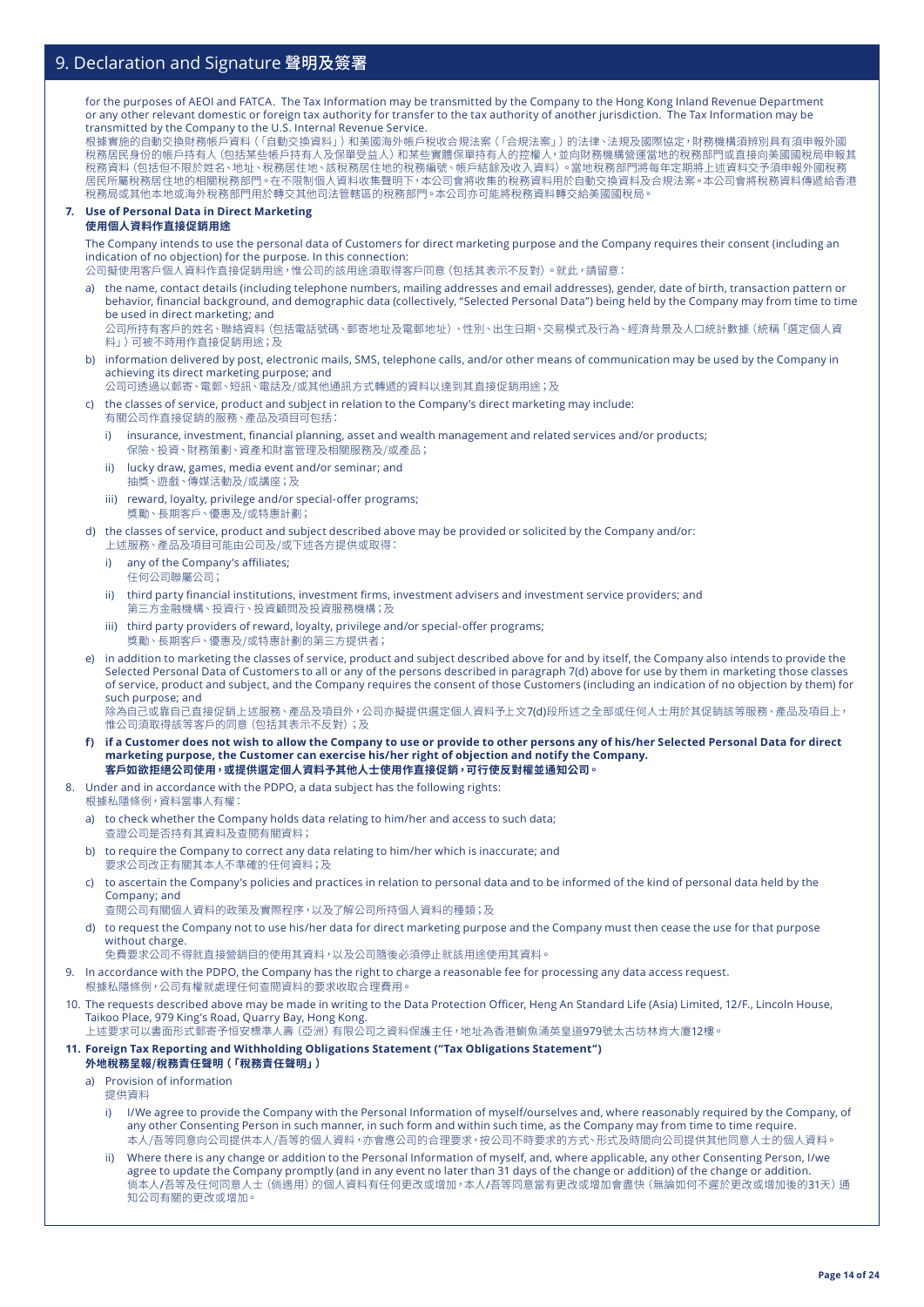- iii) I/We agree that I/we shall, and, where applicable, shall procure such other Consenting Person(s) to, complete and sign such documents and do such things, as the Company may reasonably require from time to time for the purposes of ensuring the Company's compliance with the Compliance Obligations.
- 本人/吾等同意會應公司不時合理的要求,自行及(倘適用)促使有關的其他同意人士填妥及簽署有關文件及辦理有關事宜,以確保公司遵守合規責任。 iv) I/We agree that the Company may directly require any other Consenting Persons to provide or confirm accuracy of their Personal
- Information without involving me/us if the Company reasonably considers it to be appropriate. 本人/吾等同意,倘公司有理由認為恰當,可毋須通過本人/吾等直接要求其他同意人士提供其個人資料或確認個人資料是否準確。

#### b) Disclosure of information

資料披露

- i) I/We agree that the Company and/or any other members of the Company's group may disclose the Tax Information of myself/ourselves and any other Consenting Person(s) to any government or tax authority in any jurisdiction for the purpose of ensuring compliance with Compliance Obligations (including but not limited to obligations under the laws, regulations and international agreements for the implementation of automatic exchange of financial account information ("AEOI") and the U.S. Foreign Account Tax Compliance Act ("FATCA")) on the part of the Company or on the part of the Company's group. 本人/吾等同意公司及/或公司集團任何成員可向任何司法管轄區的政府或稅務當局披露本人/吾等及任何同意人士的稅務資料,以確保公司或公司集團遵
- 守合規責任(包括但不限於任何實施的自動交換財務帳戶資料(「自動交換資料」)和美國海外帳戶稅收合規法案(「合規法案」)的法律、法規及國際協 定)。
- ii) I/We hereby waive, and, where reasonably required by the Company, agree to procure any other Consenting Person(s) to waive, any applicable restrictions which would otherwise hinder the ability of the Company and/or any other members of the Company's group to disclose Tax Information in the manner as described in this paragraph 11(b) of the Tax Obligations Statement (or in the relevant policy provision relating to foreign tax reporting and withholding obligations).

本人/吾等謹此放棄並(倘公司合理要求)同意促使其他同意人士放棄可能妨礙公司及/或 [公司集團] 其他成員按稅務責任聲明第11(b)段(或有關外地稅務 呈報或稅務責任的相關保單條文)所述方式披露稅務資料的任何相關限制。

iii) I/We agree that the Company may directly require any other Consenting Person to agree to the disclosure as described in this paragraph 11(b) of the Tax Obligations Statement (or in the relevant policy provision relating to foreign tax reporting and withholding obligations) and/ or waive any otherwise applicable restrictions on such disclosure, if the Company reasonably considers appropriate. 本人/吾等同意,倘公司有理由認為恰當,可毋須通過本人/吾等直接要求其他同意人士同意按稅務責任聲明第11(b)段 (或有關外地稅務呈報或稅務責任的 相關保單條文)所述作出披露及/或放棄相關披露的相關限制。

#### c) Failure to Provide Information

無法提供資料

#### I/We agree that:

本人/吾等同意:

- where I/we fail to comply with my/our obligations under paragraph 11(a) of the Tax Obligations Statement; or 倘若本人/吾等不遵守稅務責任聲明第11(a)段所載本人/吾等的責任;或
- ii) where any of the other Consenting Persons fails to comply with the Company's requirements described in paragraph 11(a)(iv) or 11(b)(iii) of the Tax Obligations Statement; or
- 倘若其他同意人士不遵守稅務責任聲明第11(a)(iv)段或第11(b)(iii)段所述公司的要求;或
- iii) where the Personal Information (regardless of whether it is in relation to me/us or any other Consenting Person) is inaccurate, incomplete or not promptly updated; or

倘若個人資料(不論是否與本人/吾等或任何其他同意人士有關)不準確、不完整或未有及時更新;或

iv) for whatever reason the Company and/or any other members of the Company's group is prevented (under Hong Kong law or otherwise) from making the disclosure of the Tax Information of myself/ourselves and/or any other Consenting Person(s) to the relevant government or tax authorities in the relevant jurisdiction,

公司及/或[公司集團]任何其他成員不論任何原因(根據香港法律或其他原因)遭禁止向相關司法管轄區的相關政府或稅務當局披露本人/吾等及/或任何其 他同意人士的稅務資料,

the Company may take one or more of the following actions at any time: 公司可於任何時間採取以下一項或多項行動:

- I) deduct from or withhold part of any amounts payable under the Policy; 扣減或不予支付任何保單應付款項;
- II) terminate the Policy (in which case, the Company will pay me/us the Policy Account Value less any applicable fees and charges and less any withholding or deductions required pursuant to the Compliance Obligations); and
- 終止保單(在此情況下,公司會向本人/吾等支付經扣減任何相關費用及收費和根據合規責任所指定的任何不予支付或扣減款項後的保單賬戶價值);及 III) provide (whether before or after the termination of the Policy) the Tax Information relating to me/us and/or any other Consenting Persons to such government or tax authority(ies) in any jurisdiction,
- 向任何司法權區的相關政府或稅務當局提供(不論在保單終止之前或之後)有關本人/吾等及/或任何其他同意人士的稅務資料,

as may be required by the Company to ensure its compliance with the Compliance Obligations.

如公司按其需要以確保其遵守合規責任。

## d) Confirmations

確認

I/We confirm and agree that:

本人/吾等確認並同意:

- i) any agreement, waiver, confirmations given in, or to be given pursuant to, the Tax Obligations Statement or the relevant policy provision relating to foreign tax reporting and withholding obligations are irrevocable;
- 根據稅務責任聲明或有關外地稅務呈報或稅務責任的相關保單條文作出的任何協議、放棄及確認均不可撤銷;
- ii) neither the Company nor any member of the Company's group shall be liable for any costs or loss that I/we (or any other Consenting Persons) may incur because of the Company and/or any member of the Company's group taking any actions permitted by or exercising any powers under the Tax Obligations Statement or the relevant policy provision relating to foreign tax reporting and withholding obligations; 由於公司或恒安標準人壽保險集團任何成員根據稅務責任聲明或有關外地稅務呈報或稅務責任的相關保單條文所容許或授權採取的行動引致本人/吾等 (或任何其他同意人士)蒙受的任何費用或損失,公司或恒安標準人壽保險集團任何成員均毋須負責;
- iii) I/we must obtain or, as the case may be, have obtained the requisite consent from each Consenting Person for the provision of his/her Tax Information to the Company and the disclosure of any of such Tax Information by the Company and/or any of the Company's affiliates under paragraph 11(b) of the Tax Obligations Statement (or the relevant policy provision relating to foreign tax reporting and withholding obligations);

本人/吾等必須或(視乎情況而定)已經取得每位同意人士所需的同意,以提供彼等的稅務資料予公司,而公司及/或公司任何聯屬公司可根據稅務責任聲 明第 11(b)段(或有關外地稅務呈報或稅務責任的相關保單條文)披露任何該等稅務資料;

iv) I/we must inform each Consenting Person of the Company's powers under the Tax Obligations Statement (and the relevant policy provision relating to foreign tax reporting and withholding obligations); 本人/吾等必須將稅務責任聲明(及有關外地稅務呈報或稅務責任的相關保單條文)所載公司的權力告知每位同意人士;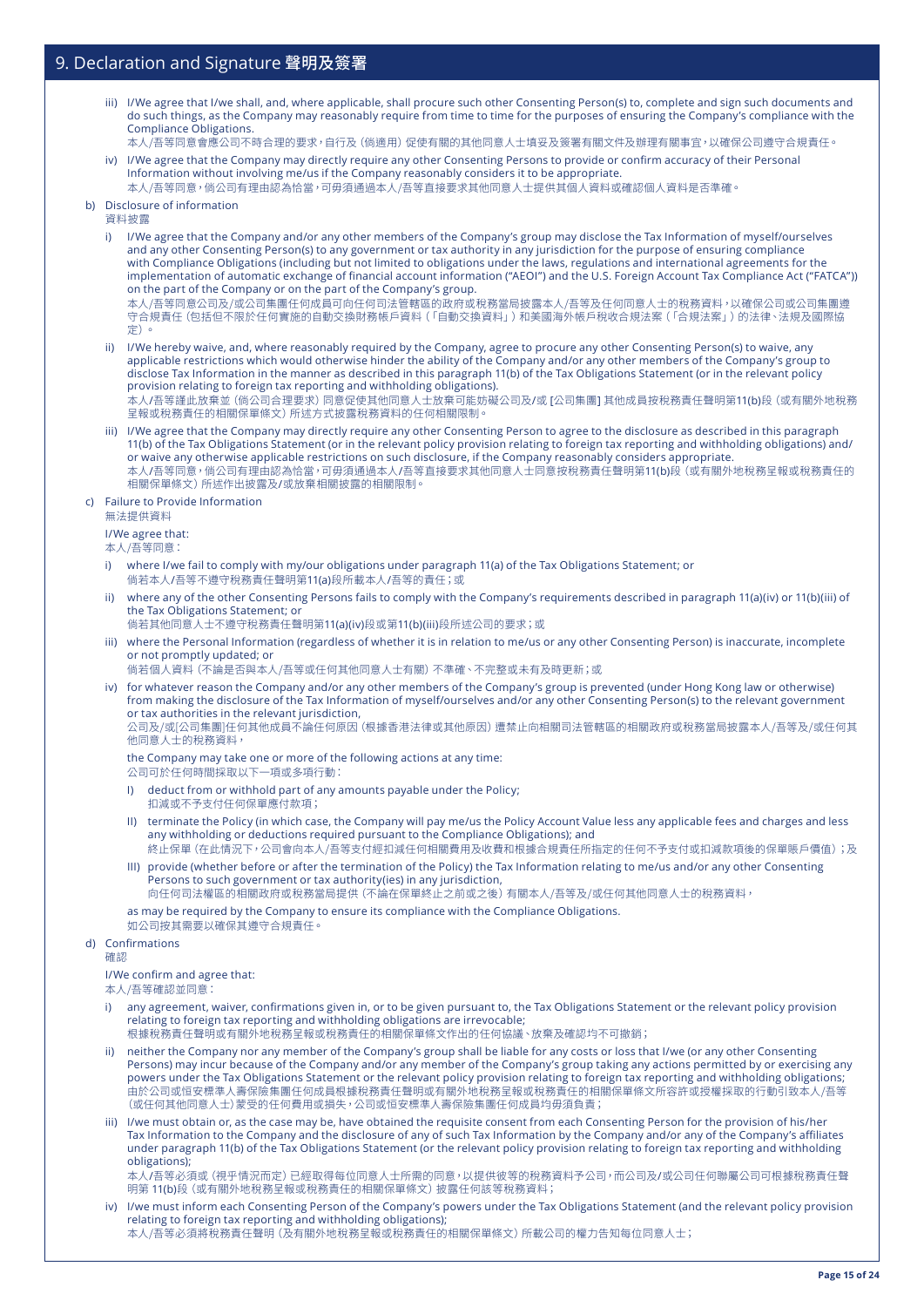- v) the Tax Obligations Statement (and the relevant policy provision relating to foreign tax reporting and withholding obligations) are without prejudice, and in addition, to any of the Company's rights or powers under any other policy provisions or this application form; and 稅務責任聲明 (及有關外地稅務呈報或稅務責任的相關保單條文) 並不影響任何其他保單條文或本申請表格所載公司的權利或權力並屬於以外的権
- vi) Where there is any withdrawal or payment under the Tax Obligations Statement (or the relevant policy provision relating to foreign tax reporting and withholding obligations) for any reason, the withdrawal amount or payment amount will at all times be subject to the exercise of the Company's powers under paragraph 11(c)(I) and (II) of the Tax Obligations Statement; 無論任何原因凡有稅務責任聲明(或有關外地稅務呈報及稅務責任的相關保單條文)所指的任何提款或付款,提款金額或付款金額均任何時間須受限於 稅務責任聲明第11(c)(I) 及 (II) 段所公司權力的行使;
- vii) the Tax Obligations Statement shall form an integral part of the Policy once this application is accepted by the Company. 一旦申請獲公司接納,稅務責任聲明即屬保單的一部分。
- 12. If there is any inconsistency between the English and Chinese versions of this Statement, the English version shall prevail. 中英文版本如有歧異,概以英文版為準。

Go Green initiative is designed to allow you to receive, after policy issuance, our e-notifications to your latest email address to view the following electronic notices in your customer login account: (1) anniversary statements, (2) investment choices notifications (if applicable), and (3) confirmation for fund switching or re-direction application (if applicable). This service will extend to other notices between you and the Company from time to time. If you choose to receive our e-notifications and view electronic notices, please tick the box below. On our acceptance of your application and issuance of policy to you, we will send an initial password for you to set up your customer login account (if applicable). Once the account is activated, we will send an e-notification to your latest email address to remind you to set up and activate your customer login account to view the electronic notices. For more details of the set up instructions, please visit our Go Green section under our website https://www.hengansl.com.hk/en/help-and-support/go-green. 無紙化通訊計劃是讓您於保險保單簽發後接收本公司發送給您最新電郵地址的電子通知,並查閱客戶賬戶內以下的電子通訊:(1) 年度結單、(2) 投資選擇通知(如適 用)及 **(3)** 確認基金轉換或重新調配申請 (如適用)。本服務亦將適用於本公司不時向您發出的其他通訊。如您選擇接收電子通知及查閱電子通訊,請勾選下列方格。當 本公司元成批核您的保險申請及簽發保單後,本公司會發送一個初次登入密碼給您以登記您的客戶登入賬戶 (如適用)。富各戶登入賬戶成功建立後,本公司將向您最 新的電郵地址發送電子通知,以提醒您登入客戶登入賬戶查閱上載至賬戶內的電子通訊。有關客戶登入帳戶的登記方式之詳情,請瀏覽我們的網站 https://www.hengansl.com.hk/tc/help-and-support/go-green的「綠色生活」專頁。

I hereby declare and agree to receive any e-notifications to be given to me by any electronic communication means as per my latest contact information as notified to Heng An Standard Life (Asia) Limited.

我特此聲明並同意恒安標準人壽(亞洲)有限公司根據我告知貴公司之最近相關聯繫資料,通過任何電子通訊方式發送電子通知給我。

**I/WE HEREBY DECLARE** that in relation to the Company's intended use of my/our personal data in direct marketing as explained in paragraph 7 of the PIC Statement, I/we understand that I/we may indicate my/our objection to such use by checking the tick-box provided below. Unless I/we have done so, it shall be my/our intention to give consent to the Company to such use and the signature(s) given by me/us at the end of this Part 9 shall be deemed good evidence of our consent.

<mark>本人/吾等謹此聲明</mark>,有關恒安標準人壽(亞洲)有限公司(「貴公司」)擬將本人/吾等的個人資料用作個人資料收集聲明中第7段所述的直接促銷用途,本人/吾等明白 本人/吾等可剔選以下空格表示反對。除非本人/吾等有作出如此表示,否則本人/吾等的意願將可被視為是同意貴公司將本人/吾等的個人資料用作所描述的直接促銷 用途,而本人/吾等在本申請書第9部分末的簽字將可被視為是表示同意的確據。

I/WE OBJECT to the use of my/our personal data for direct marketing purpose 本人/吾等反對本人/吾等的個人資料用作直接促銷用途

**I/WE HEREBY DECLARE** that any personal data provided by me/us to the Company (whether by way of this application form or otherwise) which is in relation to a third party not being myself/ourselves has been obtained by me/us in compliance with the PDPO, and the relevant third party has explicitly agreed to the disclosure of his/her personal data to the Company for the purposes set out in the PIC Statement above. I/we agree to indemnify and hold harmless the Company against all loss, liability and cost which the Company may incur or suffer as a result of, or in connection with, any breach of my/our declaration contained in this paragraph.

**本人/吾等謹此聲明**,任何由本人/吾等向貴公司提供(不論是透過本申請書或其他方式提供)有關第三者(而非本人/吾等)的個人資料乃是以符合個人資料(私隱)條 例規定的手法取得 <sup>,</sup> 而有關第三者已明確同意向貴公司披露其個人資料作上文個人資料收集聲明所述的用途。本人/吾等同意彌價及確保責公司免受因本人/吾等違反 於本文下的聲明而產生或引致的任何損失、責任或費用。

**I/WE HEREBY ACKNOWLEDGE that** I/we have been given reasonable opportunity to seek independent advice (whether of the legal, financial or other nature) in relation to this application form and the declarations above prior to the submission of this application form. **本人/吾等確認**,本人/吾等在遞交本申請書前已被給予充分機會就本申請書及上述聲明徵求獨立法律、財務或其他性質的意見。

**Commission Disclosure for Brokers under the Prevention of Bribery Ordinance 根據防止賄賂條例對保險經紀佣金的披露**

**I/We understand, acknowledge and agree that, as a result of my/our purchasing and taking up the policy to be issued by the Company, the Company will pay the authorised insurance broker commission during the continuance of the policy (including renewals), for arranging the said policy. Where the applicant is a body corporate, the authorised person who signs on behalf of the applicant further confirms to the Company that he/she is authorised to do so.**

**本人/吾等明白、確知及同意貴公司會就本人/吾等購買及接受其繕發的保單,於保險有效期內(包括續保期)向負責安排有關保單的獲授權保險經紀支付佣金。假如申 請人為法人團體,代表申請人簽署的獲授權人進一步向貴公司確認他/她已獲該法人團體如此授權。**

**I/We further understand that the above agreement is necessary for the Company to proceed with the application. 本人/吾等亦明白貴公司必須取得本人/吾等以上的同意,才可以處理其保險申請。**

#### **Joint Policy Owners - E-Policy Service 聯名保單持有人-電子保單服務 WE HEREBY AGREE AND DECLARE THAT 吾等謹此同意及聲明:**

- 1. Where the Policy has more than one Policy Owner, each of us will be jointly and severally liable for all actions performed or instructions given to the Company through e-policy service in relation to the Policy, including redirection and/ or switching investment choices instruction entered through the e-policy service, regardless of which Policy Owner gives or enters such instruction. 若保單擁有一名以上的保單持有人,吾等各人將對透過電子保單服務就保單採取的所有行動或向貴公司發出的指示承擔個別和共同責任,包括透過電子保單服務 輸入的投資選擇更改及/或轉換指示,而不論是哪一名保單持有人發出或輸入該等指示。
- 2. When using the e-policy service, each of us shall have full authority, acting individually and without notice to any other Policy Owners, to deal with the Company as fully and completely as if the sole Policy Owner of the Policy. 在使用電子保單服務時,吾等各人將擁有單獨 (無需通知任何其他保單持有人) 與貴公司開展交易的全部授權和資格,猶如吾等各人是保單的唯一保單持有人。
- 3. Each of us authorises the Company to follow and act upon any instructions given or entered by any of us through e-policy service concerning any matter pertaining to the Policy which includes redirection and/ or switching of investment choices of the Policy. We understand that the Company is not responsible for determining the purpose or propriety of any instructions received from any of us through e-policy service. 吾等各人授權貴公司遵照及依照吾等透過電子保單服務就保單相關事項 (包括保單投資選擇的更改及/或轉換) 發出或輸入的任何指示。 吾等理解,貴公司不負責 確定透過電子保單服務收自吾等之指示的目的或適切性。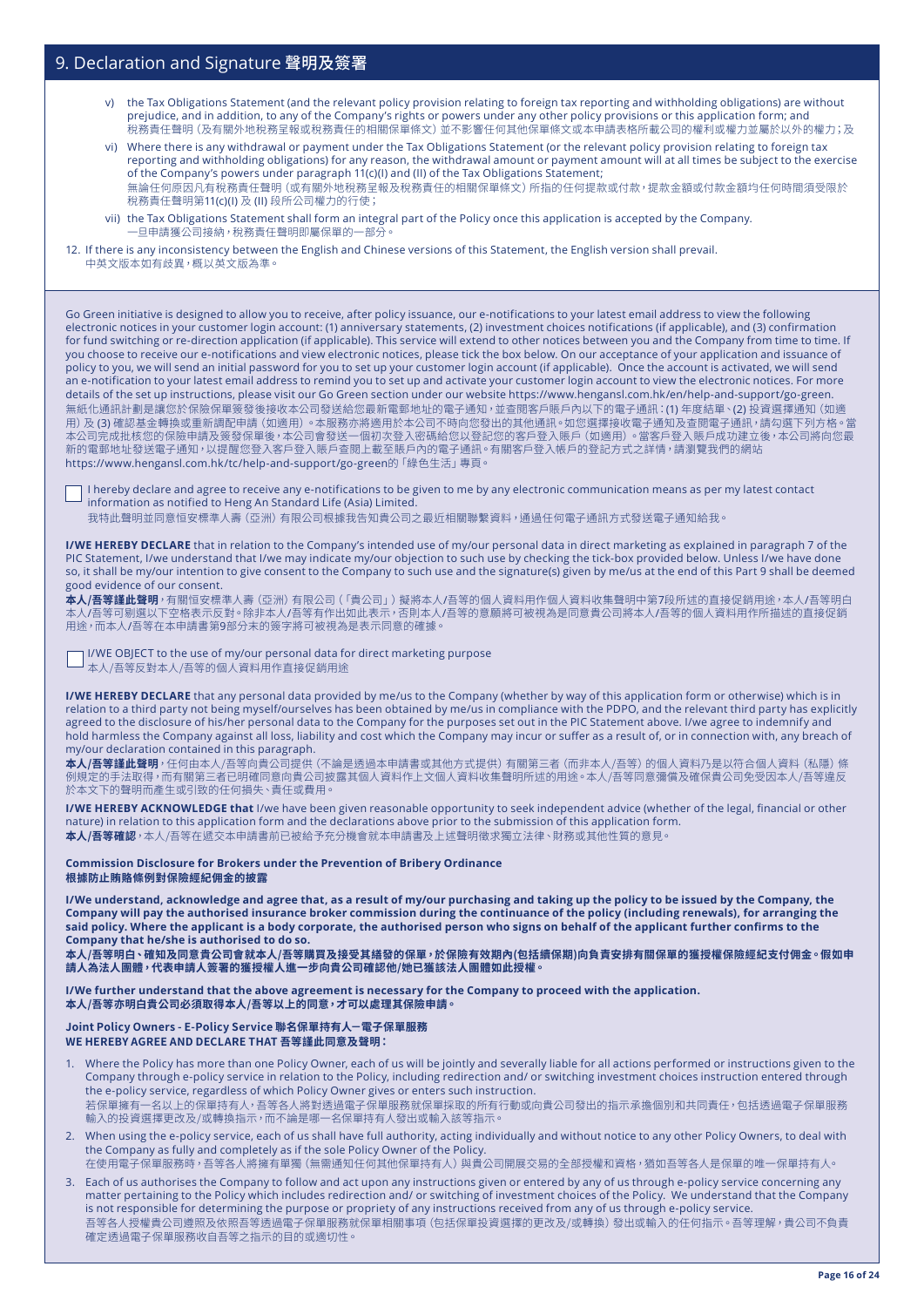- 4. In the event of a dispute between or among us of which the Company has notice, we understand that the Company reserves the right, but is not obligated, to place restrictions on e-policy service for the Policy. 若吾等之間存在糾紛且貴公司已就此發出通知,吾等理解貴公司保留權利(但無責任)以對保單的電子保單服務施加限制。
- 5. Upon successful completion of redirection and/ or switching investment choices instruction made by any of us through e-policy service, we understand that the Company will send a written notification to all of us.

在成功完成吾等透過電子保單服務所發出的更改及/或轉換投資選擇指示後,吾等理解貴公司將向吾等所有人發送書面通知。

#### **Cancellation Rights and Refund of Premium(s) within Cooling-off Period 冷靜期內取消保單的權利及退還保費**

**I/We understand that I/we have the right to cancel this policy and obtain a refund of any premium(s) paid without interest, from which we may deduct a market value adjustment to cover any investment loss resulting from realising the value of any assets acquired through our investment of any premiums paid at that time, if applicable, provided no claim has been made under this Policy, by giving a written notice to the Company. I/We understand that to exercise this right, the notice of cancellation must be signed by me/us and received directly by the Company at 12/F, Lincoln House, Taikoo Place, 979 King's Road, Quarry Bay, Hong Kong within the Cooling-off Period. I/We understand that the Cooling-off Period is the period of 21 calendar days immediately following either the day of delivery of the policy or the Cooling-off Notice to me/us or my/our nominated representative (whichever is earlier). I/We understand that the Cooling-off Notice is a notice that will be sent to me/us or my/our nominated representative by the Company to notify me/us of the Cooling-off Period around the time the policy is delivered. 本人 / 吾等明白本人 / 吾等有權以書面通知要求貴公司取消保單並獲退還不帶利息的已繳保費,惟貴公司會於退款中扣除市值調整,以彌補貴公司以保費購買的資產 於當時變現所招致之投資損失 ( 如適用 ),前提是未就本保單提出任何索賠。本人 / 吾等明白為行使這項權利,該取消保單的通知必須由本人 / 吾等簽署並由貴公司在 香港鰂魚涌英皇道 979 號太古坊林肯大廈 12 樓於冷靜期內直接收到。本人 / 吾等明白冷靜期為緊接保單或冷靜期通知書交付予本人 / 吾等或本人 / 吾等的指定代表 之日起計的 21 個曆日的期間(以較早者為準)。本人 / 吾等明白冷靜期通知書是由貴公司在交付保單時致予本人 / 吾等或本人 / 吾等的指定代表的一份通知書,以就冷 靜期一事通知本人 / 吾等。**

Signature of First Proposed Policy Owner 第一準保單持有人簽署

Date of Signature (dd/mm/yy) 簽署日期(日/月/年)

Signature of First Proposed Life Insured (if other than the Proposed Policy Owner) 第一準保單受保人簽署 (如與準保單持有人不同)

Date of Signature (dd/mm/yy) 簽署日期(日/月/年)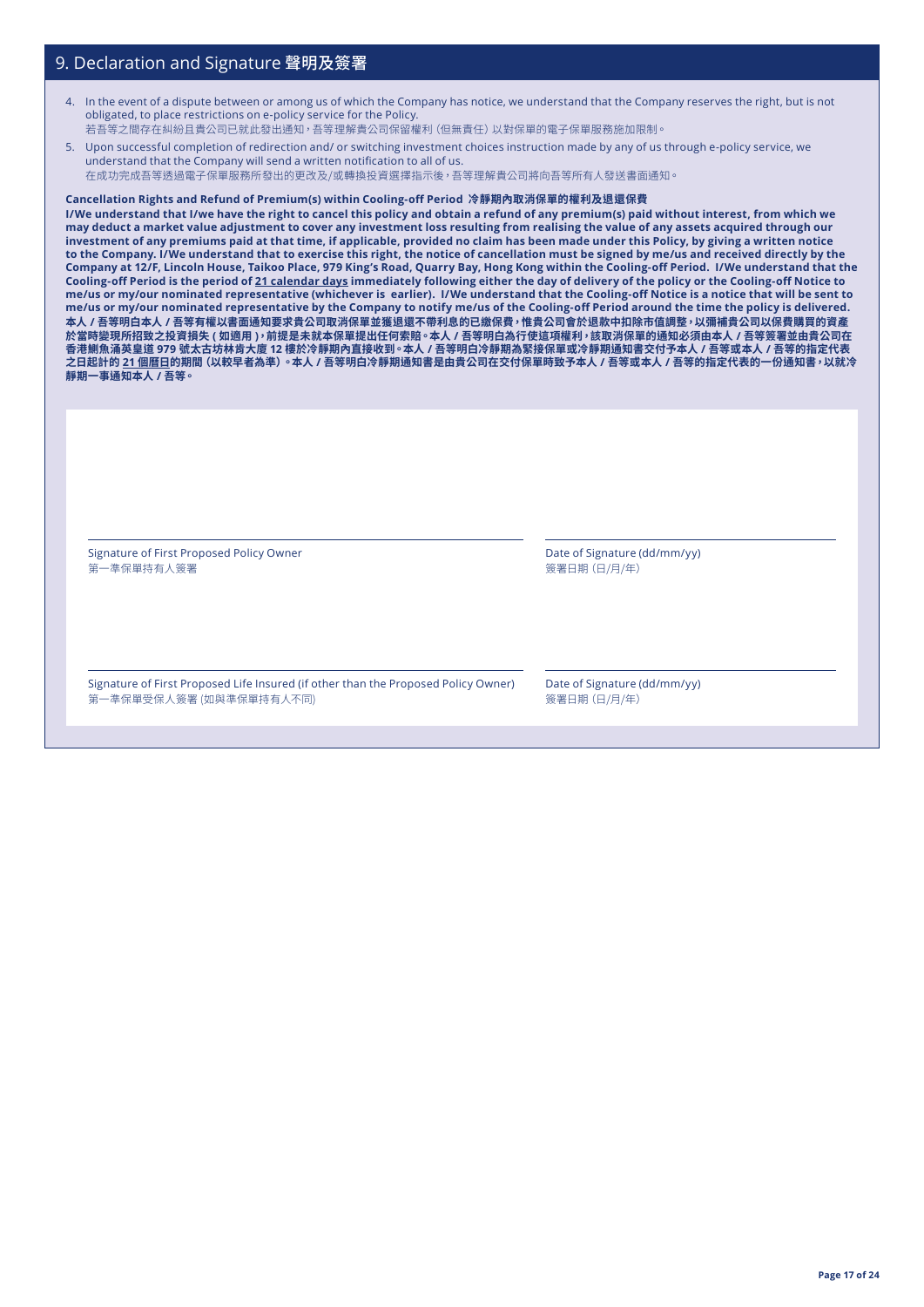## 10. Introducing Insurance Intermediary 保險中介人

#### **Declaration of financial adviser/witness 理財顧問/見證人聲明**

- 1. I certify that I have seen and verified the contents of the original identification documents provided in this application. 本人謹此證實已細閱及核對本申請書內所提供有關文件正本之內容。
- 2. I confirm that I have explained to the Proposed Policy Owner(s) the requirement and the effect of completing the Financial Needs Analysis, the Risk Profile Questionnaire, the Important Facts Statement and Applicant's Declarations and other documents or declarations completed or provided by the Proposed Policy Owner(s) as required for this application (together, the "Associated Documents"). 本人確認,本人已向準保單持有人說明填報個人財務需要分析表格、風險承擔能力問卷、重要資料聲明書及投保人聲明書及其他準保單持有人按此申請須完成或提 交的文件或聲明(合稱「相關文件」)之要求和影響
- 3. I also confirm that I have taken reasonable steps to ensure that the funding is legitimate, and where sourced from the Proposed Policy Owner's earnings are in line with the Proposed Policy Owner's income. 本人並確認已採取合理之行動,以確保資金合法來源,以及在資金來自準保單持有人收入之情況下與準保單持有人之收入相符。
- 4. I further confirm that I have explained to the Proposed Policy Owner(s) the contents of his/her/their declaration under the heading Declaration and Signature in a language of the Proposed Policy Owner's/Owners' choice. I also confirm that he/she is/they are, in my opinion, respectable and trustworthy and that the provision of my services may be extended to him/her/them. Consequently, I would have no hesitation in recommending him/her/them to Heng An Standard Life (Asia) Limited as a client. 本人亦確認本人已採用準保單受保人選擇之話言向其完整地解釋標題為《聲明及簽署》部份其聲明的內容。本人亦確認按本人意見他/她/他們均具有良好名聲及值 得信任以至本人樂意向他/她/他們提供服務。因此本人將毫不猶豫地推薦他/她/他們作為客戶予恒安標準人壽(亞洲)有限公司。
- 5. I declare that to the best of my knowledge, all the information provided with this application is true and complete and that I will provide further information if required.
- 本人謹此聲明,就本人所知,本申請書內提供的資料均屬全部事實,而本人會應要求提供進一步資料。
- 6. As a technical representative of the insurance broker, I acknowledge that I have the duty to understand and assess the insurance and investment needs of the Proposed Policy Owner(s), and recommend suitable investment-linked assurance schemes to him/her/them based on such needs. For this purpose, I certify that I have assessed the knowledge, expertise and investment experience of the Proposed Policy Owner(s) in investmentlinked assurance schemes, and am satisfied that the Proposed Policy Owner(s) is reasonably suitable to invest in the ILAS named in this application and its underlying investment choices in light of all the circumstances.

I have complied with the requirements of the Hong Kong Federation of Insurers on sales of investment-linked assurance schemes (including the completion of the Financial Needs Analysis, Risk Profile Questionnaire and Important Facts Statement and Applicant's Declarations). 作為保險經紀公司的業務代表,本人確認本人有責任了解和評估準保單持有人的保險和投資需要,並根據他/她/他們的需要而推薦適合投資相連人壽保險計劃。為 此,本人謹此證實本人已評估準保單持有人對投資相連人壽保險計劃的認識專業知識及投資經驗,並在所有情況下信納準保單持有人乃合理地適合投資於本申請 提及的「投連壽險」及其相關投資選擇。

本人已遵守由香港保險業聯會對出售投資相連的人壽保險計劃的規定(包括完成財務需要分析表格、風險承擔能力問卷和重要資料聲明書及投保人聲明書)。

7. I enclose the application and the related documents (including the Associated Documents) duly completed in original or certified form, and confirm that the signature(s) contained in the application and the related documents are those of the Proposed Policy Owner(s) and Proposed Life Insured(s).

本人附上已填妥之申請書及有關文件(包括相關文件)之正本或核證本,並確認此申請書及有關文件上之署名乃準保單持有人及準保單受保人所簽署。

Signature of financial adviser/witness 理財顧問/見證人簽署

Date of Signature (dd/mm/yy) 簽署日期(日/月/年)

Name of financial adviser/witness (Full Name in printed form) 理財顧問/見證人姓名(請以正楷填寫)

Licence No. 牌照號碼

Company Name and Stamp 公司名稱及蓋章

Licence No. 牌照號碼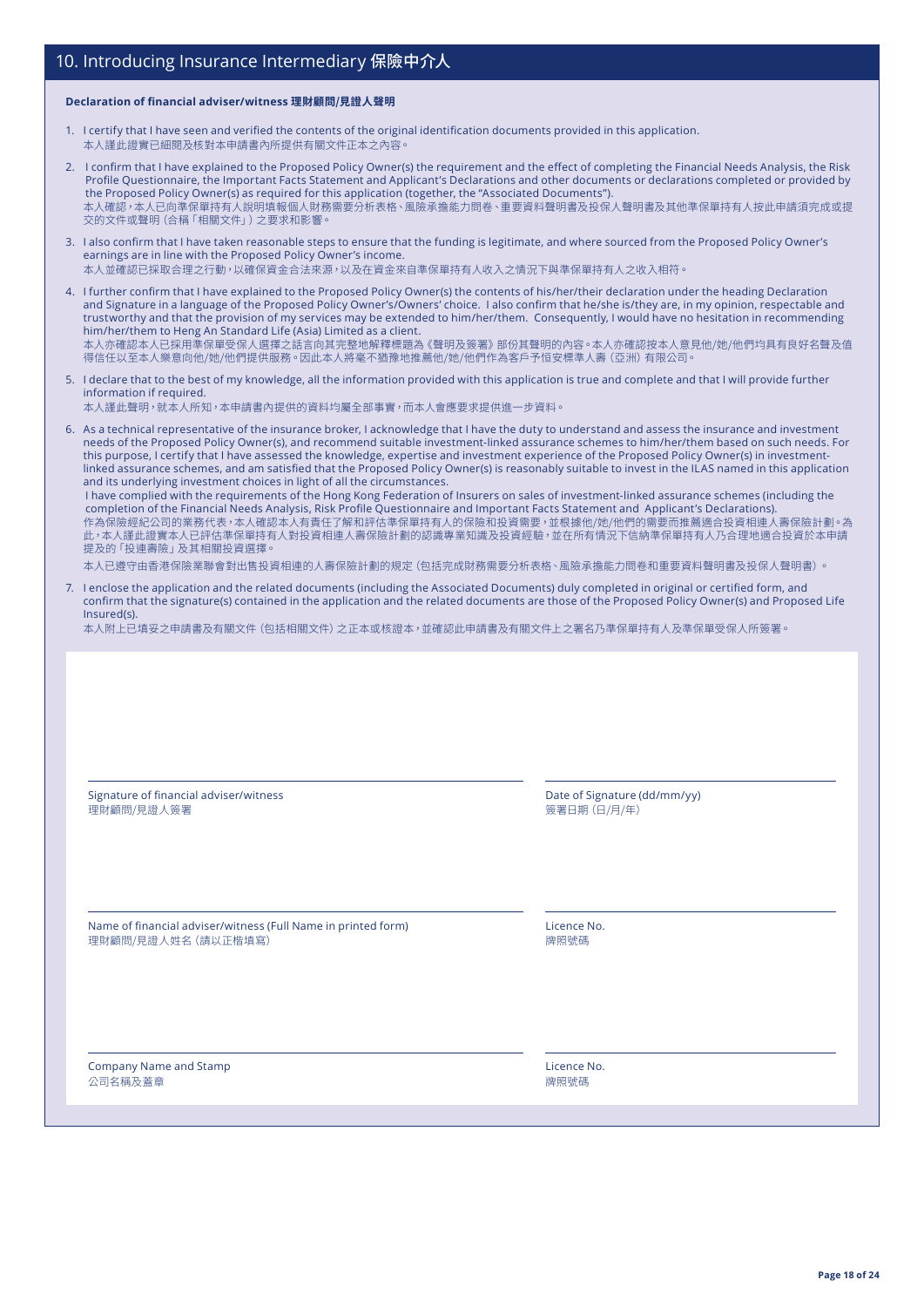## Check List 檢查表

| In order to complete the underwriting process effectively, please provide the following documents and information with the application and tick alongside<br>all the following boxes when completed.                                                                                                                                                                                                                                                                                                                                                                                                                                                                                                                              |
|-----------------------------------------------------------------------------------------------------------------------------------------------------------------------------------------------------------------------------------------------------------------------------------------------------------------------------------------------------------------------------------------------------------------------------------------------------------------------------------------------------------------------------------------------------------------------------------------------------------------------------------------------------------------------------------------------------------------------------------|
| 為使批核程序順利完成,請連同以下文件及資料,與申請書一併提供,以及在完成後於下列空格內填上「✔」號。                                                                                                                                                                                                                                                                                                                                                                                                                                                                                                                                                                                                                                                                                |
| 1. Part 1 – Personal Details of Proposed Policy Owner and Proposed Life Insured (if applicable, please complete Part 2 – Personal Details of Beneficial<br>Owner)<br>第一部份 - 準保單持有人及準保單受保人 (如適用,請填寫第二部份 - 最終實益擁有人資料) 之個人資料                                                                                                                                                                                                                                                                                                                                                                                                                                                                                                         |
| Part 2 - Personal Details of Beneficial Owner<br>第二部份 – 最終實益擁有人的個人資料                                                                                                                                                                                                                                                                                                                                                                                                                                                                                                                                                                                                                                                              |
| 3. Part 3 - Beneficiary<br>第三部份 – 受益人之資料                                                                                                                                                                                                                                                                                                                                                                                                                                                                                                                                                                                                                                                                                          |
| 4. Part 4 - Plan Details<br>第四部份 – 計劃資料                                                                                                                                                                                                                                                                                                                                                                                                                                                                                                                                                                                                                                                                                           |
| 5. Part 5 - Health Question<br>第五部份 – 健康狀況                                                                                                                                                                                                                                                                                                                                                                                                                                                                                                                                                                                                                                                                                        |
| 6. Part 6 - Existing Coverage<br>第六部份 – 現有保障                                                                                                                                                                                                                                                                                                                                                                                                                                                                                                                                                                                                                                                                                      |
| Part 7 - Source of Wealth Verification<br>第七部份 – 財富來源之確認                                                                                                                                                                                                                                                                                                                                                                                                                                                                                                                                                                                                                                                                          |
| 8. Part 8 - Policy Replacement and duly signed by the Proposed Policy Owner(s)<br>第八部份 – 轉保,須由準保單持有人簽署                                                                                                                                                                                                                                                                                                                                                                                                                                                                                                                                                                                                                            |
| Part 9 – Declaration and Signature and duly signed by the Proposed Policy Owner(s) and Proposed Life Insured(s)<br>第九部份 – 聲明及簽署,須由準保單持有人及準保單受保人簽署                                                                                                                                                                                                                                                                                                                                                                                                                                                                                                                                                                                 |
| 10. Part 10 – Introducing Insurance Intermediary with the Technical Representative Licence Number of the financial adviser and Broker's<br>company stamp<br>第十部份 – 保險中介人,須填寫理財顧問的保險業務代表牌照號碼及保險經紀公司蓋章<br>**Note: If the Proposed Policy Owner/ Proposed Life Insured is an insurance intermediary, please ask another insurance intermediary to                                                                                                                                                                                                                                                                                                                                                                                    |
| complete and sign Part 10 of the application form<br>** 留意: 若準保單持有人/準保單受保人為此保單之保險中介人, 請給予其他保險中介人為此申請書之見證及填妥第十部份<br>11. Part 11 (If applicable) – Appointment of Third Party Financial Advisory Firm and duly signed by the Proposed Policy Owner(s) and third party<br><b>Financial Adviser</b><br>第十一部份 (如適用) – 委任第三方理財顧問公司,須由準保單持有人及第三方理財顧問簽署                                                                                                                                                                                                                                                                                                                                                                                   |
| 12. Part 12 – Indicating the contribution payment method<br>第十二部份 – 請選擇適當的付款方式                                                                                                                                                                                                                                                                                                                                                                                                                                                                                                                                                                                                                                                    |
| 13. Full set of Benefit Illustration Document duly signed with the Proposed Policy Owner(s)'s signature<br>整套已由準保單持有人簽署之利益說明文件                                                                                                                                                                                                                                                                                                                                                                                                                                                                                                                                                                                                    |
| 14. Duly completed set of Financial Needs Analysis, Risk Profile Questionnaire and Important Facts Statement and Applicant's Declarations<br>已填妥的財務需要分析表格、風險承擔能力問卷及重要資料聲明書及投保人聲明書                                                                                                                                                                                                                                                                                                                                                                                                                                                                                                                                                 |
| 15. Identification of Proposed Policy Owner(s), Proposed Life Insured(s) and Beneficial Owner(s):<br>所有準保單持有人、準保單受保人及實益擁有人之身份証明文件:                                                                                                                                                                                                                                                                                                                                                                                                                                                                                                                                                                                                |
| - For HK permanent residents, please submit copy of HKID card;<br>若屬香港永久性身份證持有人,請遞交香港身份證之副本;                                                                                                                                                                                                                                                                                                                                                                                                                                                                                                                                                                                                                                      |
| - For HK non-permanent residents, please submit copy of (i) HKID card and (ii) valid travel document;<br>若屬香港非永久性身份證持有人,請遞交 (i) 香港身份證及 (ii) 有效的旅遊證件之副本;                                                                                                                                                                                                                                                                                                                                                                                                                                                                                                                                                                           |
| - For non-HK residents, please submit copy of (i) valid travel document and (ii) entry permit showing date of entry to HK at the time of<br>application<br>若屬非香港居民,請遞交 (i) 有效的旅遊證件及 (ii) 進入香港的入境許可證之副本                                                                                                                                                                                                                                                                                                                                                                                                                                                                                                                            |
| 16. Duly completed separate "Self-Certification Form"<br>已單獨填妥的「自我證明表格」                                                                                                                                                                                                                                                                                                                                                                                                                                                                                                                                                                                                                                                           |
| 17. Copy of original supporting documents submitted (including identification document) must be properly certified by suitable certifier as set<br>out in the Anti-Money Laundering and Counter-Terrorist Financing (Financial Institutions) Ordinance. (Such as aurthorised HK insurance<br>broker, notary public) The certifier must (i) state that the copy document is a true copy of the original; (ii) sign and date the copy document<br>(printing his/her name clearly in capitals underneath); and (iii) clearly indicate his/her position or capacity on it<br>根據打擊洗錢及恐怖分子資金籌集 (金融機構) 條例,所有遞交的副本 (包括身份証明均需由合適核證人 (例如:香港獲授權保險經紀,公證人) 加簽作實。<br>核證人必須清楚在文件上列明 (i) 該文件為原文之副本、(ii) 核證人簽署及日期 (要清楚列明核證人姓名),與及 (iii) 清楚列明核證人之職位 |
| 18. Any amendments in the application should be endorsed by Proposed Policy Owner(s)<br>任何在申請書上之更改必須由準保單持有人加簽                                                                                                                                                                                                                                                                                                                                                                                                                                                                                                                                                                                                                     |
| 19. Application form must be submitted within 30 days upon the Proposed Policy Owner(s) signing the application form<br>申請書必須於準保單持有人簽署後三十天內遞交                                                                                                                                                                                                                                                                                                                                                                                                                                                                                                                                                                                     |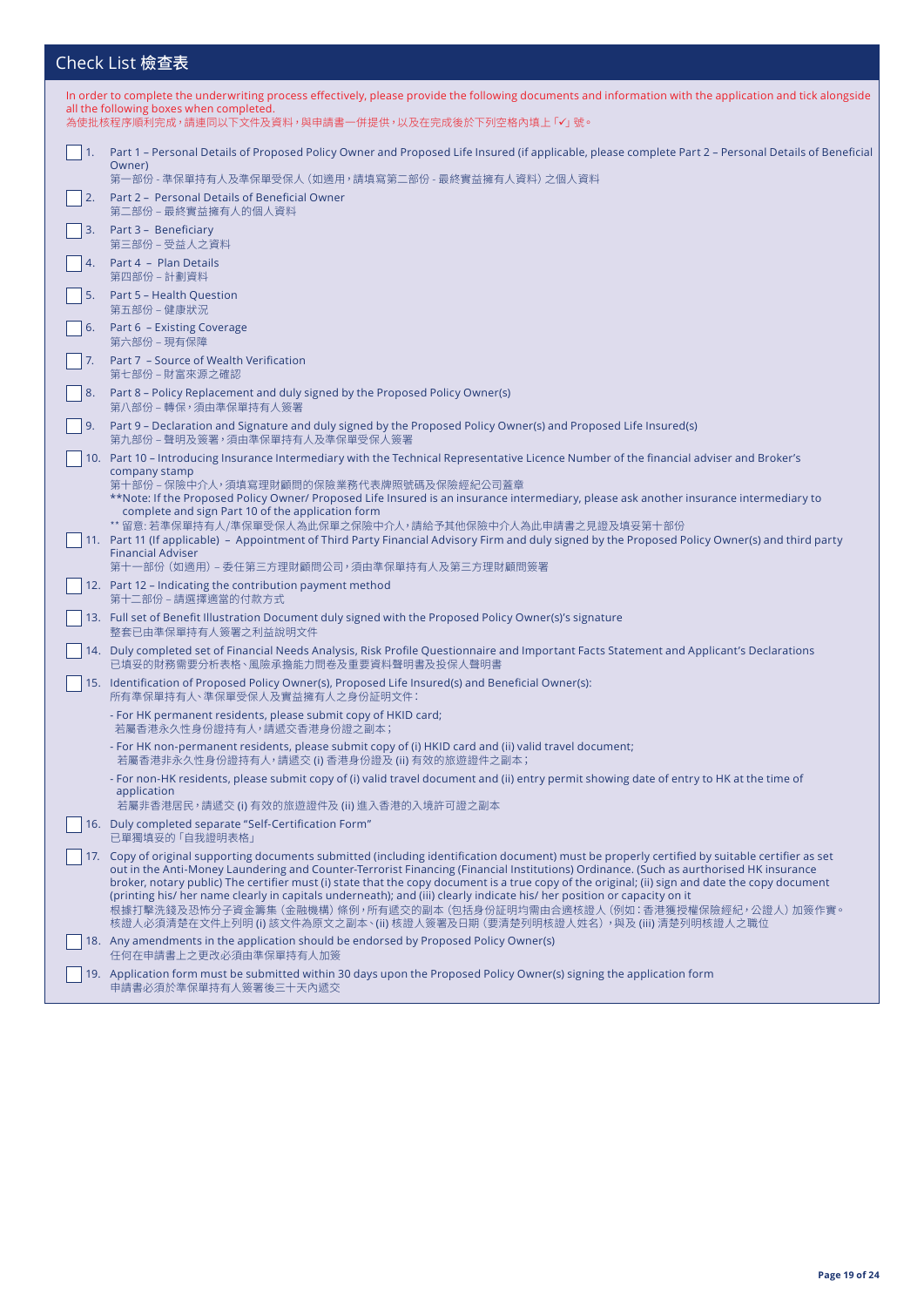#### **Part A. For completion by the Proposed Policy Owner(s) 甲部分。由準保單持有人填寫**

l/We have appointed (Type: Reg No. (Full name of the Third Party Financial Advisory Firm and its registration number under appropriate regulatory body)("the Firm") by way of a separate agreement to provide me/us with advisory services ("Advisory Services") in relation to the investment choice(s) and/or cash account(s) (if applicable) of the policy to be issued under this Application (the "Policy") and I/we have requested to designate (Type: Reg No. )(Full name of the technical representative and his/her registration number under appropriate regulatory body)(the "TR")

to act in person to provide the Advisory Services. In consideration of the Advisory Services, I/we have agreed to pay the Firm an advisory fee (the "Advisory Fee") as may be specified below. I/We hereby instruct Heng An Standard Life (Asia) Limited ("the Company") to act in accordance with my/our authorisation(s) below.

本人/吾等透過另行訂立協議以委任 (登記編號: )(第三方理財顧問公司的全稱及其適當規管 機構登記類別及編號)(「該公司」)就根據本申請表發出之保單(「本保單」)的相關投資選擇/現金賬戶(如適用)的轉換及/或更改向本人/吾等提供顧問服務 (「顧問服務」),並本人/吾等要求指定 (1999年 - 1999年 - 1999年 - 1999年 - 1999年 - 1999年 - 1999年 - 1999年 - 1999年 - 1999年 - 1999年 - 1 表全構及其適富規管機構登記類別及編號) (「營業代表」) 親自給予顧問服務。以顧問服務為代價,本人/吾等同意向該公司支付下又規定的顧問費(「顧問費」),<mark>亚</mark>特 此指示恒安標準人壽(亞洲)有限公司(「貴公司」)按本人/吾等就以下授權行事。

#### **Authorisation 1: Withdrawal from Policy to pay for Advisory Fee 授權1:從保單中提款以支付顧問費**

I/We hereby authorise the Company to withdraw from the Policy an amount equivalent to the Advisory Fee at the annual rate of %\* of the aggregate value of its Policy Account every month, and to pay the same to the Firm or its authorised nominee (which is subject to the Company's final approval based on its internal rules and guidelines) on my/our behalf.

\* Note 1: Annual rate of Advisory Fee may not exceed 2% per annum.

本人/吾等授權貴公司每月從保單賬戶的總值中提取相等於其年率 %\*作為顧問費的金額,並代表本人/吾等將該等金額支付予該公司或其授權提名人(須取 得貴公司根據其內部規則和指引作出的最終批准)。

\* 註 1:顧問費的年率不得超過每年2%。

#### **Authorisation 2: Change(s) to Investment Choice(s) and/or Cash Account(s) 授權2:更改投資選擇/現金賬戶**

I/We hereby authorise the Firm, or if I/we have requested for a TR designation, the TR, to give written instructions (the "Instructions") on my/our behalf without requiring my/our signatures to the Company for any changes to the present and/or future allocation of units of investment choice(s) and/or value of cash account(s) in relation to the Policy, including any switching in and out of any investment choice(s) and/or cash account(s) or re-directing any regular contributions to any different investment choices and/or cash account(s). I/We agree that the Company shall be entitled to act upon the Instructions given on my/our behalf by the Firm or the TR as the case may be. I/We also agree that:

本人/吾等特此授權該公司或如本人/吾等已有指定營業代表必須為該營業代表代表本人/吾等在無須本人/吾等簽名確認的情況下就保單任何現在或將來的投資選擇及/ 或現金賬戶(如適 用)作出更改包括基金轉換或分配任何定期投資組合的更改向貴公司發出書面指示(「指示」)。本人/吾等同意貴公司有權因應此授權而執行該公司/ 或其營業代表(視乎情況而定)的指示行事。本人/吾等亦同意:

• The Company is not obliged or under any responsibility to review the merit and consequences of the Instructions given on my/our behalf and/or any other instructions directly from me/ us.

貴公司不需要亦無責任評估該等指示及/或本人/吾等直接發出的其他指示的優點和缺點。

• The Company is entitled to act upon any Instructions which the Company reasonably believes to be validly given by the Firm/the TR but shall not be held responsible for the authenticity of any signatures or Instructions (whether in writing or by electronic means) purported to be given by the Firm/ the TR regardless of any fraud or lack of actual authorisation.

貴公司有權依照任何貴公司合理相信由該公司/或其營業代表有效發出的指示行事,且不對聲稱由該公司/或其營業代表提供的簽名或指示(無論是以書面或電子形 式)的真實性負責,無論其是否欺騙或未獲正式授權。

• If I/we and the Firm/the TR each give respective instructions to the Company in relation to the Policy, there may be doubt as to which set out instructions precedes the other or prevails over the other in case of conflict. If this happens, the Company may still execute the Instructions and/or my/our instructions in a manner it deems appropriate or may, but are not obliged to, withhold execution of any instructions pending resolution with the Firm/the TR and/or me/us notwithstanding that this may potentially lead to delay and/or loss to be incurred. 倘若本人/吾等及該公司或其營業代表各自向貴公司發出與保單相關的指示,其所下達順序可能存在疑問 (或其可能相互抵觸) 。若此種情況出現,貴公司可能仍按 其認為適當的方式執行該等指示及/或本人/吾等的指示,但並無責任暫停執行有關指示以等候該公司/或其營業代表及/或本人/吾等解決有關的指示事宜,即使這

可能導致延遲及/或損失。

請勾選以下選項: └─┘ 僅授權1 或 └─┘ 授權1和2

Please tick your chosen option:  $\Box$  Authorisation 1 only OR  $\Box$  Authorisations 1 and 2

(Please read the above carefully before you choose the right option. You must state the Advisory Fee rate in any case. Please note that in authorising us to pay the Firm or its nominee the Advisory Fee, you are doing so in the knowledge that the Benefit Illustration Document of the Policy which you have signed does not already take into account the Advisory Fee that you have agreed to pay.)

 (請在選擇正確的選項之前詳閱上文。在任何情況下閣下均須列明顧問費的比率。請注意,在授權我們向該公司或其提名人支付顧問費時閣下是在已知道閣下已簽署的 利益說明文件並未有考慮閣下已同意支付的顧問費的情況下提出授權的)。

I/We acknowledge that the Company does not and shall not accept any responsibility whatsoever for the quality of the Advisory Services, nor the propriety of any Instructions which is given on my/our behalf by the Firm/the TR, nor the qualification and/or competence of the Firm and/or the TR (e.g. possession of relevant authorisation/registration under the appropriate regulatory body). I/We also confirm and agree that:

本人/吾等承認,對於顧問服務的質素或該公司及/或其營業代表代表本人/吾等提交的任何指示或該公司及/或其營業代表的資歷及/或能力(例如持有適當監管機構的 相關授權/登記),貴公司概不負責。本人/吾等亦確認及同意:

• Monthly Withdrawal. At the first dealing day of each policy month, the Company will withdraw from the Policy an amount equivalent to the monthly amount of the Advisory Fee by redeeming the pro rated number of units of each investment choice and by deducting the value of the cash account(s) (if applicable) (in proportion to the value of that investment choice and cash account(s) (if applicable) in Policy Account of the Policy) under the Policy.

每月提款。在每個保單月份的首個交易日,貴公司將透過按比例贖回保單下各投資選擇的單位及扣除現金賬戶(如適用)的價值(按保單賬戶中的有關投資選擇及 現金賬戶(如適用)價值的比例),以從保單中提取相等於每月顧問費的金額。

- Termination. My/Our authorisation(s) under this Part A shall continue until being revoked by a notice in writing signed by me/us and sent to the Company's address in Hong Kong or until the Policy is being terminated for whatever reasons, whichever is earlier. Prior to the actual receipt and processing by the Company of any such revocation, the Company shall continue to make the monthly withdrawal for paying to the Firm or its nominee and/or shall continue to execute any Instructions as the case may be. 終止。本人/吾等於甲部分的授權應持續生效,直至本人/吾等以書面通知及發送至貴公司在香港地址撤銷授權事宜或保單在任何情況下失效(以最早者為準)。在貴 公司收到及處理此撤銷之前,貴公司會繼續每月提款以向該公司或其提名人支付顧問費,及/或繼續執行發自該公司/或其營業代表的任何指示。
- Company notice. The Company shall have the right, by giving an immediate written notice to me/us (or to the Firm which shall be binding on me/ us), to cease to act on any Instructions after which the Company will only act on the valid instructions given directly by me/us. Prior to such written notice of the Company to me/us (or to the Firm), the Company shall continue to execute any Instructions from the Firm or the TR as the case may be. 公司通知。責公司有權向本人/吾等 (或同該公司,而此對本人/吾等具約束刀) 發送即時書面通知,以終止依照該公司及/或其營業代表發出的仕何指示行事,在此乙 後,責公司將僅依照本人/吾等發出的有效指示行事。在責公司向本人/吾等 (或該公司) 發送該等書面通知之前,責公司應繼續執行發自該公司及/或其營業代表的 任何指示(視具體情況而定)。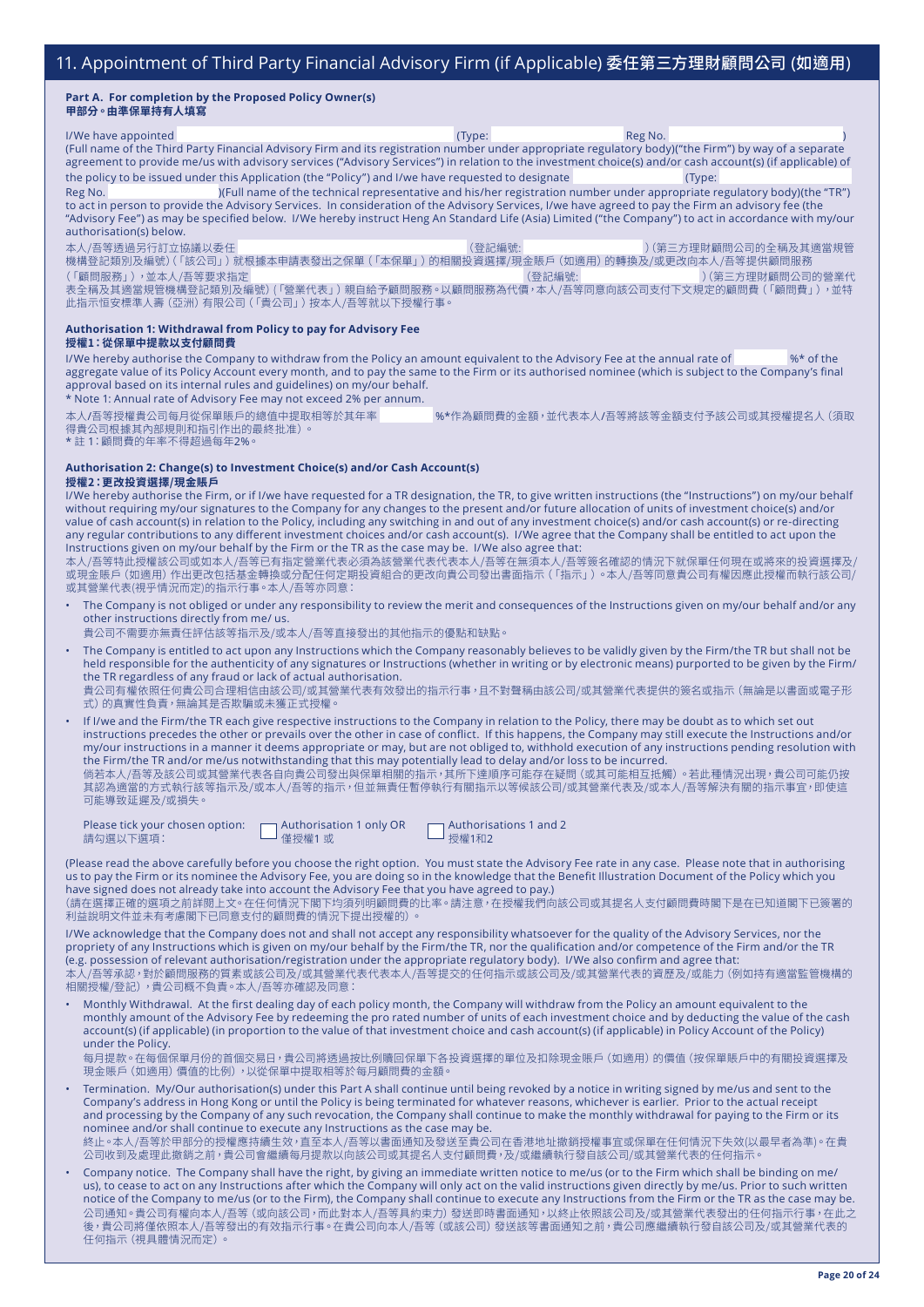## 11. Appointment of Third Party Financial Advisory Firm (if Applicable) 委任第三方理財顧問公司 (如適用)

| Loss or liability. The Company shall not be responsible for any loss or liability to the Policy or to me/us arising from any act, omission, negligence, |
|---------------------------------------------------------------------------------------------------------------------------------------------------------|
| default, misconduct, breach of laws or regulations and/or fraud of the Firm.                                                                            |
| ˈ損失或責任。對於該公司及/或其營業代表的任何作為、遺漏、疏忽、違約、違規行為、違反法律法規及/或欺詐而導致保單或本人/吾等承受任何損失或責任,貴公<br>司概不自青。                                                                    |

| Indemnity. I/We shall indemnify the Company and hold the Company free and harmless from and against all claims, actions, demands, liabilities,          |
|---------------------------------------------------------------------------------------------------------------------------------------------------------|
| damages and proceedings suffered or incurred by the Company, including all costs and expenses, arising from the Company in reliance on, or in           |
| execution of, any Instructions given or purportedly given by the Firm/the TR or any act, omission, negligence, default, misconduct, breach of laws      |
| or regulations and/or fraud of the Firm/the TR (including but not limited to all legal costs and the cost of defending in any court or proceedings such |
| claim, demand or action against the Company).                                                                                                           |

彌償。對於貴公司依賴或執行由該公司及/或其營業代表發出或聲稱由該公司及/或其營業代表發出的任何指示,或該公司及/或其營業代表的任何作為、遺漏、疏 忽、違約、違規行為、違反法律法規及/或欺詐而導致貴公司蒙受或招致的所有索償、訴訟、要求、責任、損害及法律程序,包括所有成本和開支(包括但不限於所有 法律成本以及在任何法院或針對貴公司的索償、要求或訴訟法律程序中作辯護的成本),本人/吾等應向貴公司作出彌償及使貴公司免受損害

• The Policy and other terms of the Company. The terms of this Part A and the acceptance of the Instructions shall at all times be subject to the terms and conditions of the Policy and other terms and conditions as provided by the Company, including but not limited to those relating to investment choices/cash account(s) (if applicable) from time to time.

保單及貴公司的其他條款。甲部分的條款及指示的接受均須在任何時候遵守保單的條款和條件以及貴公司規定的其他條款和條件,包括但不限於隨時生效而與投 資選擇/現金賬戶(如適用)相關的條款和條件。

Signature of First Proposed Policy Owner 第一準保單持有人簽署

Date of Signature (dd/mm/yy) 簽署日期(日/月/年)

Signature of Second Proposed Policy Owner (if applicable) 第二準保單持有人簽署(如適用)

Date of Signature (dd/mm/yy) 簽署日期(日/月/年)

#### **Part B. For completion by the Third Party Financial Advisory Firm and its Authorised Representative 乙部分。由第三方理財顧問公司及其獲准代表填寫**

(Type: Reg No. 2008) Reg No. 2012 (Your full name and registration number under appropriate regulatory body) confirm that I, the authorised representative of the Third Party Financial Advisory Firm, have fully explained the contents of Part A to the Proposed Policy Owner(s) in a language which such Proposed Policy Owner(s) understand(s), and also that, if I have been designated by the Proposed Policy Owner(s) as the TR under Part A, I shall use the same signature below to give the Instruction to the Company for change(s) of Investment Choice(s) and/or Cash Account(s) of the Policy in the future.

本人 (登記編號: ),(第三方理財顧問公司營業代表的全稱及其適當規管機構登記類別及編號)確 認本人已經以準保單持有人能夠理解的語言向準保單持有人詳細解釋本部分的内容。並如本人如已根據甲部份成為準保單持有人的指定營業代表,本人日後須使用以 下同樣的簽名以就此保單向貴公司給予更改投資選擇/現金賬戶的指示。

Signature by the authorised representative of Third Party Financial Advisory Firm 第三方理財顧問公司營業代表的簽署

Date of Signature (dd/mm/yy) 簽署日期(日/月/年)

We, the Third Party Financial Advisory Firm, have read and agreed the conditions stated in Part A. 吾等,即第三方理財顧問公司,已經閱讀及同意甲部分載列的條件

We confirm that we and the relevant employees, servants, agents and representatives are competent to provide the Advisory Services and we shall use our best endeavor to act and ensure they shall act competently, honestly and fairly to the Proposed Policy Owner(s). We agree that, for cases without any request for TR designation by the Proposed Policy Owner(s), only persons in the list of authorised signatories supplied by us may give the Instructions to the Company on behalf of the Proposed Policy Owner(s). Should there be any changes to the list from time to time, we shall promptly provide an updated list with the effective date to the Company as soon as practicable.

本公司確認本公司及其營業代表及相關員工、僱員或代理有能力提供顧問服務,且本公司將盡力行事及確保吾等之相關員工、僱員或代理盡力以稱職及對準保單持有人 誠實和公平的方式行事。本公司同意,只有在被本公司授權簽字的人可不時向沒有指定營業代表的準保單持有人向貴公司發出的有效指示。如本公司之授權名單情況有 變化,本公司在可行範圍內切實盡快向貴公司提交更新名單。

We confirm that we and those employees, servants, agents and representatives have complied with all relevant laws and regulations in Hong Kong where we and those employees, servants, agents and representatives are registered under the appropriate regulatory body(ies) to conduct the activities pursuant to Part A above. We shall immediately notify the Company of any changes to our/their registration(s) and any disciplinary action taken against us/them should any of these arise.

本公司確認本公司及其相關員工、僱員或代理及代表已遵守香港的所有有關法律及法規,且已在香港的適當監管機構註冊以進行根據本表格甲部分的業務。如吾等之註 冊情況有變或出現針對我們的任何紀律處分,吾等將立即通知貴公司。

For and on behalf of the Third Party Financial Advisory Firm 代表第三方理財顧問公司

Date of Signature (dd/mm/yy) 簽署日期(日/月/年)

Name of Authorised Signatories (Full Name in printed form) 第三方理財顧問公司授權人士姓名(請以正楷填寫)

Company Name and Stamp 公司名稱及蓋章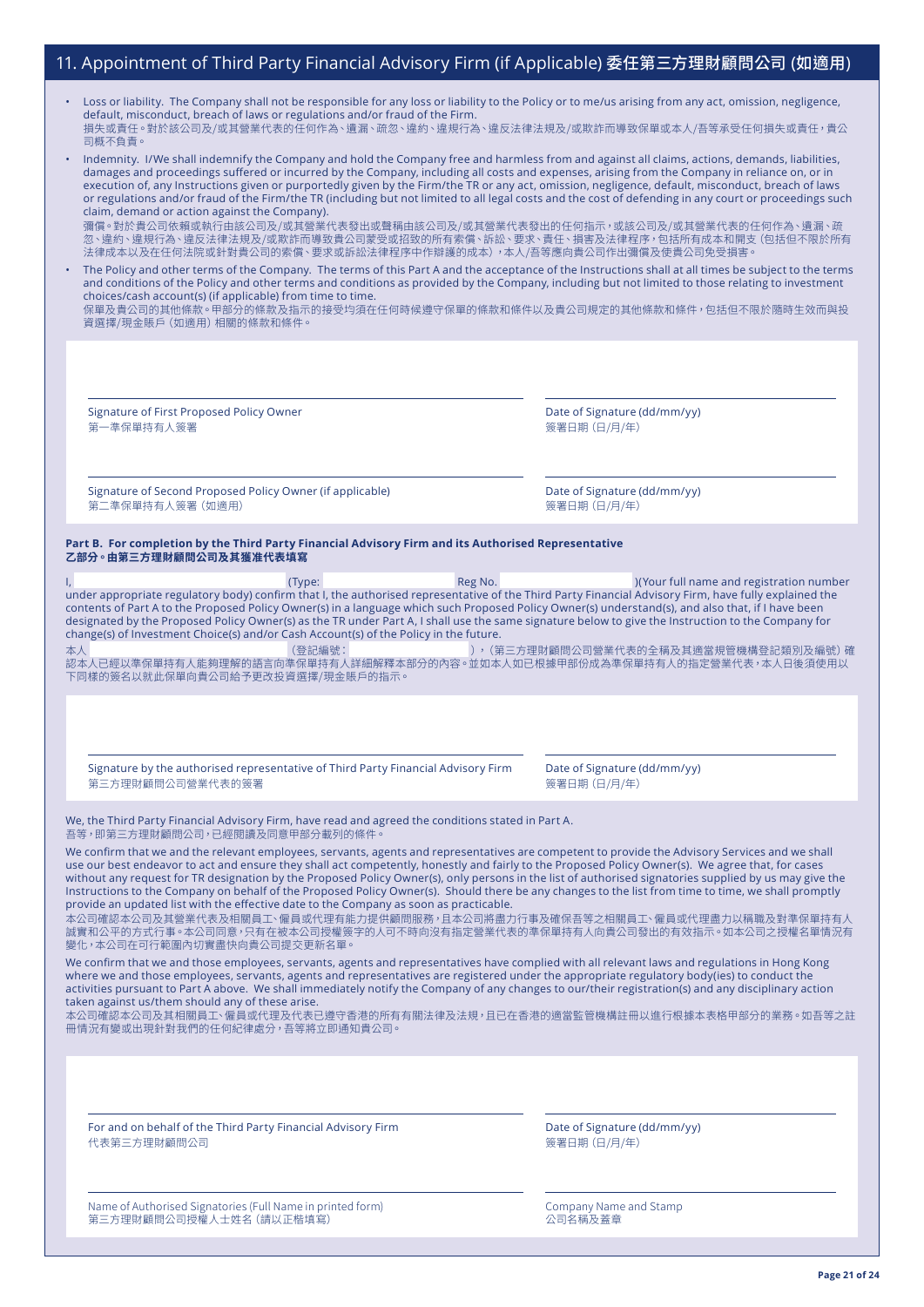# 12. Survey for Proposed Mainland Chinese Policy Owner 對中國內地投保人士的問卷調查

| Please complete this section if you are Mainland Chinese Customer and select 1 answer for each of the following questions. |
|----------------------------------------------------------------------------------------------------------------------------|
| 如閣下是在港投保的中國內地人士,請填寫此問卷調查及於下列每條問題選擇一個答案。                                                                                    |

| 1. Where did you hear about Heng An Standard Life (Asia) Limited?<br>請問您是由下列什麼涂徑知道恒安標準人壽 (亞洲) 有限公司?                              |
|----------------------------------------------------------------------------------------------------------------------------------|
| a) Social Network/Instant Message Service<br>社交媒體/即時通訊應用程式                                                                       |
| b) Friends/Family<br>由親友推薦                                                                                                       |
| c) Seminar organized in Hong Kong<br>在香港舉行的產品說明會                                                                                 |
| d) Seminar organized in China/PRC<br>在中國內地舉行的產品說明會                                                                               |
| e) Cold Call by Broker/Intermediary in China/PRC<br>由中國內地中介人進行的電話銷售                                                              |
| f) Other, please specify:<br>其他,請詳細說明:                                                                                           |
| 2. Where did you learn about this specific Heng An Standard Life (Asia) Limited product(s)?<br>請問您是從什麼途徑認識恒安標準人壽 (亞洲) 有限公司的保險產品? |
| a) Social Network/Instant Messaging Service<br>社交媒體/即時通訊應用程式                                                                     |
| b) Friends/Family<br>由親友推薦                                                                                                       |
| c) Product Seminar organized in Hong Kong<br>在香港舉行的產品說明會                                                                         |
| d) Product Seminar organized in China/PRC<br>在中國內地舉行的產品說明會                                                                       |
| e) Other, please specify:<br>其他,請詳細說明:                                                                                           |
| 3. Did your Broker/Intermediary promote this product to you in China/PRC?<br>請問您的中介人有否在中國內地向您進行推銷此保險產品?                          |
| a) Yes, please provide details:                                                                                                  |
| b) No<br>否                                                                                                                       |
|                                                                                                                                  |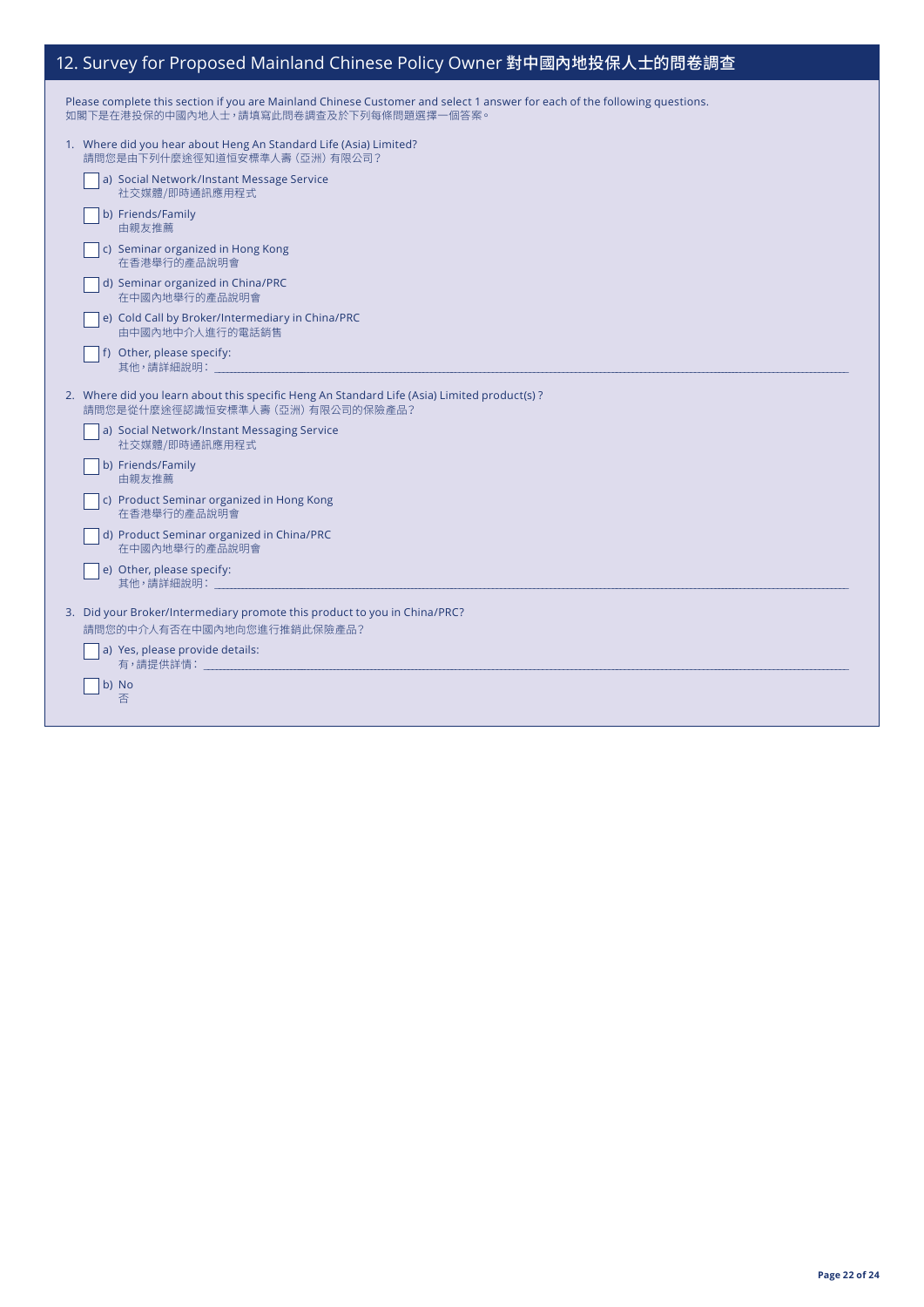# 13. Payment Method 付款方法

#### **Please refer to the New Business and Underwriting Guideline for the details and guidelines 詳細指引請參閱新業務手冊**

### **For initial Premium 首期付款**

| By Personal (Proposed Policy Owner) Cheque<br>個人 (準保單持有人) 支票 | Please make cheque payable to "Heng An Standard Life (Asia) Limited"<br>抬頭請註明 「恒安標準人壽 (亞洲) 有限公司」                                                                                                                                                                                                                                                                                                                                                      |  |
|--------------------------------------------------------------|-------------------------------------------------------------------------------------------------------------------------------------------------------------------------------------------------------------------------------------------------------------------------------------------------------------------------------------------------------------------------------------------------------------------------------------------------------|--|
| By Bank Draft<br>銀行本票                                        | Please make payment to "Heng An Standard Life (Asia) Limited"<br>Must submit together with the proof that the Proposed Policy Owner is the payer of the bank draft<br>抬頭請註明 「恒安標準人壽 (亞洲) 有限公司」<br>必須提交證明該銀行本票是由準保單持有人付款                                                                                                                                                                                                                               |  |
| <b>By Bank Transfer</b><br>銀行轉帳                              | Must submit Transaction Advice which shows the bank account number and full name of the<br>account holder in PRINTED format. The name of the account holder shown must be the same as<br>the Proposed Policy Owner. Otherwise, client needs to submit bank statement to show the client's<br>name, bank account number and the transaction details<br>必須提交印有銀行戶口號碼和戶口持有人全名的交易紀錄存根以作核實轉帳記錄。戶口持有人的名稱必須與<br>準保單持有人相同。否則,客戶需要提交詳細銀行月結單,以顯示該轉帳是由客戶名下的戶口轉帳。 |  |
| By Telegraphic Transfer<br>雷匯                                | Please submit a copy of the Telegraphic Transfer application stamped by bank<br>Please refer to the New Business guideline for the bank information<br>請遞交附有銀行加簽的電匯申請書<br>請參閱新業務手冊的銀行資料                                                                                                                                                                                                                                                               |  |